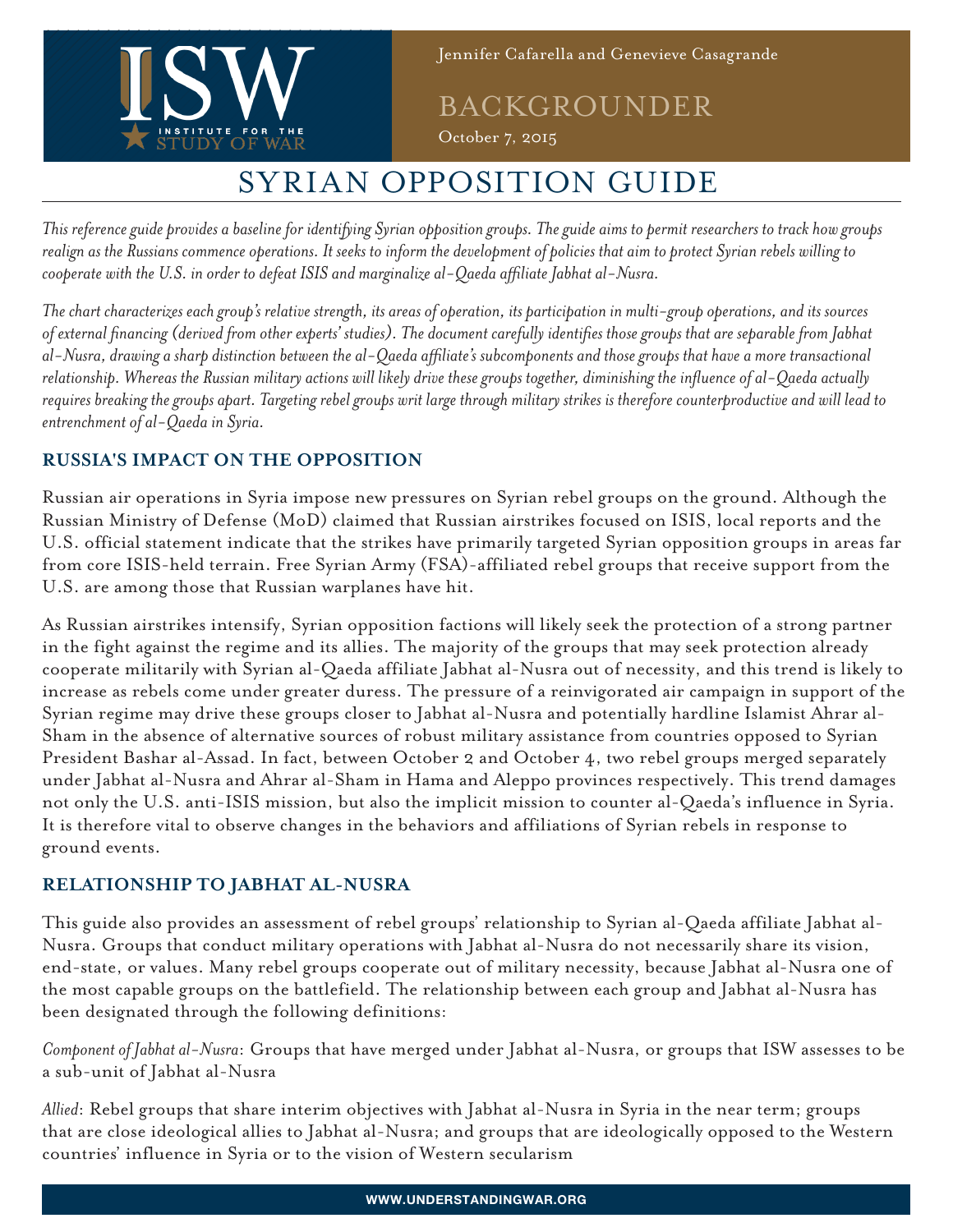*Separable from Jabhat al-Nusra*: Rebel groups that formally coordinate military operations with Jabhat al-Nusra among many other groups through joint military commands, largely out of military necessity. This also includes groups that participate in governance structures that also contain elements of Jabhat al-Nusra.

*Independent*: These rebel groups currently do not share interim or long term objectives and do not formally coordinate military operations with Jabhat al-Nusra through joint military commands.

### **IDENTIFYING OUTSIDE FUNDING**

The following charts also reflect assessments of the sources of outside funding for each group as provided by the Carter Center<sup>1</sup> and Carnegie Endowment for International Peace<sup>2</sup> from September 2014 – February 2015. There are three major sources of funding:

### *Joint Military Operations Command (MOC)*

Two covert joint military operations commands (MOC) based in Turkey and Jordan reportedly provide funding and lethal aid to moderate and nationalist Islamist groups in northern and southern Syria. Members of both the Northern and Southern MOCs reportedly provide military assistance including TOW anti-tank missiles to a select set of Syrian rebel groups.

#### *Saudi Arabia*

Saudi Arabia provides direct support to Salafist and Islamist groups across all of Western Syria.

### *Turkey and Qatar*

Turkey and Qatar support nationalist Syrian rebel groups, including Salafist and Islamist groups. The Syrian Muslim Brotherhood, currently based in Turkey, facilitates the provision of money and weapons provided by Turkey and Qatar to Syrian armed opposition groups based in northern Syria.

### **IDENTIFYING POWERBROKERS**

The following charts indicates assessed powerbrokers in Syria in addition to groups that could become

powerbrokers in the near term upon the receipt of sufficient outside support. These groups could provide a counter-weight to Jabhat al-Nusra, although the Russian military operations reduce the likelihood that they will be willing or able to split from the al-Qaeda affiliate.

*Powerbroker*: a group that disproportionately determines the success of military operations against either the Syrian regime or ISIS; is strategically located; and/or plays a leading role in governance.

*Potential Powerbroker*: a group that could achieve significant battlefield effects against Jabhat al-Nusra and/or ISIS in western Syria upon receipt of increased outside support, including securing direct military gains and cohering other smaller brigades into new coalitions.

### **OPERATIONS ROOMS**

The following charts organize opposition groups by their participation in operations rooms, in order to achieve particular, defined objectives. Operation rooms are joint structures limited to a particular geographical area, but they do not always maintain a physical headquarters. Syrian opposition groups join "operations rooms" in order to coordinate their military campaigns jointly in an area without merging, thus preserving their status as separate fighting forces. Each operations room is typically launched with an announcement conveying a specific, stated objective and a list of groups that have joined.

### **ENDNOTES**

1. "Syria: Countrywide Conflict Report No. 5," The Carter Center, February 2015, http://www.cartercenter.org/ resources/pdfs/peace/conflict\_resolution/syria-conflict/ NationwideUpdate-Feb-28-2015.pdf. "Syria: Countrywide Conflict Report No. 4," The Carter Center, September 11, 2014, http://www.cartercenter.org/resources/pdfs/peace/ conflict\_resolution/syria-conflict/NationwideUpdate-Sept-18-2014.pdf.

2. Aron Lund, "The Revolutionary Command Council: Rebel Unity in Syria?" The Carnegie Endowment for International Peace, December I, 2014, http://carnegieendowment.org/ syriaincrisis/?fa=57350. Aron Lund, "The Levant Front: Can Aleppo's Rebels Unite?" The Carnegie Endowment for International Peace, December 26, 2014, http:// carnegieendowment.org/syriaincrisis/?fa=57605.

*Layout by Casey Jaquez*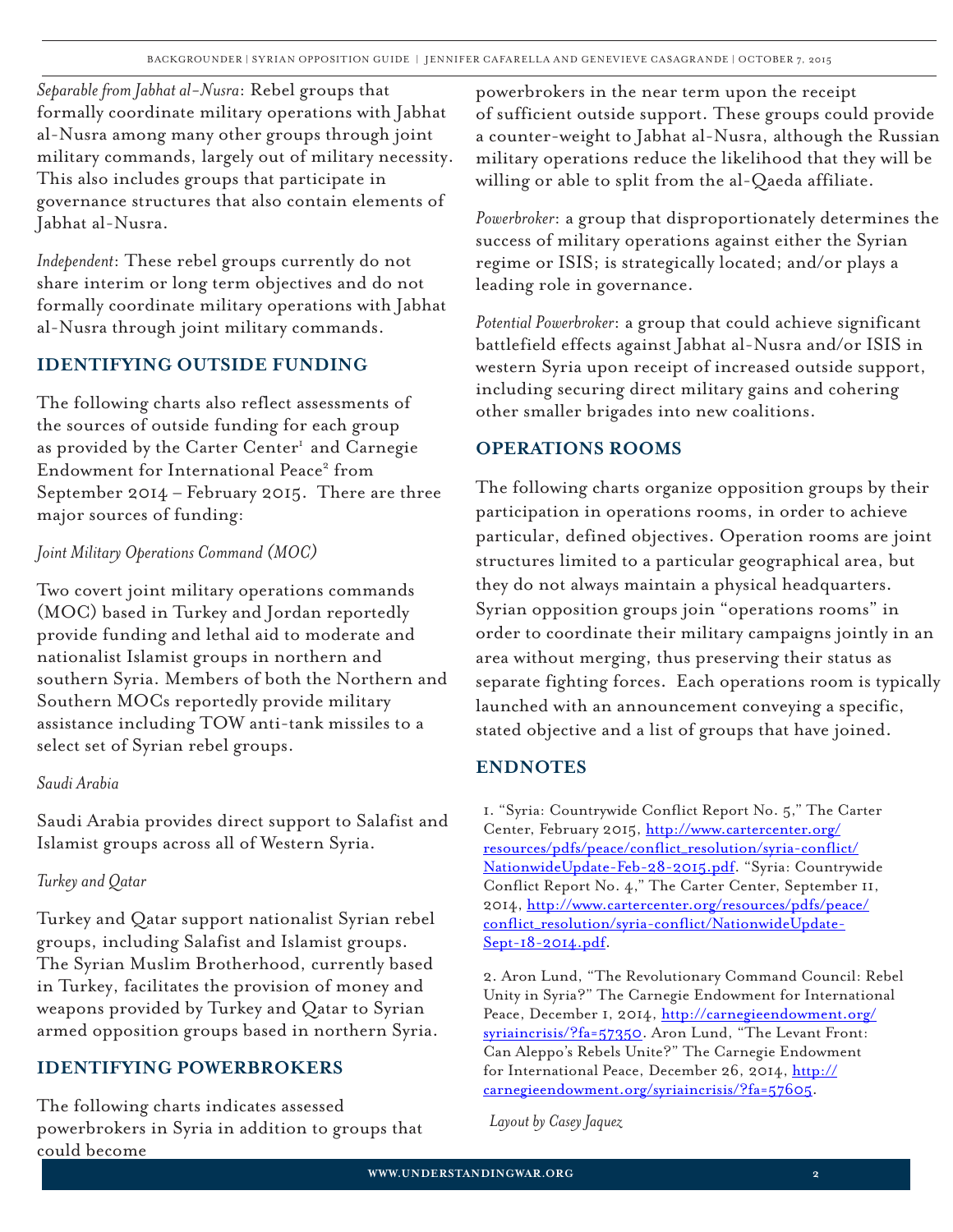BACKGROUNDER | SYRIAN OPPOSITION GUIDE | JENNIFER CAFARELLA AND GENEVIEVE CASAGRANDE | OCTOBER 7, 2015

|                                           | List of Military Operations Rooms Included In This Document |                     |                  |                                     |                                                                                                                                                      |  |  |  |  |  |
|-------------------------------------------|-------------------------------------------------------------|---------------------|------------------|-------------------------------------|------------------------------------------------------------------------------------------------------------------------------------------------------|--|--|--|--|--|
| Op-<br>erations<br>Room                   | Anti<br>$Re-$<br>gime                                       | Anti<br><b>ISIS</b> | Power-<br>broker | Potential<br>Power<br><b>Broker</b> | <b>Declared Objectives</b>                                                                                                                           |  |  |  |  |  |
| <b>Aleppo Province</b>                    |                                                             |                     |                  |                                     |                                                                                                                                                      |  |  |  |  |  |
| Aleppo<br>Conquest                        | Χ                                                           | Χ                   | Χ                |                                     | To "liberate" Aleppo City from the Syrian regime                                                                                                     |  |  |  |  |  |
| Ansar al-<br>Sharia                       | X                                                           |                     | X                |                                     | To seize Aleppo City from the Syrian regime and to develop a joint charter to<br>administer the city under Sharia law                                |  |  |  |  |  |
| Euphrates<br>Volcano                      |                                                             | X                   | X                |                                     | To fight against the "injustice" of ISIS and other Islamist and Kurdish factions                                                                     |  |  |  |  |  |
| <b>Idlib Province</b>                     |                                                             |                     |                  |                                     |                                                                                                                                                      |  |  |  |  |  |
| Jaysh al-<br>Fatah Idlib                  |                                                             |                     |                  |                                     | To "liberate" Idlib Province from the Syrian regime                                                                                                  |  |  |  |  |  |
| Battle of<br>Victory                      | X                                                           |                     | X                |                                     | To seize Jisr al-Shughour City from the Syrian regime                                                                                                |  |  |  |  |  |
|                                           |                                                             |                     |                  |                                     | Hama Province                                                                                                                                        |  |  |  |  |  |
| Jaysh al-<br>Fatah-Idlib                  | X                                                           |                     | X                |                                     | To seize the Sahel al-Ghab plain of northern Hama from the Syrian regime                                                                             |  |  |  |  |  |
| Jaysh al-<br>Nasr                         | X                                                           |                     |                  | X                                   | To "defend" the Syrian people and "liberate" Syria from the Syrian regime                                                                            |  |  |  |  |  |
|                                           |                                                             |                     |                  |                                     | <b>Homs Province</b>                                                                                                                                 |  |  |  |  |  |
| Victory of<br>the Op-<br>pressed          | X                                                           | Χ                   |                  |                                     | To defeat the Syrian regime in Homs Province while supporting the local civilian<br>population                                                       |  |  |  |  |  |
|                                           |                                                             |                     |                  |                                     | <b>Damascus Province</b>                                                                                                                             |  |  |  |  |  |
| Eastern<br>Ghouta<br>Unified<br>Command   | X                                                           | Χ                   | X                |                                     | To break the siege on the Eastern Ghouta suburbs of Damascus, set up a unified<br>legal body, and create an authority for strategic issues in Ghouta |  |  |  |  |  |
| One Flag<br>Alliance                      | X                                                           |                     |                  |                                     | To "overthrow" the Syrian regime in Damascus and its countryside                                                                                     |  |  |  |  |  |
| Jaysh al-<br>Fatah Qala-<br>moun          | X                                                           |                     |                  |                                     | To "liberate" the Qalamoun region from Syrian regime and Hezbollah forces                                                                            |  |  |  |  |  |
| Gathering<br>of Western<br>Qalamoun       | Χ                                                           |                     |                  | X                                   | To fight the Syrian regime and Hezbollah                                                                                                             |  |  |  |  |  |
| Eastern<br>Oalamoun<br>Operations<br>Room | X                                                           | Χ                   | X                |                                     | To "overthrow" the Syrian regime and fight ISIS                                                                                                      |  |  |  |  |  |
|                                           |                                                             |                     |                  |                                     | Dera'a & Quneitra Province                                                                                                                           |  |  |  |  |  |
| Jaysh al-<br>Harmoun                      | Χ                                                           |                     |                  |                                     | To "eliminate" the Syrian regime southwest of Damascus                                                                                               |  |  |  |  |  |
| Jaysh al-<br>Fatah al-<br>Janoub          | $\mathbf X$                                                 | $\mathbf X$         |                  |                                     | To "liberate" the Western Ghouta suburbs of Damascus                                                                                                 |  |  |  |  |  |
| Southern<br>Front                         | X                                                           |                     | X                |                                     | To "liberate Syria from tyranny and extremism" and to "defend the right of the<br>Syrian people to choose a representative government"               |  |  |  |  |  |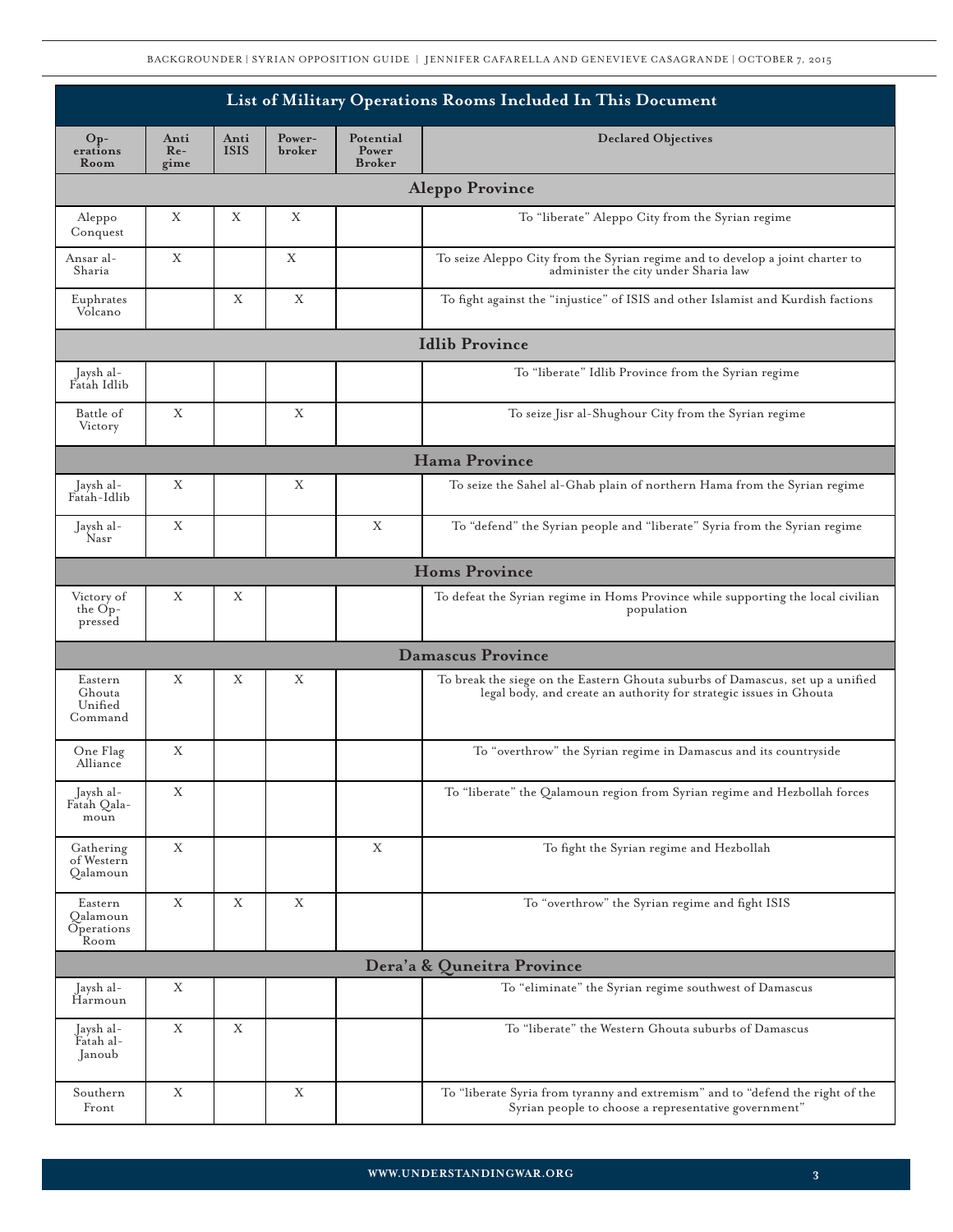# REBEL GROUPS INDEX (CLICKABLE LINKS)

| <b>ALEPPO</b>                                                              | Liwa al-Haqq (Idlib, Hama)                                                   |  |  |  |  |  |
|----------------------------------------------------------------------------|------------------------------------------------------------------------------|--|--|--|--|--|
| <b>IOIst Infantry Division (Idlib)</b>                                     | Liwa al-Houriya al-Islami (Idlib)                                            |  |  |  |  |  |
| IIIst Infantry Division (Idlib, Hama)                                      | Liwa al-Jihad fi Sabeel Allah                                                |  |  |  |  |  |
| 13th Division (Idlib)                                                      | Liwa al-Sultan Muhammad al-Fatih                                             |  |  |  |  |  |
| 16th Division                                                              | Liwa Amna' ar-Raqqa                                                          |  |  |  |  |  |
| 60th Infantry Division (Idlib)                                             | Liwa Ansar al-Khilafa                                                        |  |  |  |  |  |
| Abu Amara Brigades                                                         | Liwa Ansar al-Sunna                                                          |  |  |  |  |  |
| Ahrar al-Sham (Idlib, Latakia, Hama, Homs, Damascus, Dera'a<br>& Quneitra) | Liwa Fursan al-Haqq (Idlib)                                                  |  |  |  |  |  |
| Al-Izza Gathering (Hama, Idlib)                                            | Liwa Shuhada al-Atarib                                                       |  |  |  |  |  |
| Al-Nakhba Forces                                                           | Liwa al-Sultan Murad                                                         |  |  |  |  |  |
| Caucasus Emirate in al-Sham (Latakia)                                      | Liwa Thuwar ar-Raqqa                                                         |  |  |  |  |  |
| Fajr al-Khilafa Brigades                                                   | Nour al-Din al-Zenki                                                         |  |  |  |  |  |
| Fajr al-Sham Islamic Movement                                              | Saraya Jarablus                                                              |  |  |  |  |  |
| First Regiment                                                             | Sham Legion (Idlib, Hama)                                                    |  |  |  |  |  |
| Fistaqim Kama Umirat                                                       | Siraya al-Ma'ad                                                              |  |  |  |  |  |
| Furqan Brigades (Damascus, Dera'a & Quneitra)                              | Suqour al-Ghab (Idlib, Hama)                                                 |  |  |  |  |  |
| Harakat al-Thahur Baryis                                                   | Suqour al-Jabal (Idlib, Hama)                                                |  |  |  |  |  |
| Harakat Biyan                                                              | Tahrir Brigade                                                               |  |  |  |  |  |
| Harakat Mujahidi al-Islam                                                  | Thuwar al-Sham Brigades                                                      |  |  |  |  |  |
| Jabhat al-Nusra (Idlib, Hama, Homs, Damascus, Dera'a &<br>Quneitra)        | People's Protection Units (YPG)                                              |  |  |  |  |  |
| Jabhat Ansar al-Din (Idlib)                                                | <b>IDLIB</b>                                                                 |  |  |  |  |  |
| Jama'at                                                                    | IOIst Infantry Division (Aleppo)                                             |  |  |  |  |  |
| Jaysh al-Sunna (Idlib, Hama)                                               | IIIth Infantry Division (Aleppo, Hama)                                       |  |  |  |  |  |
| Jaysh al-Islam (Idlib, Latakia, Damascus)                                  | 13th Division (Aleppo)                                                       |  |  |  |  |  |
| Jaysh al-Mujahideen (Latakia)                                              | Ahrar al-Sham (Aleppo, Latakia, Hama, Homs, Damascus, Dera'a &<br>Queneitra) |  |  |  |  |  |
| Jaysh al-Qasas                                                             | Ajnad al-Sham (Hama, Damascus, Dera'a & Queneitra)                           |  |  |  |  |  |
| Jaysh al-Thuwar (Idlib, Latakia, Homs, Hama)                               | Fursan al-Haqq                                                               |  |  |  |  |  |
| Jund al-Aqsa (Idlib, Latakia, Hama)                                        | Jabhat al-Nusra (Aleppo, Hama, Homs, Damascus, Dera'a &                      |  |  |  |  |  |
| Jund Allah                                                                 | 'Quneitra)                                                                   |  |  |  |  |  |
| Katibat al-Tawhid wal-Jihad (Idlib)                                        | Jabhat Ansar al-Din (Aleppo)                                                 |  |  |  |  |  |
| Kita'ib al-Safwat al-Islamiya                                              | Jama'at Ahadun Ahad (Latakia)                                                |  |  |  |  |  |
| Kita'ib Shams al-Shamal                                                    | Jama'at Ansar al-Islam (Latakia)                                             |  |  |  |  |  |
| Kitaba al-Suhaba                                                           | Jaysh al-Islam (Aleppo, Latakia, Damascus)                                   |  |  |  |  |  |
| Levant Front                                                               | Jaysh al-Sunna ( <i>Aleppo)</i>                                              |  |  |  |  |  |

Jaysh al-Thuwar *(Aleppo, Latakia, Homs, Hama)*

Liwa al-Fateh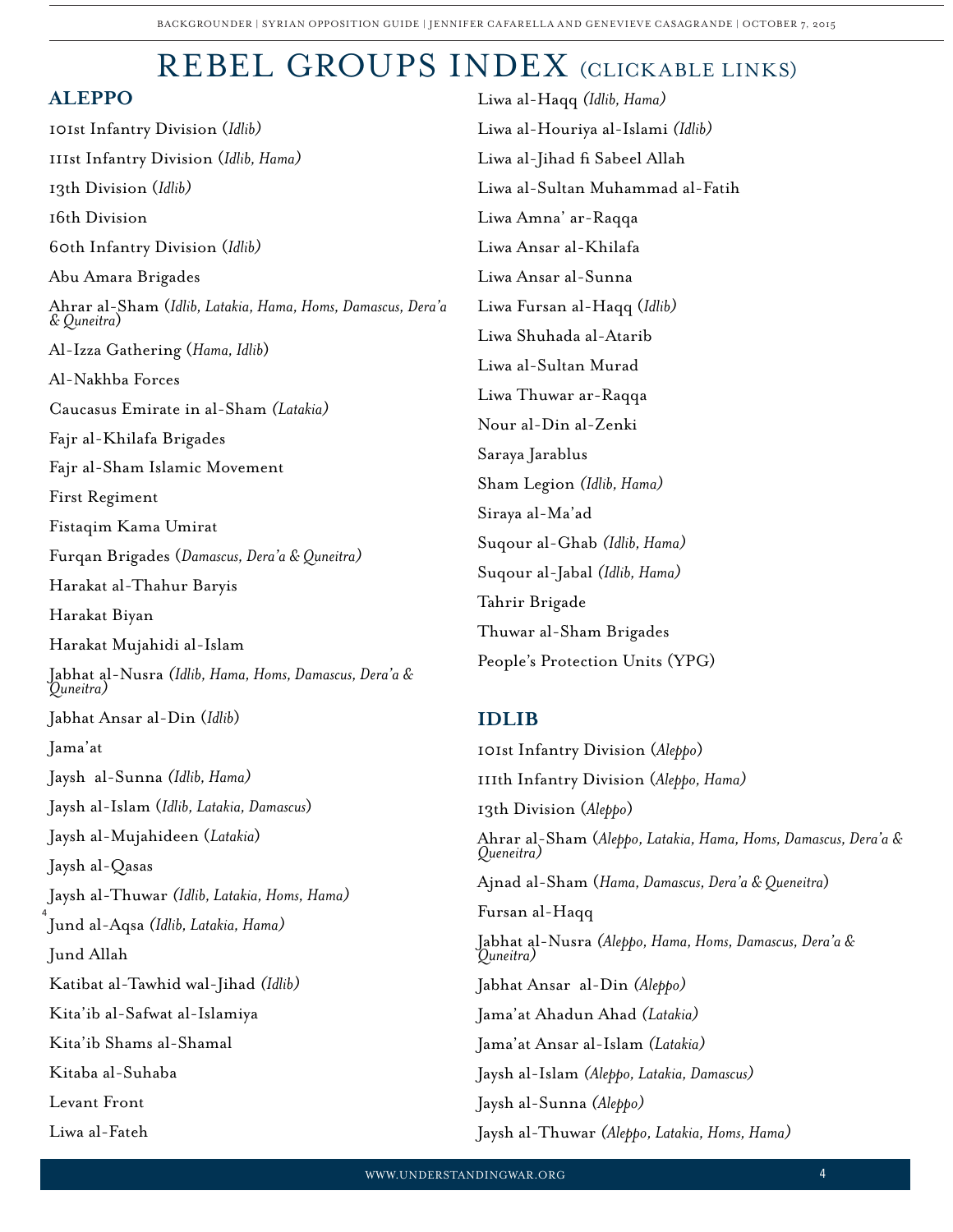Jund al-Aqsa *(Aleppo, Latakia, Hama)* Junud al-Sham *(Latakia)* Kata'ib Ansar al-Sham *(Latakia)* [Katiba al-Tawhid wal Jihad](#page-19-0) *(Aleppo)* Liwa al-Haqq *(Aleppo, Hama)* Liwa al-Houriya al-Islami *(Aleppo)* Sham Legion *(Aleppo, Hama)* Suqour al-Ghab *(Aleppo, Hama)* Suqour al-Jabal *(Aleppo, Hama)* Turkistan Islamic Party *(Latakia)*

### **[LATAKIA](#page-20-0)**

Ahrar al-Sham *[\(Aleppo, Idlib, Hama, Homs, Damascus, Dera'a & Quneitra](#page-21-0)*) Caucasus Emirate in al-Sham *(Aleppo)* First Coastal Division Jabhat Ansar al-Din *(Idlib)* Jama'at Ahadun Ahad *(Idlib)* Jama'at Ansar al-Islam *(Idlib)* Jaysh al-Islam *(Aleppo, Idlib, Damascus, Dera'a & Quneitra)* Jaysh al-Mujahideen *(Aleppo)* Jaysh al-Thuwar *(Aleppo, Idlib, Homs, Hama)* Jund al-Aqsa *(Aleppo, Idlib, Hama)* Junud al-Sham *(Idlib)* Katai'b Ansar al-Sham Liwa al-Adiyat (*Hama)* Turkistan Islamic Party *(Idlib)*

### **[HAMA](#page-22-0)**

111th Infantry Division *(Idlib)* Ahrar al-Sham *[\(Aleppo, Idlib, Latakia, Homs, Damascus, Dera'a & Quneitra\)](#page-23-0)* Ajnad al-Sham *(Idlib, Damascus, Dera'a & Quneitra)* Al-Izza Gathering (*Aleppo, Idlib)* Jabhat al-Nusra *(Aleppo, Idlib, Homs, Damascus, Dera'a & Quneitra)* Jabhat al-Sham Jaysh al-Sunna *(Idlib)* Jund al-Aqsa *(Aleppo, Idlib, Latakia)*

Liwa al-Adiyat (*Latakia)* Liwa al-Haqq *(Hama, Aleppo)* [Liwa al-Inqath al-Muqatila](#page-23-0) Sham Legion *(Aleppo, Idlib)* Suqour al-Ghab *(Aleppo, Idlib)* Suqour al-Jabal *(Aleppo, Idlib)*

### **[HOMS](#page-24-0)**

Ahrar al-Sham (*[Aleppo, Idlib, Latakia, Hama, Damascus, Dera'a](#page-25-0) [& Queneitra\)](#page-25-0)* Ajnad Homs Jabhat al-Nusra *(Aleppo, Idlib, Hama, Damascus, Dera'a & Quneitra)* Jaysh Ahl al-Sunna wal-Jama'a Jaysh al-Tawhid Jaysh al-Thuwar *(Aleppo, Idlib, Latakia, Hama)* Tahrir Homs

### **[DAMASCUS](#page-26-0)**

11 Division Special Forces Abu Obaida Battalion Ahrar al-Qalamoun Battalions Ahrar al-Sham *[\(Aleppo, Idlib, Latakia, Hama, Homs, Dera'a & Quneitra](#page-27-0)*) Ajnad al-Sham *(Idlib, Hama, Dera'a & Quneitra)* Al-Sarkha Battalions Asoud al-Sunna Battalions Originality and Development Front *(Aleppo)* Battalion 215 Damascus Martyrs Brigade *(Dera'a & Quneitra)* Friends of the Prophet Mohammad Battalion Furqan Brigades *(Aleppo, Dera'a & Quneitra)* Fursan al-Sunna Battalion (*Dera'a & Quneitra)* Hamad Brigade Hawsh Arab Martyrs Gathering Ilwiya wa Kita'ib al-Sahaba *(Dera'a & Quneitra)* Jabhat al-Nusra (*Aleppo, Idlib, Homs, Homa, Dera'a & Quneitra)* Jabhat Ansar al-Islam *(Dera'a & Quenitra)* Jaysh al-Ababil *(Dera'a & Quenitra)*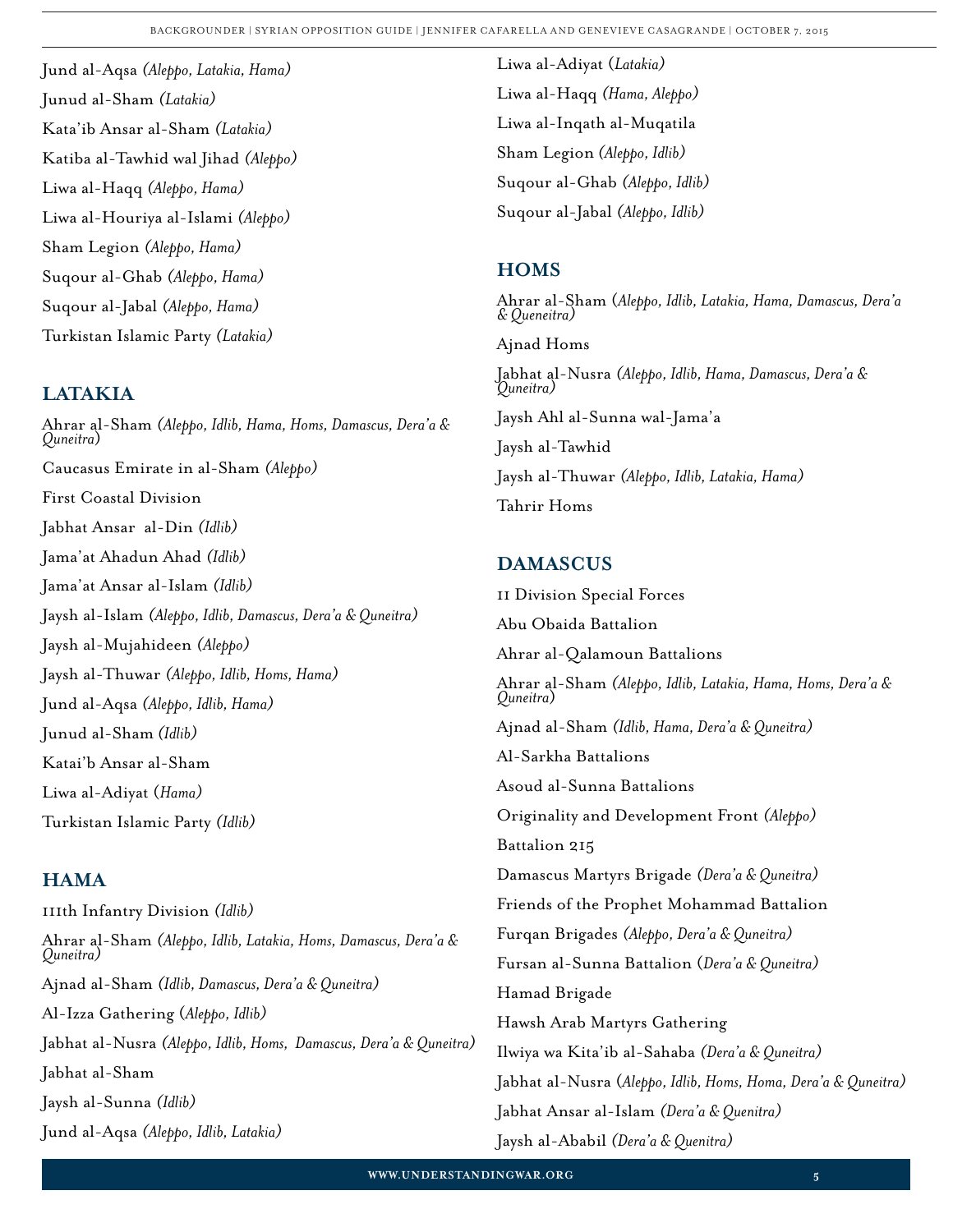| Jaysh al-Islam (Aleppo, Idlib, Latakia, Dera'a & Quneitra) | Ansar al-Huda Gathering                                 |
|------------------------------------------------------------|---------------------------------------------------------|
| Jaysh al-Qalamoun                                          | Ansar al-Sunnah                                         |
| Jaysh Tahirir al-Sham                                      | Damascus Martyrs Brigade (Damascus)                     |
| Kata'ib al-Ansar                                           | Fajr al-Islam Division                                  |
| Katiba al-Mutahabeen Billah                                | Fajr al-Tawhid Division                                 |
| Katiba Shaid Mamoud Murad                                  | Fallujah Houran Division                                |
| Katiba Shuhada al-Nabek                                    | First Army                                              |
| Katiba Shuhada al-Sarkha                                   | First Artillery Regiment                                |
| Katiba Yousef al-Sadiq                                     | First Brigade                                           |
| Kita'ib Aknaf Beit al-Maqdis (Dera'a & Quneitra)           | First Corps                                             |
| Liwa Ahrar Hafir                                           | Firqat Usoud al-Sunnah                                  |
| Liwa al-Izz                                                | Furqan Brigades (Aleppo, Damascus)                      |
| Liwa Muatasim Billah (Dera'a & Quneitra)                   | Fursan al-Sunna Battalion (Damascus)                    |
| Liwa Rijal Allah                                           | Hamza Division                                          |
| Liwa Seif al-Haq                                           | Harakat Muthanna al-Islamiya                            |
| Liwa Suqour al-Qalamoun                                    | Harakat Shuhada al-Sham al-Islamiya                     |
| Liwa Suqour al-Umawayeen                                   | Ilwiya wa Kita'ib al-Sahaba (Damascus)                  |
| Liwa Tahrir al-Qalamoun                                    | Jabhat al-Nusra (Aleppo, Idlib, Hama, Homs, Damascus)   |
| Liwa Tawhid al-Asima (Dera'a & Quneitra)                   | Jabhat al-Sham al-Muwahida                              |
| Liwa Thura al-Sha'ab                                       | Jabhat Ansar al-Islam (Aleppo, Idlib, Latakia Damascus) |
| Martyr Lieutenant Ahmed Abdou Brigades                     | Jaysh al-Ababil (Dera'a & Quenitra)                     |
| Marwan Hadid Briagde                                       | Jaysh al-Islam (Aleppo, Idlib, Latakia, Damascus)       |
| Men of Qalamoun Battalion                                  | Jaysh al-Yarmouk                                        |
| Rahman Corps                                               | Katibat Aswad al-Aqsad                                  |
| Saif al-Islam Battalion                                    | Katibat Fadayeen Houran                                 |
| Sheild of Qalamoun Brigade                                 | Kita'ib Aknaf Beit al-Maqdis (Damascus)                 |
|                                                            | Liwa Ahaya al-Jihad                                     |
|                                                            |                                                         |

## **[DERA'A & QUNEITRA](#page-35-0)**

24th Infantry Division 69th Special Forces Division Abu Obaida Battalion Ahrar al-Sham *[\(Aleppo, Idlib, Latakia, Hama, Homs, Damascus\)](#page-34-0)* Ahrar Nawa Division Ajnad al-Sham *(Idlib, Hama, Damascus)* Al-Sarkha Battalions *(Damascus)* Alwiyat al-Omari

Liwa Ahrar Inkhil Liwa Ahsa'ar al-Lajat Liwa al-I'tisam Billah Liwa al-Mughawir al-Awli Liwa al-Sayyid al-Messiyah [Liwa al-Shahid al-A'qeed Ahmed al-Omar](#page-35-0) Liwa al-Umarayn al-Islami Liwa Amoud Houran Liwa Ansar al-Haqq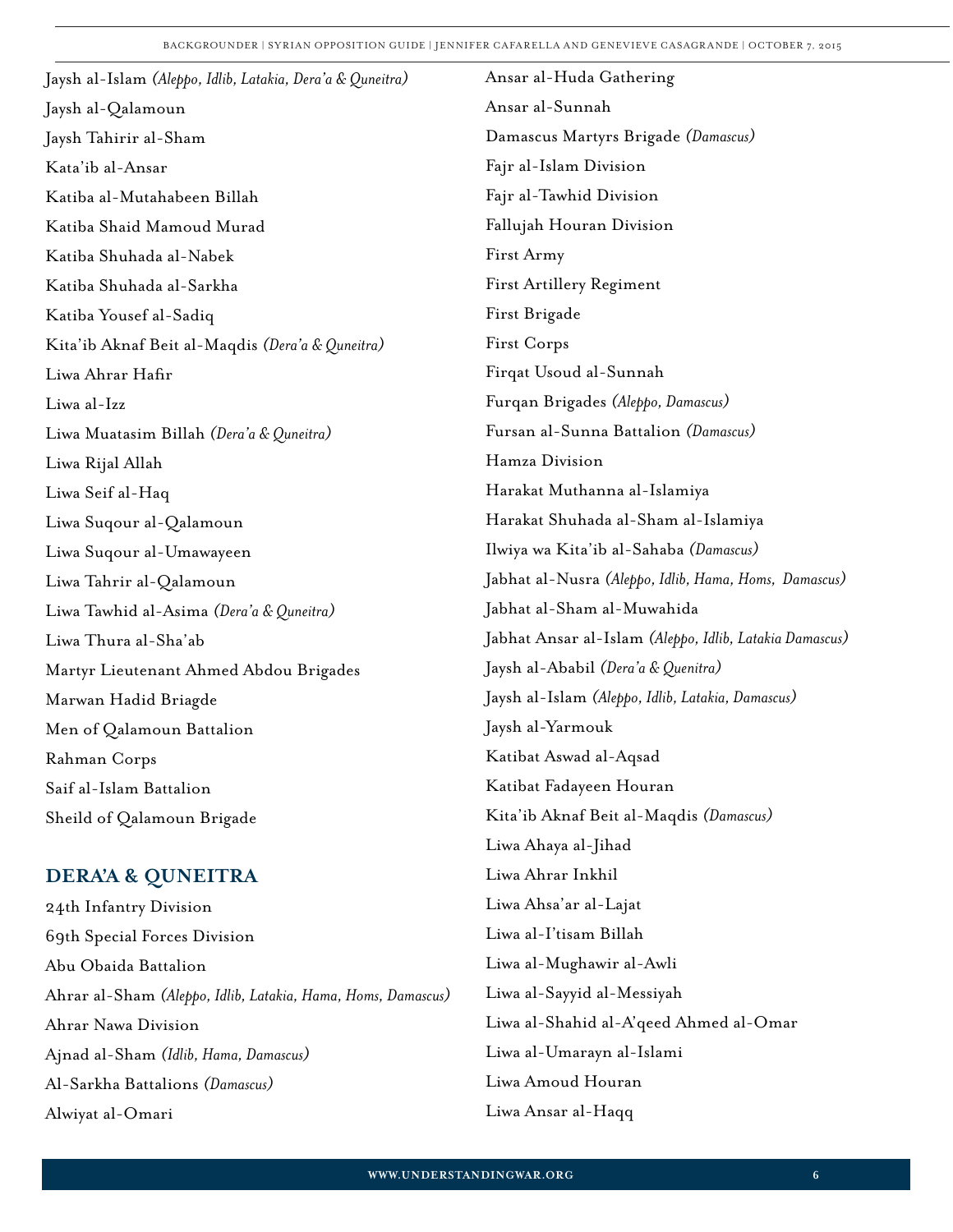<span id="page-6-0"></span>Liwa Fursan Houran Liwa Jaydour Houran Liwa Jebel al-Sheikh Liwa Khayalat al-Zaydi Liwa Mua'taz Billah Liwa Muatasim Billah *(Damascus)* Liwa Muhajireen wal-Ansar Liwa Omar bin al-Khatab Liwa Osama bin Zaid Liwa Shabab al-Sunnah Liwa Shuhada al-Islam Liwa Shuhada Houran Liwa Tawhid al-Asima *(Damascus)* Liwa Tawhid al-Janub Liwa Usoud al-Tawhid Liwa Tawhid Kita'ib Houran March 18 Division Martyr Lieutenant Ahmed Abdou Brigades *(Damascus)* Mashrou Benaa Umma Salah al-Din Division Seif al-Sham Brigades Shahid Ra'ed al-Masri Siyad al-Usoud Battalion [Syrian Revolutionaries Front - Southern Sector](#page-35-0) Tahalaf Suqour al-Janoub Tajamu al-Mujahideen Nawa Usoud al-Harb Operations Room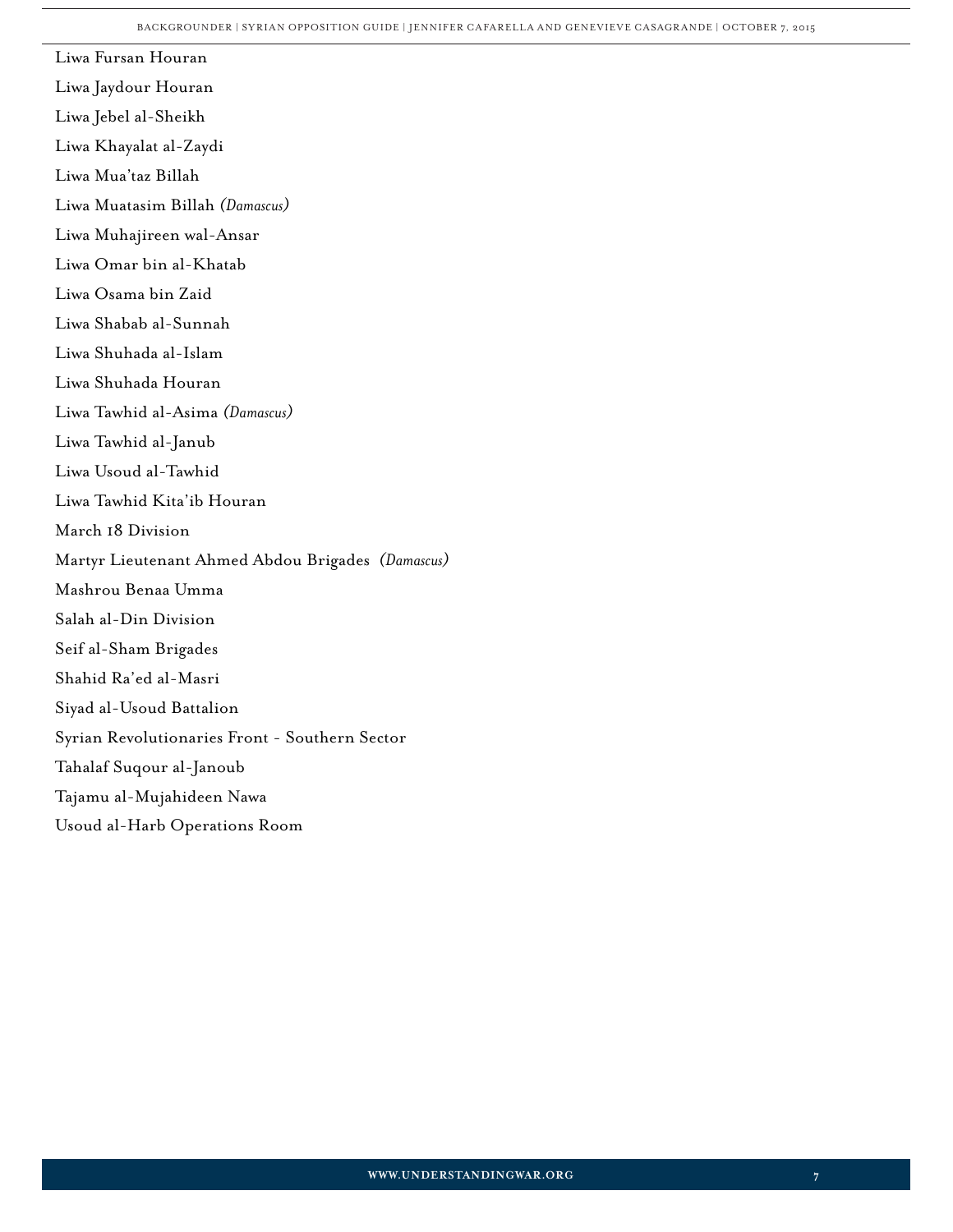|  |  | Backgrounder   Syrian Opposition Guide   Jennifer Cafarella and Genevieve Casagrande   October 7, 2015 |  |  |
|--|--|--------------------------------------------------------------------------------------------------------|--|--|
|--|--|--------------------------------------------------------------------------------------------------------|--|--|

<span id="page-7-0"></span>

|                    | $\sqrt{\text{Aleppo}}$                 |                                 |                      |                  |                               |                          |                                                   |  |  |  |
|--------------------|----------------------------------------|---------------------------------|----------------------|------------------|-------------------------------|--------------------------|---------------------------------------------------|--|--|--|
| Operations<br>Room | Rebel<br>Group                         | Local<br>components<br>of group | $Cross-$<br>Province | Power-<br>broker | Potential<br>Power-<br>broker | Financed by              | Notes                                             |  |  |  |
| Aleppo<br>Conquest |                                        |                                 |                      | X                |                               |                          |                                                   |  |  |  |
|                    | Jama'at                                |                                 |                      |                  |                               |                          | Jabhat al-Nusra subunit                           |  |  |  |
|                    | Fajr al-<br>Khilafa<br><b>Brigades</b> |                                 |                      |                  |                               |                          | Also active in Ansar al-Sharia<br>Operations Room |  |  |  |
|                    | Ahrar al-<br>Sham                      |                                 | X                    | X                |                               | Turkey & Saudi<br>Arabia | Also active in Ansar al-Sharia<br>Operations Room |  |  |  |
|                    |                                        | Abu Amara<br><b>Brigades</b>    |                      |                  |                               |                          | Also active in Ansar al-Sharia<br>Operations Room |  |  |  |
|                    | Harakat<br>Mujahidi al-<br>Islam       |                                 |                      |                  |                               |                          | Also active in Ansar al-Sharia<br>Operations Room |  |  |  |
|                    |                                        | Harakat Bayarik<br>al-Islam     |                      |                  |                               |                          |                                                   |  |  |  |
|                    | Jaysh al-<br>Sunna                     |                                 | $\mathbf X$          |                  |                               |                          | Also active in Idlib and Hama                     |  |  |  |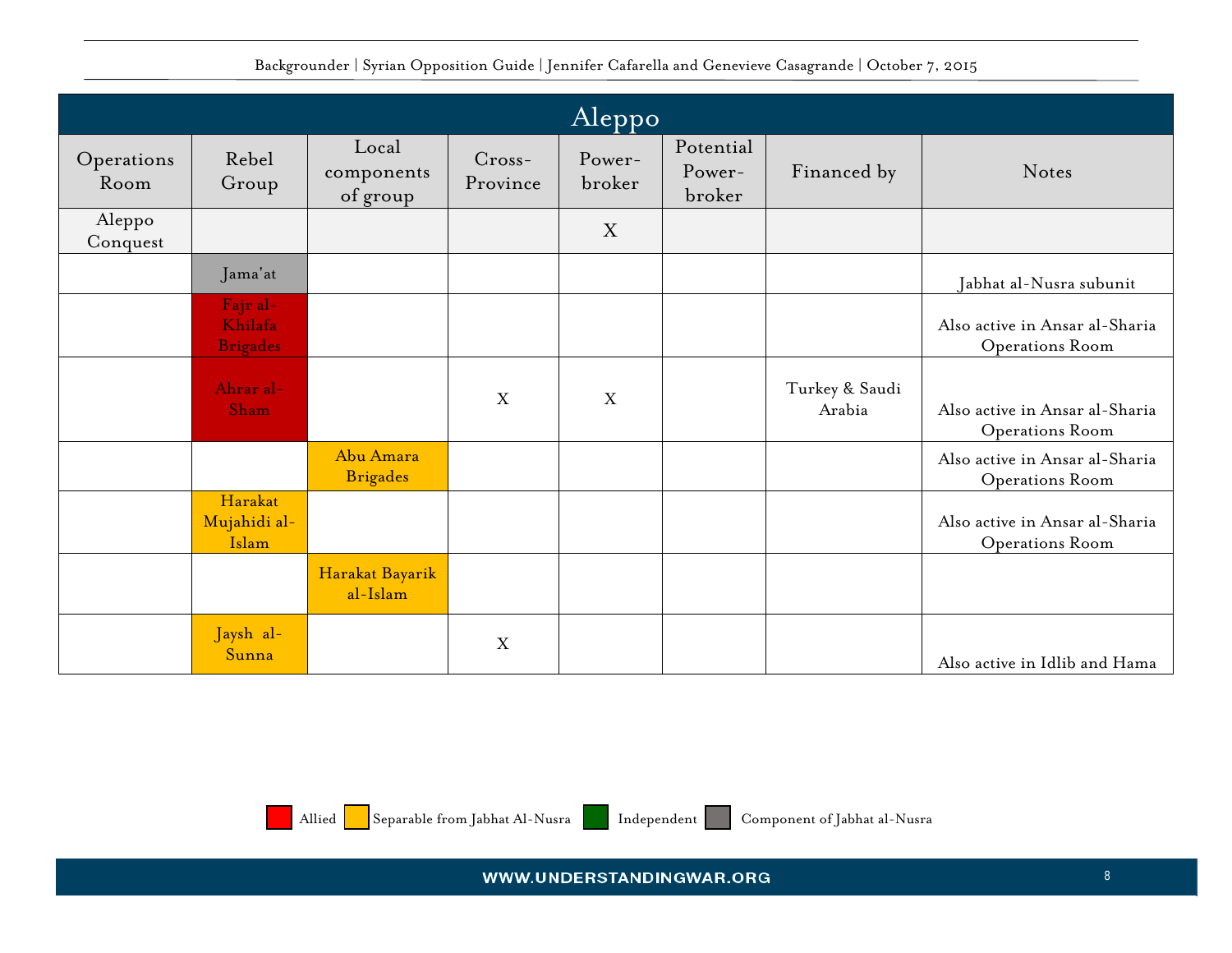| Aleppo (cont.)     |                            |                                 |                      |                  |                               |                        |                                                                                                                          |  |  |  |
|--------------------|----------------------------|---------------------------------|----------------------|------------------|-------------------------------|------------------------|--------------------------------------------------------------------------------------------------------------------------|--|--|--|
| Operations<br>Room | Rebel<br>Group             | Local<br>components<br>of group | $Cross-$<br>Province | Power-<br>broker | Potential<br>Power-<br>broker | Financed by            | Notes                                                                                                                    |  |  |  |
|                    | Jaysh al-<br>Mujahideen    |                                 | $\mathbf X$          | X                |                               | Northern MOC;<br>Qatar | Also active in Latakia                                                                                                   |  |  |  |
|                    | Fistaqim<br>Kama<br>Umirat |                                 |                      |                  |                               |                        |                                                                                                                          |  |  |  |
|                    | Jaysh al-<br>Islam         |                                 | $\boldsymbol{X}$     |                  |                               | Saudi Arabia           |                                                                                                                          |  |  |  |
|                    | <b>Levant Front</b>        |                                 |                      | X                |                               | Turkey & Qatar         | Levant Front absorbed<br>Harakat Hazm fighters after the<br>group, which received U.S.<br>support, disbanded in Feb 2015 |  |  |  |
|                    |                            | Islamic Front-<br>Aleppo        |                      |                  |                               | Turkey & Qatar         |                                                                                                                          |  |  |  |
|                    |                            | Katiba al-Assir                 |                      |                  |                               |                        | Formerly component of Abu<br>Amara brigades                                                                              |  |  |  |

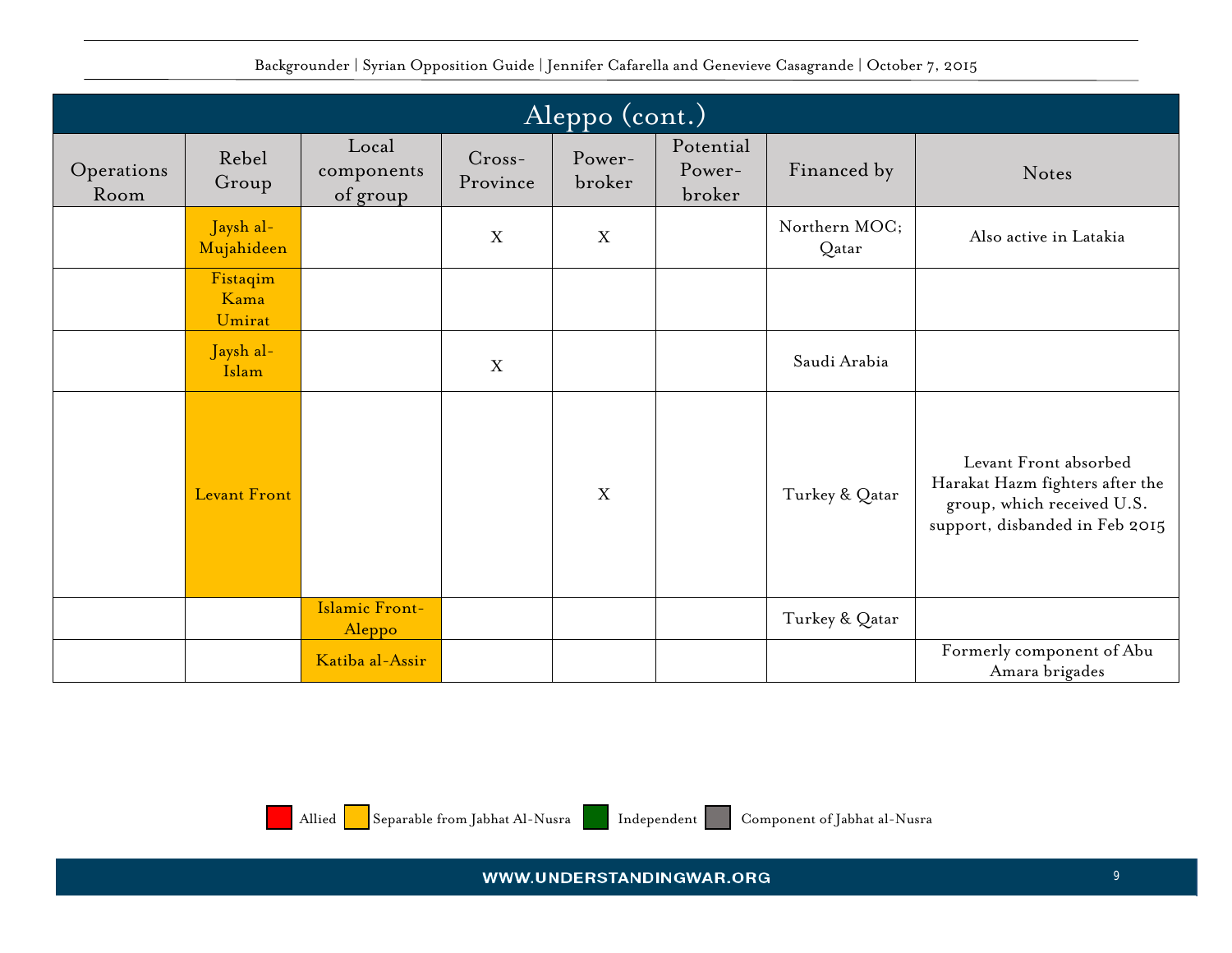|                    | $\overline{\rm{Aleppo\ (cont.)}}$          |                                 |                      |                  |                               |                |                                                                                                                   |  |  |  |  |
|--------------------|--------------------------------------------|---------------------------------|----------------------|------------------|-------------------------------|----------------|-------------------------------------------------------------------------------------------------------------------|--|--|--|--|
| Operations<br>Room | Rebel<br>Group                             | Local<br>components<br>of group | $Cross-$<br>Province | Power-<br>broker | Potential<br>Power-<br>broker | Financed by    | Notes                                                                                                             |  |  |  |  |
|                    | Originality<br>and<br>Development<br>Front |                                 | $\mathbf X$          |                  |                               | Saudi Arabia   | Subunits receive support from a<br>variety of actors, to include<br>Qatar, Turkey, and the northern<br><b>MOC</b> |  |  |  |  |
|                    | First<br>Regiment                          |                                 |                      | X                |                               |                | Also active in Ansar al-Sharia<br>Operations Room                                                                 |  |  |  |  |
|                    | <b>Sham Legion</b>                         |                                 | X                    | X                |                               | Turkey & Qatar |                                                                                                                   |  |  |  |  |
|                    | Liwa al-<br>Sultan<br>Murad                |                                 |                      |                  | X                             | Northern MOC   | Also active in Ansar al-Sharia<br>Operations Room                                                                 |  |  |  |  |
|                    | 16th Division                              |                                 | X                    |                  |                               |                |                                                                                                                   |  |  |  |  |

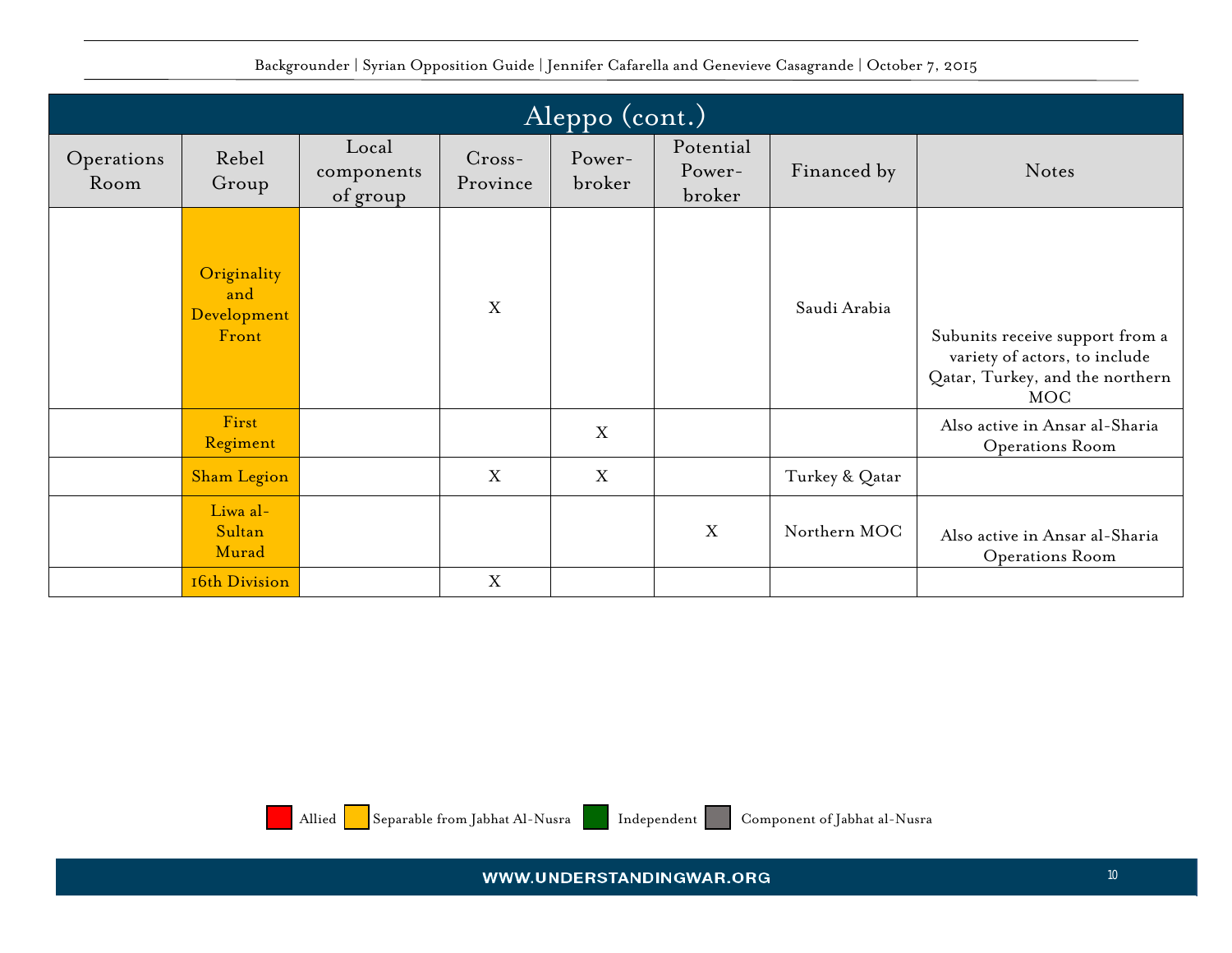|                    |                               |                                    |                      | $\overline{\rm{Aleppo}}$ (cont.) |                               |                         |                                                |  |
|--------------------|-------------------------------|------------------------------------|----------------------|----------------------------------|-------------------------------|-------------------------|------------------------------------------------|--|
| Operations<br>Room | Rebel<br>Group                | Local<br>components of<br>group    | $Cross-$<br>Province | Power-<br>broker                 | Potential<br>Power-<br>broker | Financed by             | Notes                                          |  |
|                    | Furqan<br><b>Brigades</b>     |                                    | $\boldsymbol{X}$     |                                  |                               |                         | Damascus-based. Exact<br>contributions unknown |  |
|                    | Liwa al-<br>Haqq              |                                    | $\mathbf X$          |                                  |                               |                         | Based in Idlib                                 |  |
|                    | Liwa Ansar<br>al-Khilafa      |                                    |                      |                                  |                               |                         | Also in Ansar al-Sharia<br>Operations Room     |  |
|                    | Nour al-<br>Din al-<br>Zenki  |                                    |                      | X                                |                               | Northern MOC            |                                                |  |
|                    |                               | Harakat al-Zahir<br><b>Baybars</b> |                      |                                  |                               |                         | Unknown group                                  |  |
|                    | Liwa<br>Fursan al-<br>Haqq    |                                    | X                    |                                  |                               | Northern MOC<br>& Qatar | Also active in Idlib                           |  |
|                    | IOIst<br>Infantry<br>Division |                                    | $\mathbf X$          |                                  |                               | Northern MOC            | Also active in Idlib                           |  |
|                    | Suqour al-<br>Jabal           |                                    | $\mathbf X$          |                                  |                               | Northern MOC            | Also active in Idlib                           |  |
|                    | 13th<br>Division              |                                    | $\mathbf X$          |                                  |                               | Northern MOC            | Also active in Idlib                           |  |
|                    | Suqour al-<br>Ghab            |                                    | X                    |                                  |                               | Northern MOC            | Also active in Idlib                           |  |
|                    | Al-Izza<br>Gathering          |                                    | $\mathbf X$          |                                  |                               | Northern MOC            | Also active in Hama and Idlib                  |  |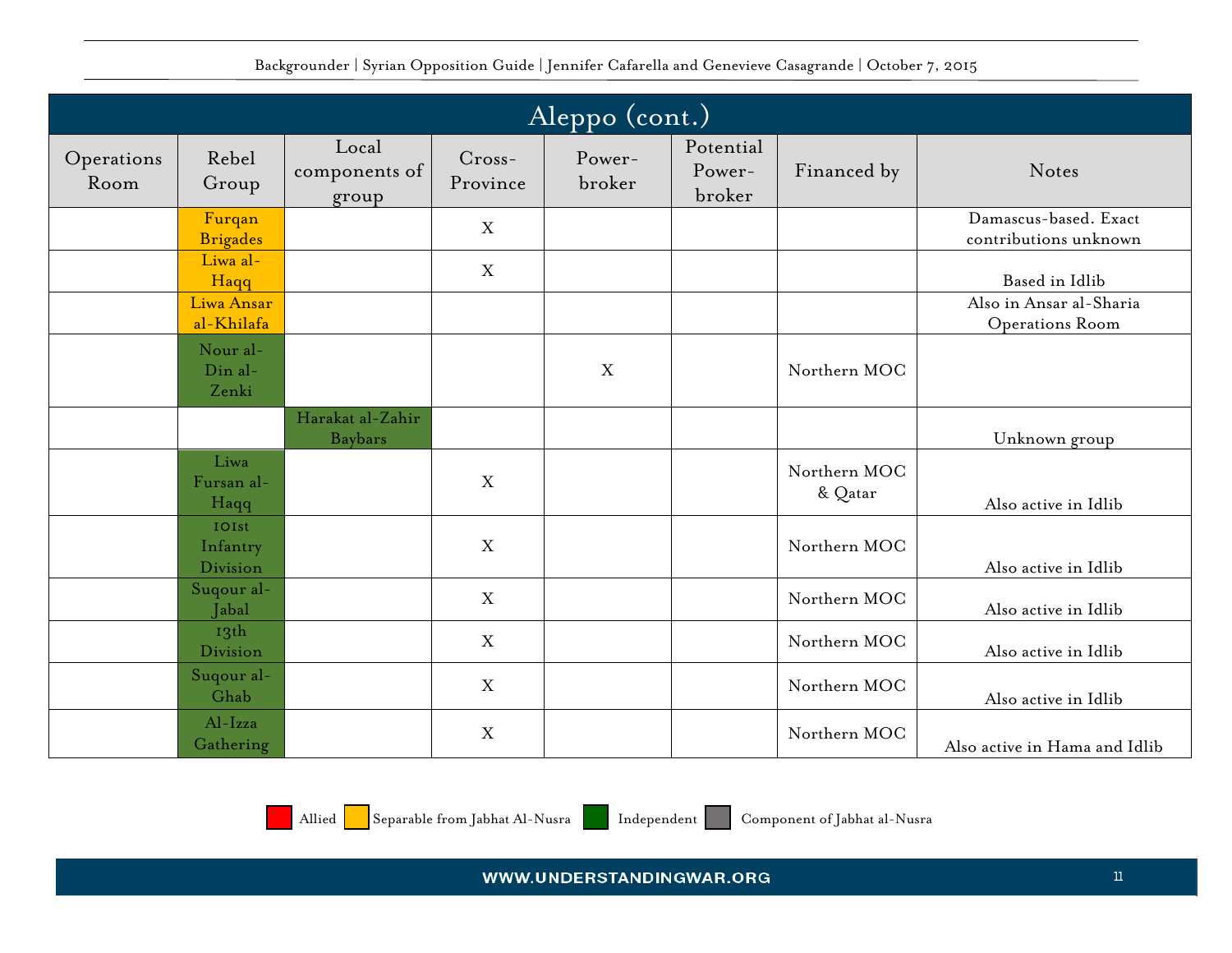|                    | Aleppo (cont.)                               |                                 |                      |                  |                               |              |                         |  |  |  |
|--------------------|----------------------------------------------|---------------------------------|----------------------|------------------|-------------------------------|--------------|-------------------------|--|--|--|
| Operations<br>Room | Rebel<br>Group                               | Local<br>components<br>of group | $Cross-$<br>Province | Power-<br>broker | Potential<br>Power-<br>broker | Financed by  | Notes                   |  |  |  |
|                    | Liwa Ansar<br>al-Sunna                       |                                 |                      |                  |                               | Northern MOC |                         |  |  |  |
|                    | Thuwar al-<br>Sham<br><b>Brigades</b>        |                                 |                      |                  |                               |              |                         |  |  |  |
|                    | Liwa al-<br>Fateh                            |                                 |                      |                  |                               |              |                         |  |  |  |
|                    | Liwa al-<br>Sultan<br>Muhammad<br>$al-Fatih$ |                                 |                      |                  |                               |              |                         |  |  |  |
|                    | <b>IIIst Infantry</b><br>Division            |                                 |                      |                  |                               |              | Based in Idlib and Hama |  |  |  |
|                    | al-Nakhba<br>Forces                          |                                 |                      |                  |                               |              |                         |  |  |  |

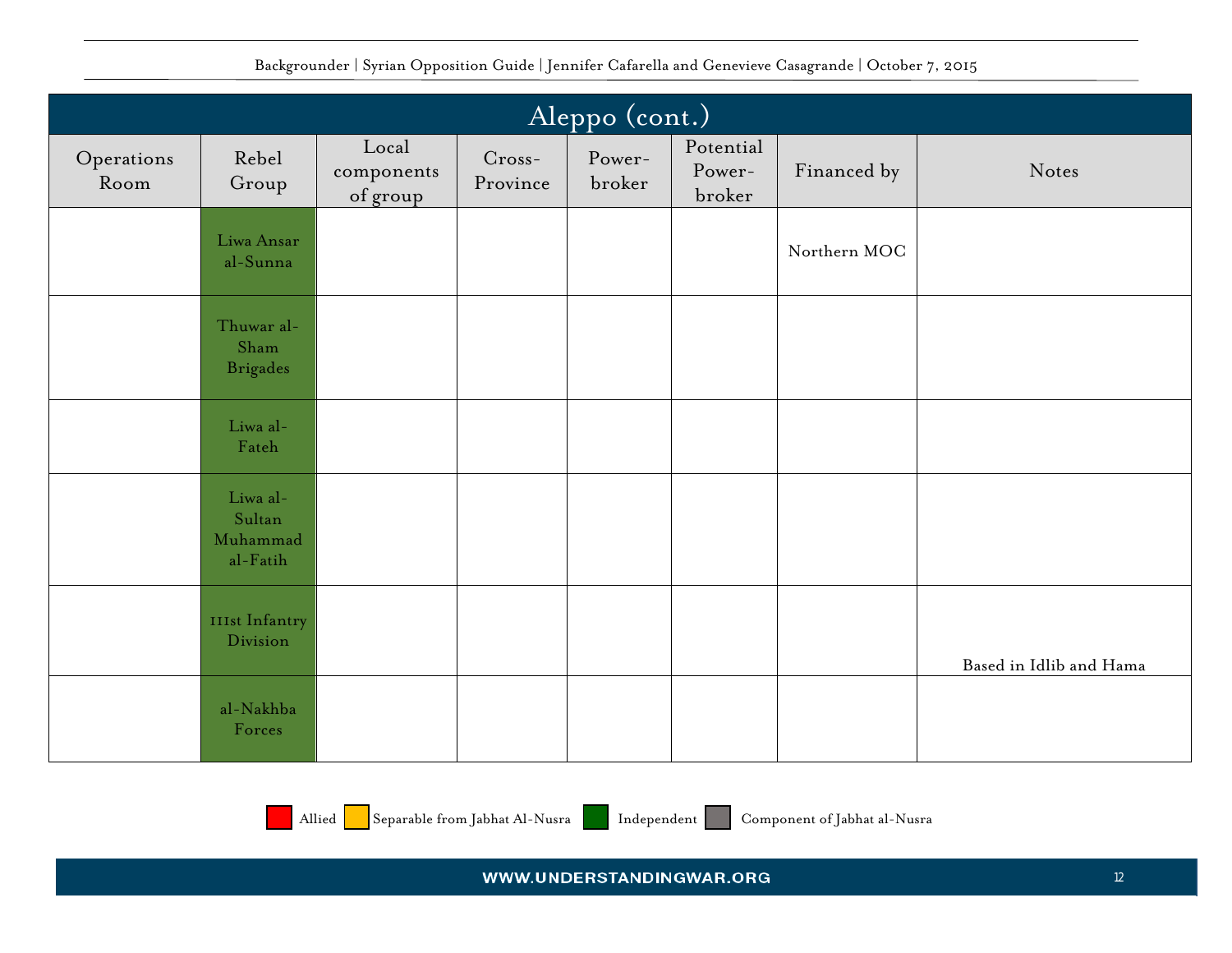| Aleppo (cont.)                        |             |  |  |  |                |  |  |  |
|---------------------------------------|-------------|--|--|--|----------------|--|--|--|
| Kita'ib al-<br>Safwat al-<br>Islamiya |             |  |  |  |                |  |  |  |
| Harakat<br>Biyan                      |             |  |  |  |                |  |  |  |
| Liwa al-<br>Houriya al-<br>Islami     | $\mathbf X$ |  |  |  | Based in Idlib |  |  |  |
| Liwa<br>Shuhada al-<br>Atarib         |             |  |  |  |                |  |  |  |
| 60th<br>Infantry<br>Division          |             |  |  |  | Unknown group  |  |  |  |



Allied Separable from Jabhat Al-Nusra Independent Component of Jabhat al-Nusra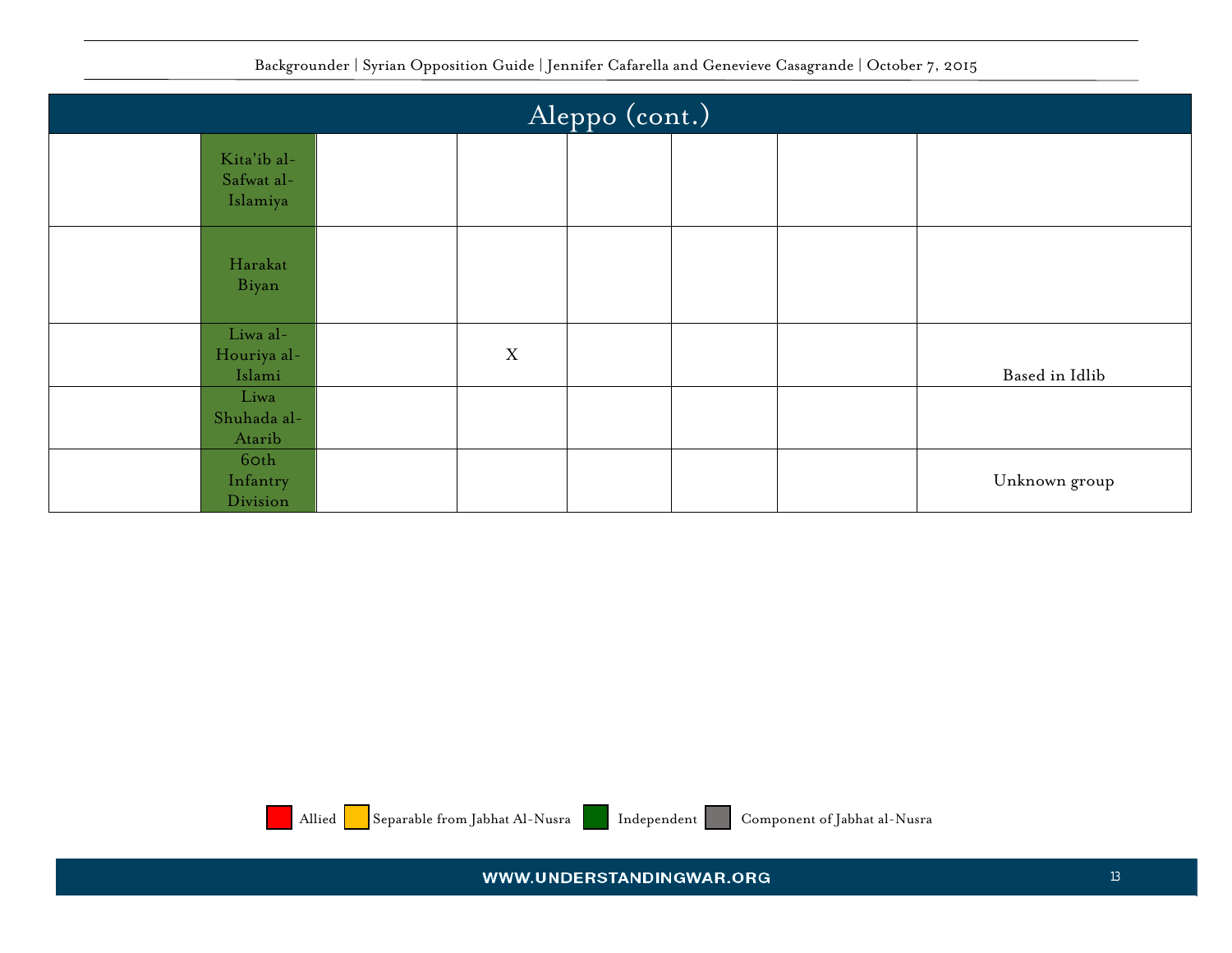| $ \overline{\rm{Aleppo}}\left( \rm{cont.}\right)  $ |                             |                                       |                      |                  |                               |                          |                                            |  |  |
|-----------------------------------------------------|-----------------------------|---------------------------------------|----------------------|------------------|-------------------------------|--------------------------|--------------------------------------------|--|--|
| Operations<br>Room                                  | Rebel<br>Group              | Local<br>components<br>of group       | $Cross-$<br>Province | Power-<br>broker | Potential<br>Power-<br>broker | Financed by              | Notes                                      |  |  |
| Ansar al-<br>Sharia                                 |                             |                                       |                      | X                |                               |                          |                                            |  |  |
|                                                     | Jabhat al-<br>Nusra         |                                       | X                    | $\mathbf X$      |                               |                          |                                            |  |  |
|                                                     |                             | Jaysh al-<br>Muhajireen wal-<br>Ansar | X                    |                  |                               |                          | Also Active in Idlib                       |  |  |
|                                                     |                             | Katibat al-<br>Tawhid wal-<br>Jihad   | $\mathbf X$          |                  |                               |                          | Also Active in Idlib                       |  |  |
|                                                     | Jabhat<br>Ansar al-<br>Din. |                                       | X                    |                  |                               |                          | Also Active in Idlib                       |  |  |
|                                                     |                             | Fajr al-Sham<br>Islamic<br>Movement   |                      |                  |                               |                          |                                            |  |  |
|                                                     | Ahrar al-<br>Sham           |                                       | X                    | X                |                               | Turkey & Saudi<br>Arabia | Also in Aleppo Conquest Operations<br>Room |  |  |
|                                                     |                             | Abu Amara<br><b>Brigades</b>          |                      |                  |                               |                          | Also in Aleppo Conquest Operations<br>Room |  |  |



Allied Separable from Jabhat Al-Nusra Independent Component of Jabhat al-Nusra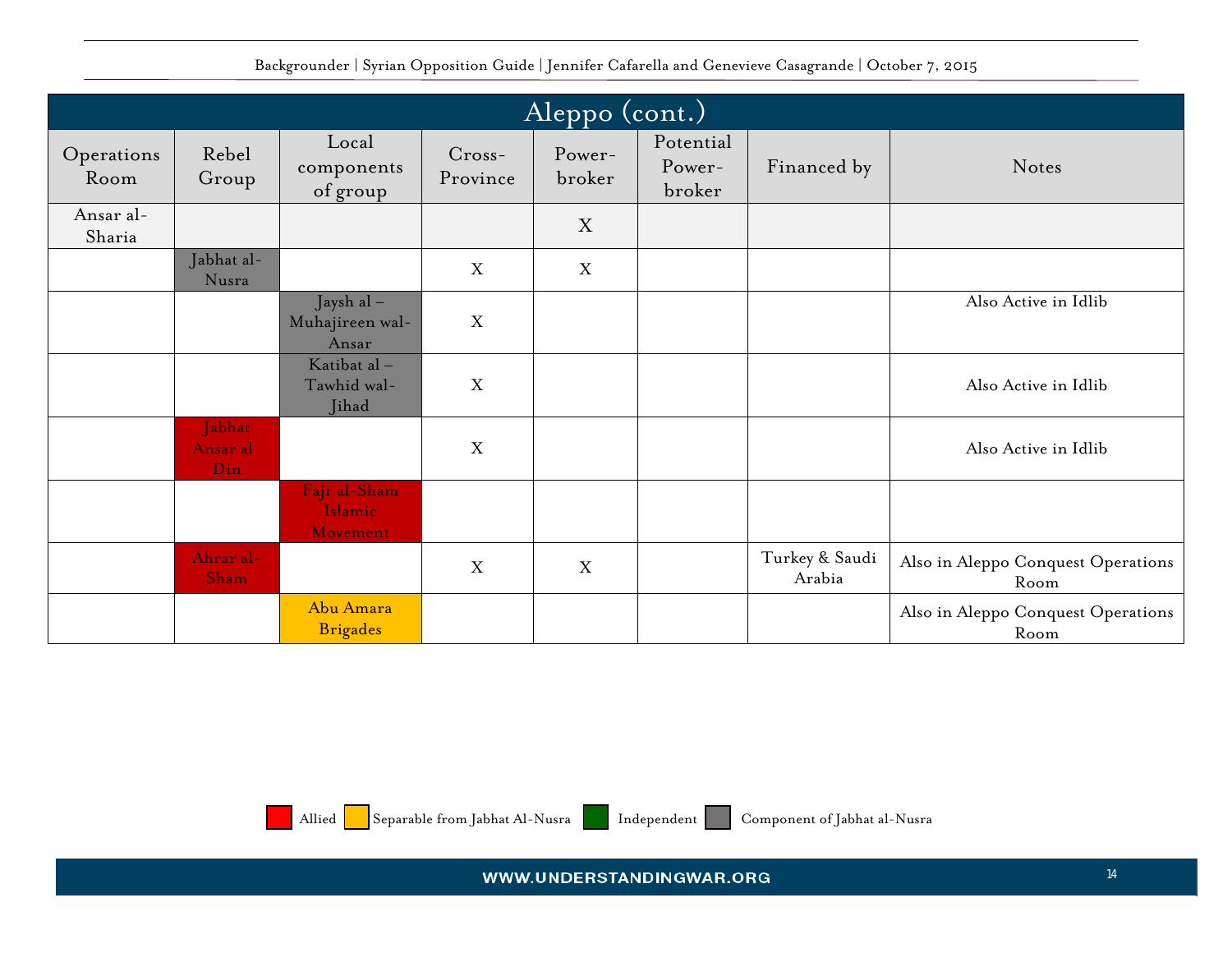|                    | $ \overline{\rm{Aleppo}}\left( \rm{cont.}\right)  $ |                                 |                      |                  |                               |              |                                            |  |  |  |
|--------------------|-----------------------------------------------------|---------------------------------|----------------------|------------------|-------------------------------|--------------|--------------------------------------------|--|--|--|
| Operations<br>Room | Rebel<br>Group                                      | Local<br>components<br>of group | $Cross-$<br>Province | Power-<br>broker | Potential<br>Power-<br>broker | Financed by  | Notes                                      |  |  |  |
|                    | First<br>Regiment                                   |                                 |                      | X                |                               |              | Also in Aleppo Conquest Operations<br>Room |  |  |  |
|                    | Liwa al-<br>Sultan<br>Murad                         |                                 |                      |                  | X                             | Northern MOC | Also in Aleppo Conquest Operations<br>Room |  |  |  |
|                    | Harakat<br>Mujahidi<br>al-Islam                     |                                 |                      |                  |                               |              |                                            |  |  |  |
|                    | Fajr al-<br>Khilafa<br><b>Brigades</b>              |                                 |                      |                  |                               |              | Also in Aleppo Conquest Operations<br>Room |  |  |  |
|                    | Liwa Ansar<br>al-Khilafa                            |                                 |                      |                  |                               |              | Also in Aleppo Conquest Operations<br>Room |  |  |  |
|                    | Siraya al-<br>Ma'ad                                 |                                 |                      |                  |                               |              | Unknown group                              |  |  |  |
|                    | Kitaba al-<br>Suhaba                                |                                 |                      |                  |                               |              | Unknown group                              |  |  |  |
|                    | <b>Jund Allah</b>                                   |                                 |                      |                  |                               |              | Unknown group                              |  |  |  |



Allied Separable from Jabhat Al-Nusra Independent Component of Jabhat al-Nusra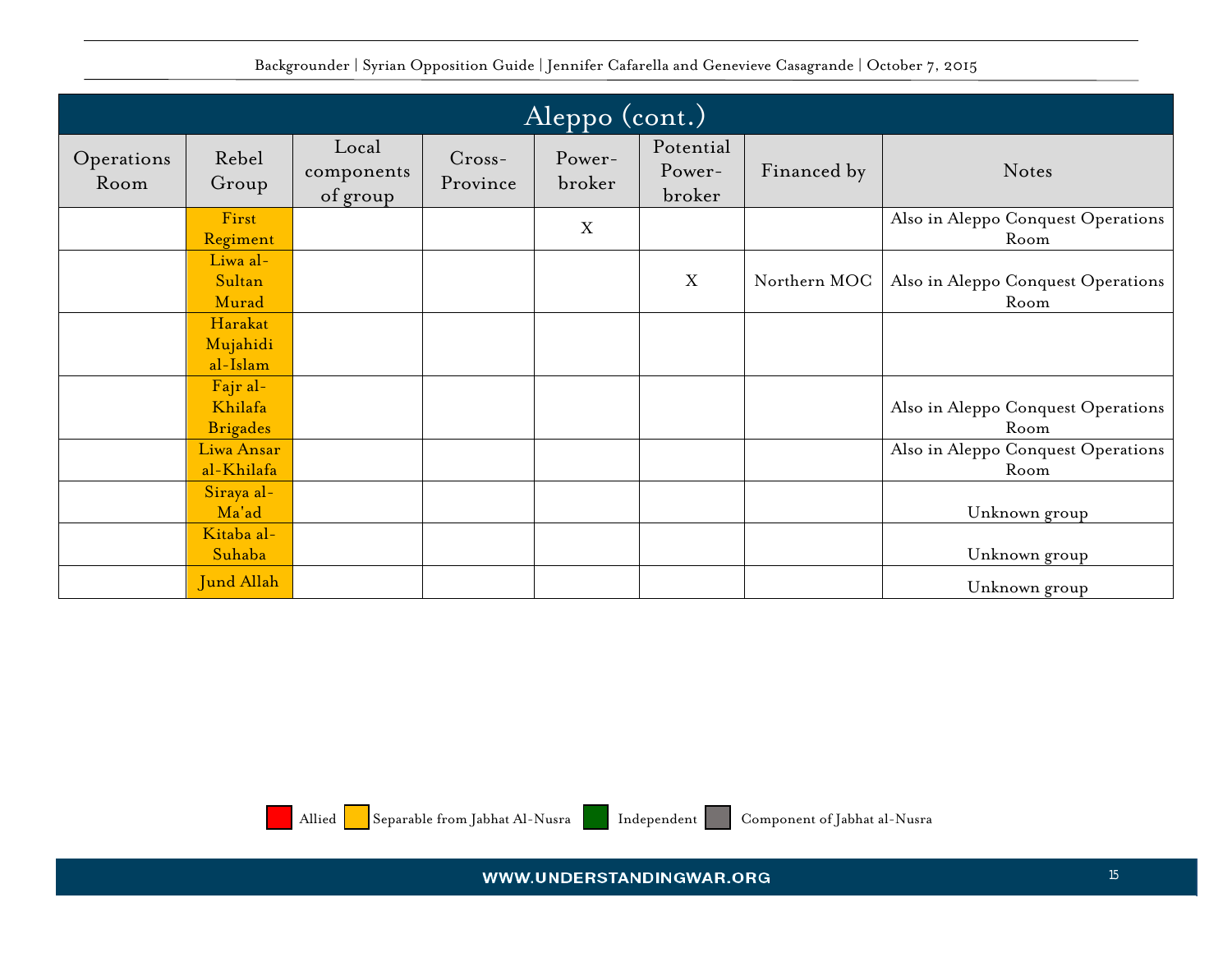| Aleppo (cont.)       |                                      |                                           |                      |                  |                               |             |                                                                                                                                             |  |  |  |  |
|----------------------|--------------------------------------|-------------------------------------------|----------------------|------------------|-------------------------------|-------------|---------------------------------------------------------------------------------------------------------------------------------------------|--|--|--|--|
| Operations<br>Room   | Rebel<br>Group                       | Local<br>components<br>of group           | $Cross-$<br>Province | Power-<br>broker | Potential<br>Power-<br>broker | Financed by | Notes                                                                                                                                       |  |  |  |  |
| Euphrates<br>Volcano |                                      |                                           |                      | X                |                               |             |                                                                                                                                             |  |  |  |  |
|                      | Islamic<br>Front-<br>Aleppo          |                                           |                      | X                |                               |             | Component of Levant Front                                                                                                                   |  |  |  |  |
|                      |                                      | Tawhid<br>Brigade -<br>Northern<br>Sector |                      |                  |                               |             | It is unclear if the Tawhid brigade-<br>northern sector is a component of<br>the Islamic Front-Aleppo and<br>therefore of the Levant Front. |  |  |  |  |
|                      | Jaysh al-<br>Thuwar                  |                                           | X                    |                  | X                             |             |                                                                                                                                             |  |  |  |  |
|                      |                                      | Jabhat al-<br>Akrad                       |                      |                  |                               |             |                                                                                                                                             |  |  |  |  |
|                      | People's<br>Protection<br>Unit (YPG) |                                           | X                    |                  |                               |             |                                                                                                                                             |  |  |  |  |
|                      | Kita'ib<br>Shams al-<br>Shamal       |                                           |                      |                  |                               |             |                                                                                                                                             |  |  |  |  |
|                      | Liwa<br>Thuwar ar-<br>Raqqa          |                                           |                      |                  |                               |             |                                                                                                                                             |  |  |  |  |

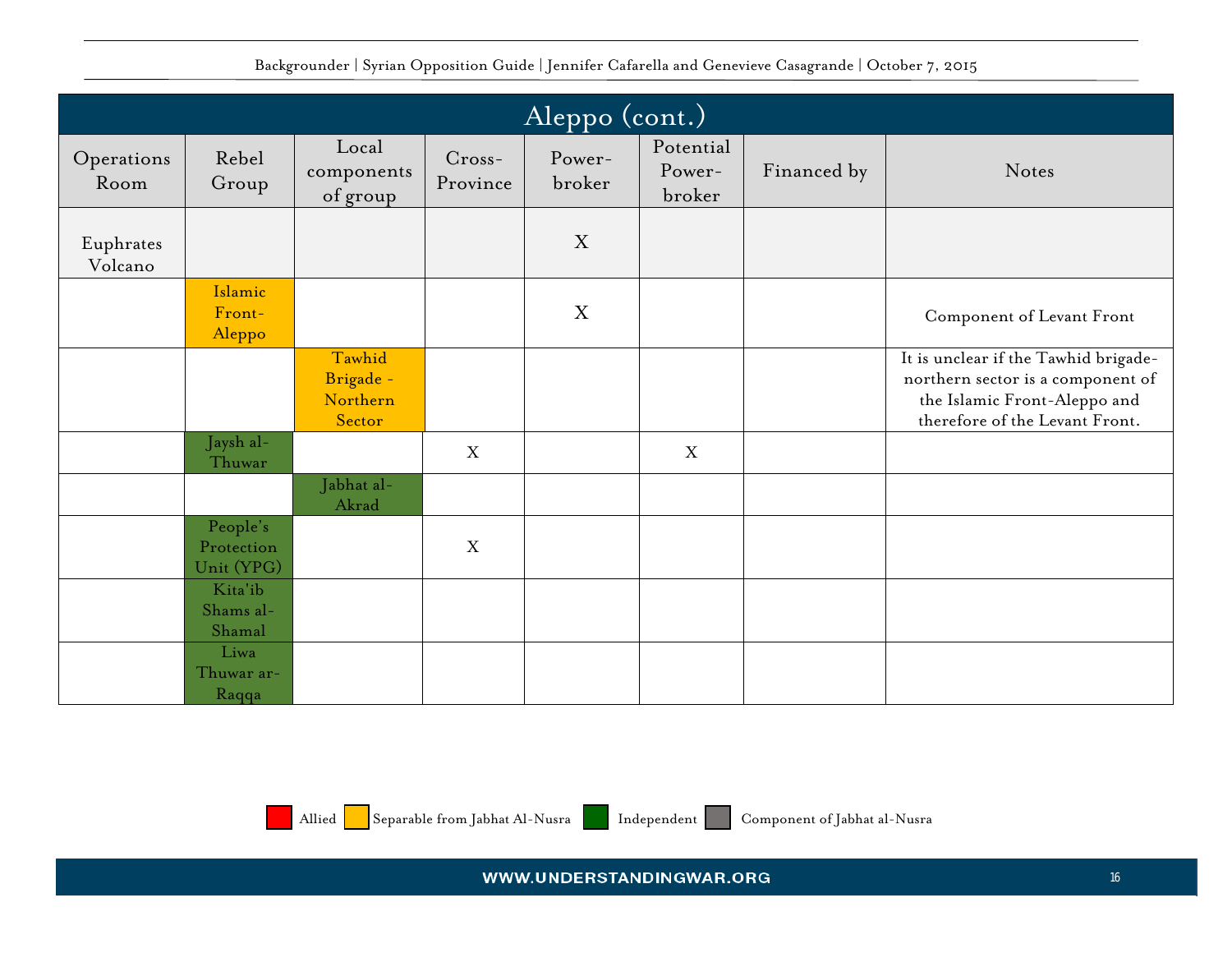| Aleppo (cont.)                      |                                            |                              |                      |                  |                               |             |                                            |  |  |  |
|-------------------------------------|--------------------------------------------|------------------------------|----------------------|------------------|-------------------------------|-------------|--------------------------------------------|--|--|--|
|                                     |                                            |                              |                      |                  |                               |             |                                            |  |  |  |
| Operations<br>Room                  | Rebel<br>Group                             | Local components of<br>group | $Cross-$<br>Province | Power-<br>broker | Potential<br>Power-<br>broker | Financed by | Notes                                      |  |  |  |
|                                     | Liwa al-<br>Jihad fi<br>Sabeel<br>Allah    |                              |                      |                  |                               |             |                                            |  |  |  |
|                                     | Saraya<br>Jarablus                         |                              |                      |                  |                               |             |                                            |  |  |  |
|                                     | Tahrir<br><b>Brigade</b>                   |                              |                      |                  |                               |             |                                            |  |  |  |
|                                     | Jaysh al-<br>Qasas                         |                              |                      |                  |                               |             | Unknown group                              |  |  |  |
|                                     | Liwa Amna'<br>ar-Raqqa                     |                              |                      |                  |                               |             | Unknown group                              |  |  |  |
| Free<br>Floating<br>Rebel<br>Groups |                                            |                              |                      |                  |                               |             |                                            |  |  |  |
|                                     | Jund al-<br>Aqsa                           |                              | $\boldsymbol{X}$     |                  |                               |             | Also active in Latakia,<br>Hama, and Idlib |  |  |  |
|                                     | <b>Caucasus</b><br>Emirate in<br>al - Sham |                              | $\mathbf X$          |                  |                               |             | Also active in Latakia                     |  |  |  |

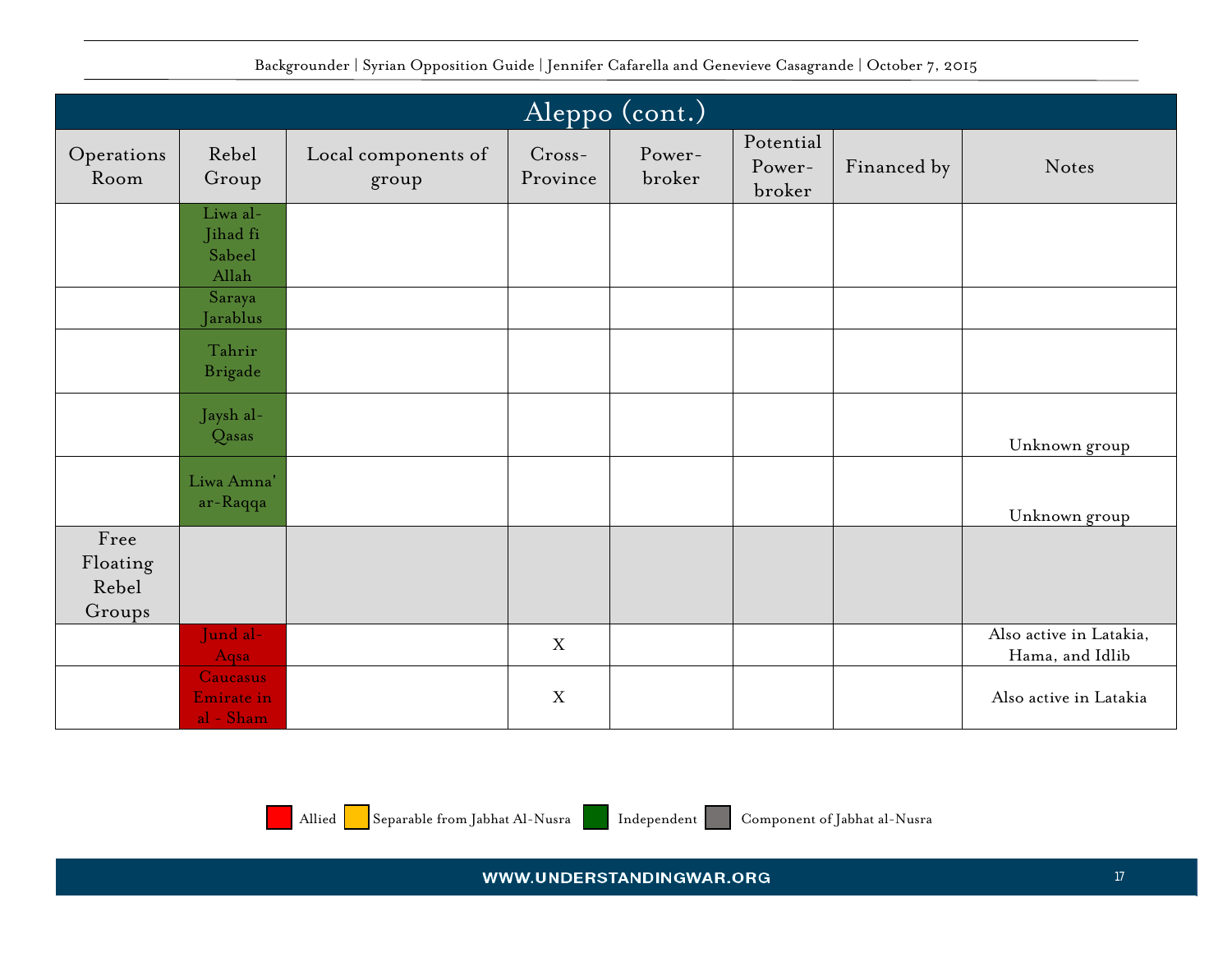<span id="page-17-0"></span>

|                          | Idlib               |                                 |                      |                  |                               |                          |                                                        |  |  |  |  |  |
|--------------------------|---------------------|---------------------------------|----------------------|------------------|-------------------------------|--------------------------|--------------------------------------------------------|--|--|--|--|--|
| Operations<br>Room       | Rebel<br>Group      | Local<br>components<br>of group | $Cross-$<br>Province | Power-<br>broker | Potential<br>Power-<br>broker | Financed by              | Notes                                                  |  |  |  |  |  |
| Jaysh al-<br>Fatah Idlib |                     |                                 |                      | $\mathbf X$      |                               |                          | Also active in Hama Province                           |  |  |  |  |  |
|                          | Jabhat al-<br>Nusra |                                 | X                    | X                |                               |                          |                                                        |  |  |  |  |  |
|                          | Jund al-<br>Aqsa    |                                 | X                    | X                |                               |                          | Also active in Latakia, Hama, and Aleppo               |  |  |  |  |  |
|                          | Ahrar al-<br>Sham   |                                 | X                    | X                |                               | Turkey & Saudi<br>Arabia |                                                        |  |  |  |  |  |
|                          |                     | Suqour al-<br>Sham              |                      |                  |                               |                          | Fully merged with Ahrar al-Sham                        |  |  |  |  |  |
|                          | Jaysh al-<br>Sunna  |                                 | X                    |                  |                               |                          | Also active in Hama                                    |  |  |  |  |  |
|                          | Ajnad al-<br>Sham   |                                 | X                    |                  | $\mathbf X$                   |                          | Also active in Hama, Damascus, Dera'a,<br>and Quneitra |  |  |  |  |  |
|                          | Sham<br>Legion      |                                 | X                    |                  | $\boldsymbol{X}$              | Turkey & Qatar           | Also active in Aleppo and Hama                         |  |  |  |  |  |
|                          | Liwa al-<br>Haq     |                                 | X                    |                  |                               |                          | Also Active in Aleppo and Hama                         |  |  |  |  |  |



Allied Separable from Jabhat Al-Nusra Independent Component of Jabhat al-Nusra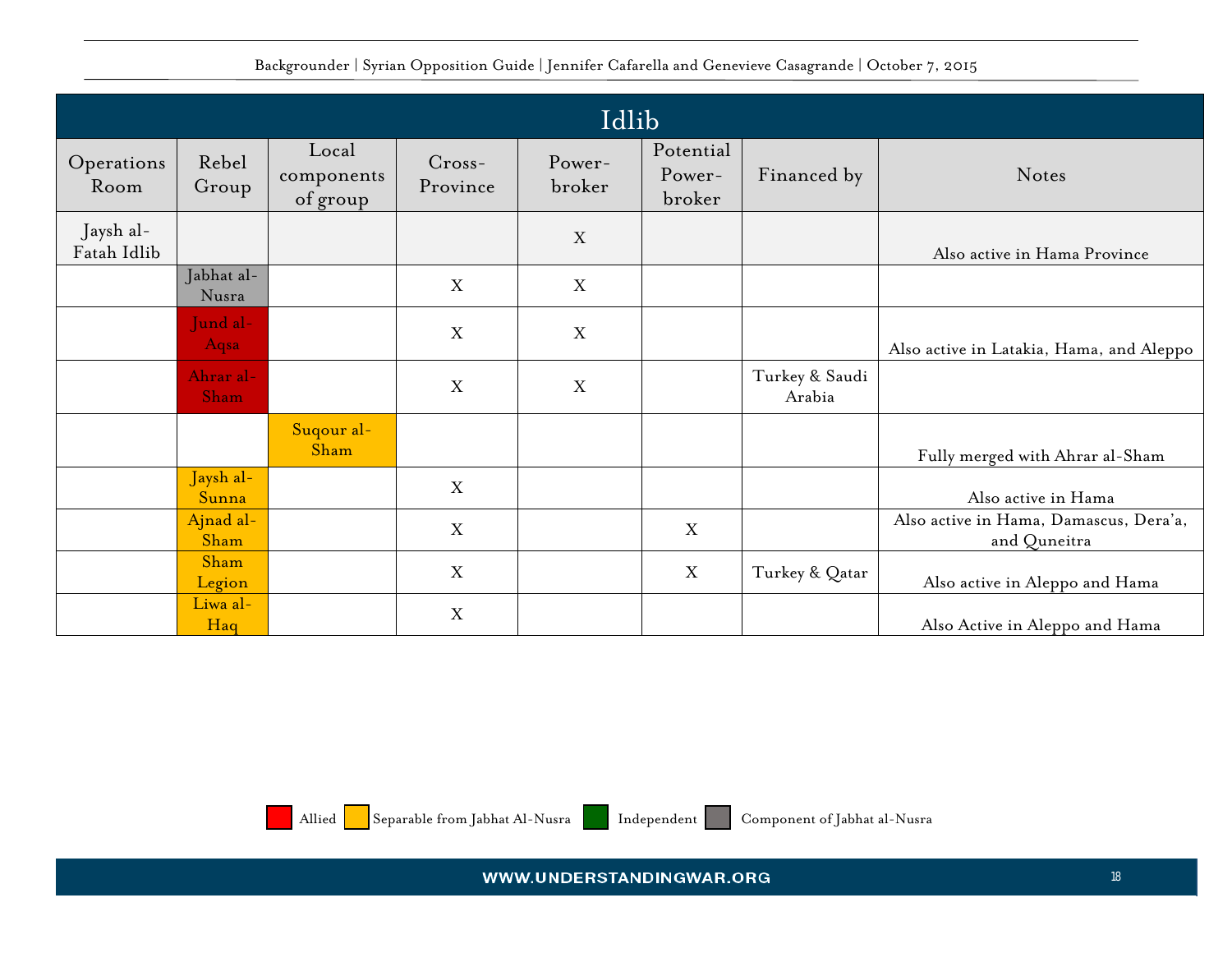|                      | Idlib (cont.)                |                                    |                    |                  |                               |                          |                                    |  |  |  |  |  |  |
|----------------------|------------------------------|------------------------------------|--------------------|------------------|-------------------------------|--------------------------|------------------------------------|--|--|--|--|--|--|
| Operations<br>Room   | Rebel<br>Group               | Local components of<br>group       | Cross-<br>Province | Power-<br>broker | Potential<br>Power-<br>broker | Financed<br>by           | Notes                              |  |  |  |  |  |  |
| Battle of<br>Victory |                              |                                    |                    |                  |                               |                          |                                    |  |  |  |  |  |  |
|                      | Jabhat al-<br>Nusra          |                                    | X                  | $\mathbf{X}$     |                               |                          |                                    |  |  |  |  |  |  |
|                      |                              | Jaysh al-Mujahireen wal -<br>Ansar | $\mathbf X$        | $\boldsymbol{X}$ |                               |                          |                                    |  |  |  |  |  |  |
|                      |                              | Kata'ib al Tawhid wal Jihad        | $\mathbf X$        |                  |                               |                          | Also active in Aleppo              |  |  |  |  |  |  |
|                      | Ahrar al-<br>Sham            |                                    | X                  | $\mathbf X$      |                               | Turkey &<br>Saudi Arabia |                                    |  |  |  |  |  |  |
|                      |                              | Suqour al-Sham                     |                    |                  |                               |                          | Fully merged with Ahrar<br>al-Sham |  |  |  |  |  |  |
|                      | Jabhat<br>Ansar al-<br>Din   |                                    | $\mathbf X$        |                  |                               |                          | Also active in Aleppo              |  |  |  |  |  |  |
|                      |                              | Harakat Sham al-Islam              |                    |                  |                               |                          |                                    |  |  |  |  |  |  |
|                      | Junud al-<br>Sham            |                                    | $\mathbf X$        | $\mathbf{X}$     |                               |                          | Also active in Latakia             |  |  |  |  |  |  |
|                      | Kata'ib<br>Ansar al-<br>Sham |                                    | $\mathbf X$        |                  |                               |                          | Also active in Latakia             |  |  |  |  |  |  |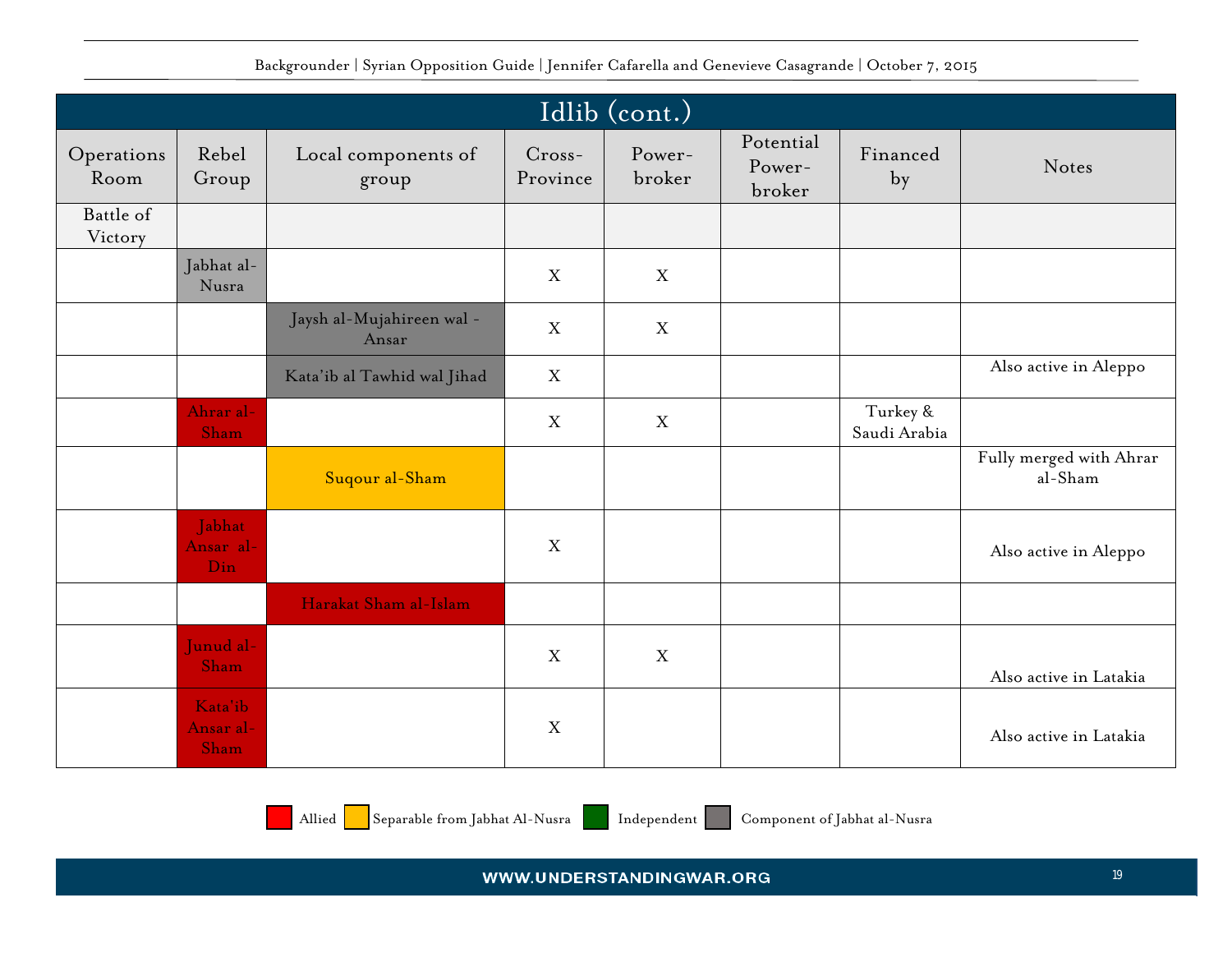<span id="page-19-0"></span>

|                                     | Idlib (cont.)                    |                              |                      |                  |                               |                        |                                   |  |  |  |  |  |
|-------------------------------------|----------------------------------|------------------------------|----------------------|------------------|-------------------------------|------------------------|-----------------------------------|--|--|--|--|--|
| Operations<br>Room                  | Rebel<br>Group                   | Local components of<br>group | $Cross-$<br>Province | Power-<br>broker | Potential<br>Power-<br>broker | Financed<br>by         | Notes                             |  |  |  |  |  |
|                                     | Jama'at<br>Ansar al-<br>Islam    |                              | X                    |                  |                               |                        |                                   |  |  |  |  |  |
|                                     | Turkistan<br>Islamic<br>Party    |                              | $\mathbf X$          |                  |                               |                        |                                   |  |  |  |  |  |
|                                     | Jaysh al-<br>Islam               |                              | $\mathbf X$          |                  | $\mathbf X$                   |                        |                                   |  |  |  |  |  |
| Free<br>Floating<br>Rebel<br>Groups |                                  |                              |                      |                  |                               |                        |                                   |  |  |  |  |  |
|                                     | Jama'at<br>Ahadun<br>Ahad        |                              | $\mathbf X$          |                  |                               |                        | Also active in Latakia            |  |  |  |  |  |
|                                     | Liwa al-<br>Houriya<br>al-Islami |                              | $\mathbf X$          |                  |                               |                        | Also active in Aleppo<br>Conquest |  |  |  |  |  |
|                                     | IIIth<br>Infantry<br>Division    |                              | $\mathbf X$          |                  |                               |                        | Also active in Aleppo<br>Conquest |  |  |  |  |  |
|                                     | Jaysh al-<br>Thuwar              |                              | X                    |                  | X                             |                        |                                   |  |  |  |  |  |
|                                     | Suqour<br>al-Ghab                |                              | $\mathbf X$          |                  | X                             | Northern<br><b>MOC</b> | Also active in Aleppo             |  |  |  |  |  |

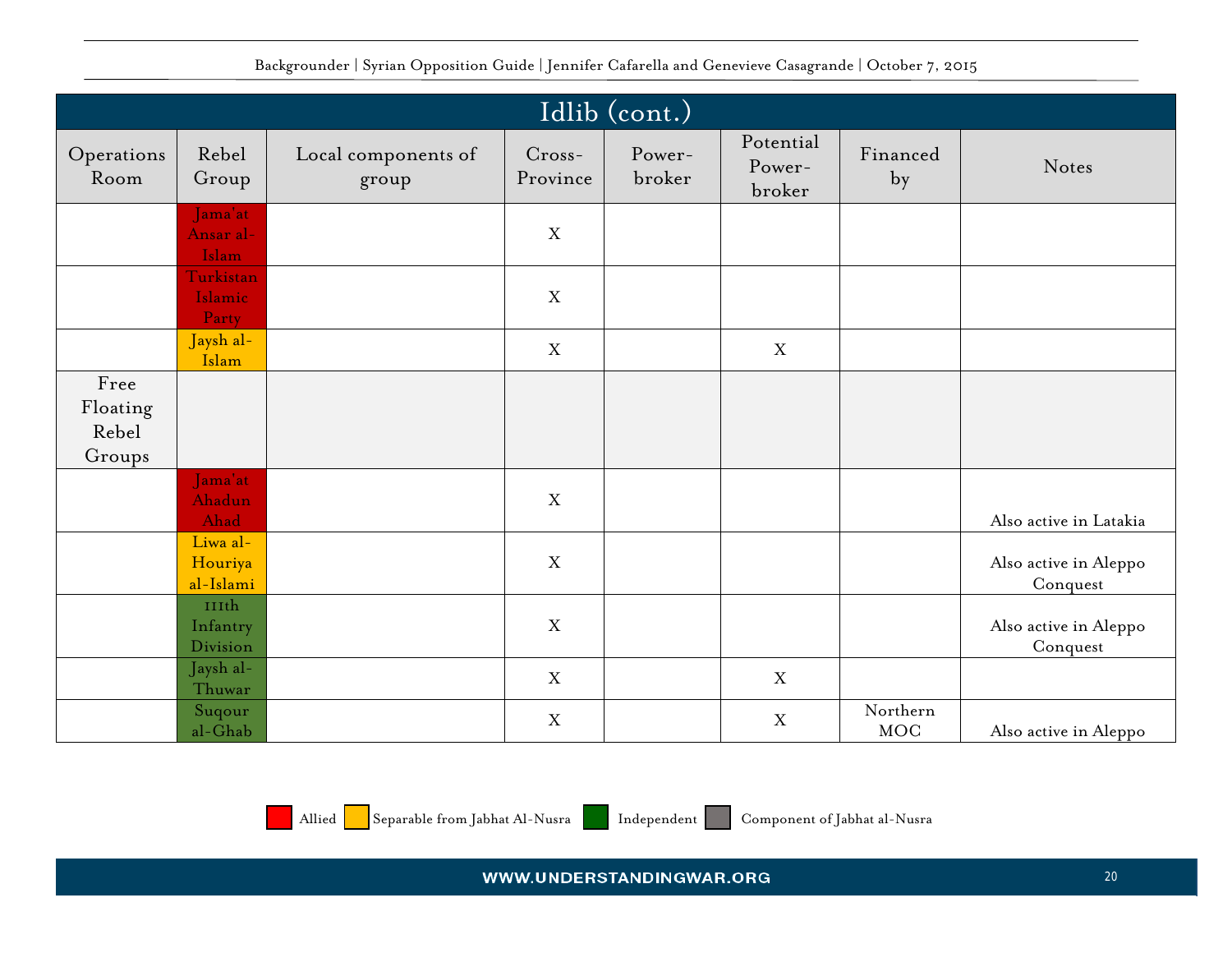<span id="page-20-0"></span>

|                    | Idlib (cont.)                 |                                 |                      |              |                               |                         |                                   |  |  |  |  |
|--------------------|-------------------------------|---------------------------------|----------------------|--------------|-------------------------------|-------------------------|-----------------------------------|--|--|--|--|
| Operations<br>Room | Rebel<br>Group                | Local<br>components<br>of group | $Cross-$<br>Province | Power-broker | Potential<br>Power-<br>broker | Financed by             | Notes                             |  |  |  |  |
|                    | IOIst<br>Infantry<br>Division |                                 | X                    |              |                               | Northern<br><b>MOC</b>  | Also active in Aleppo             |  |  |  |  |
|                    | 13 <sup>th</sup><br>Division  |                                 | X                    |              | X                             | Northern<br>MOC         | Also active in Aleppo             |  |  |  |  |
|                    | Fursan al-<br>Haqq            |                                 | X                    |              |                               | Northern<br>MOC & Qatar | Also active in Aleppo             |  |  |  |  |
|                    | Suqour<br>al-Jabal            |                                 | X                    |              | X                             | Northern<br><b>MOC</b>  | Also active in Aleppo             |  |  |  |  |
|                    | $Al-Izza$<br>Gathering        |                                 | X                    |              |                               | Northern<br><b>MOC</b>  | Also active in Aleppo and<br>Hama |  |  |  |  |



Allied Separable from Jabhat Al-Nusra Independent Component of Jabhat al-Nusra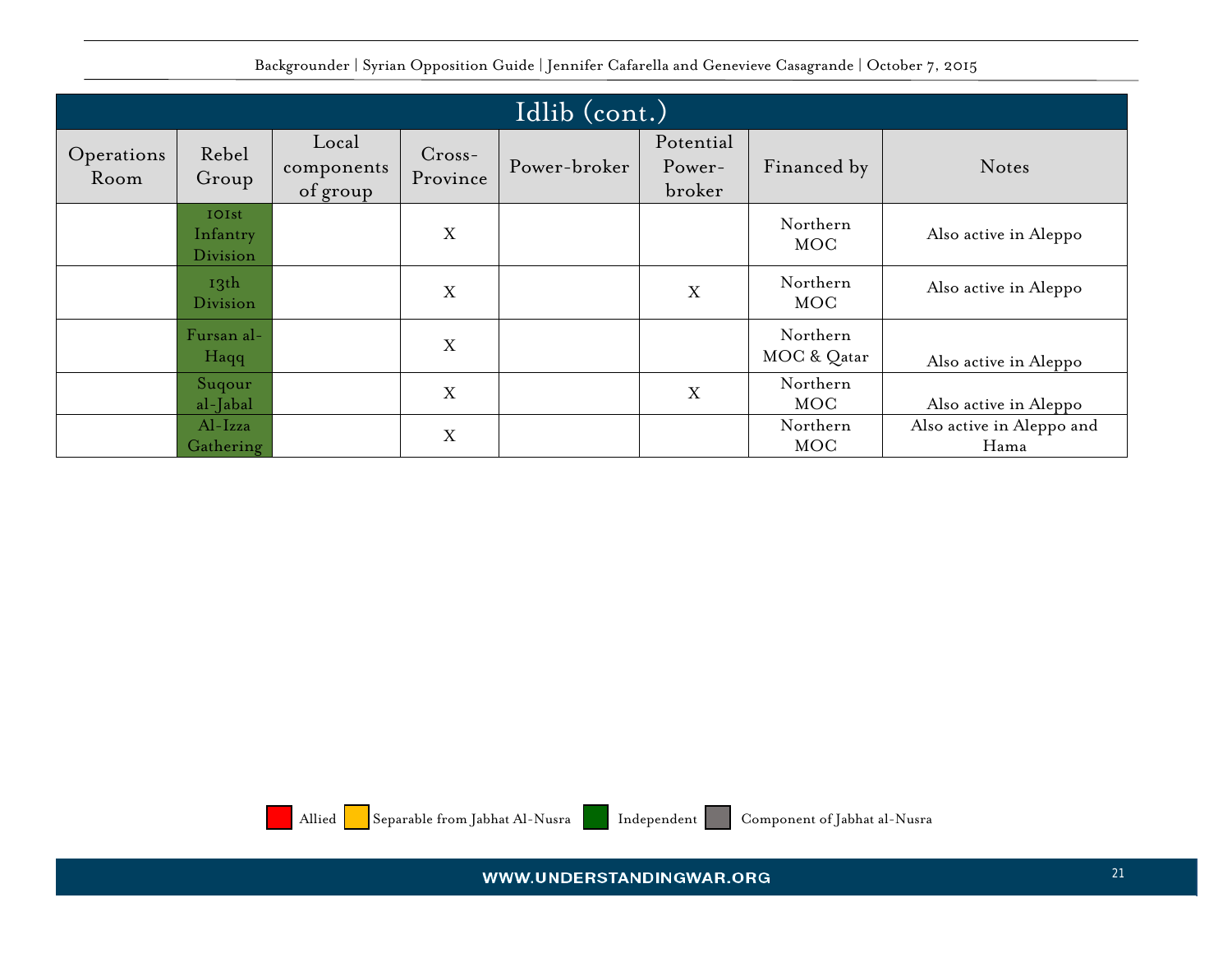<span id="page-21-0"></span>

|                               |                                        |                                 |                           | Latakia      |                               |             |                      |
|-------------------------------|----------------------------------------|---------------------------------|---------------------------|--------------|-------------------------------|-------------|----------------------|
| Operations<br>Room            | Rebel<br>Group                         | Local<br>components<br>of group | $Cross-$<br>Province      | Power-broker | Potential<br>Power-<br>broker | Financed by | Notes                |
| Free Floating<br>Rebel Groups |                                        |                                 |                           |              |                               |             |                      |
|                               | Jaysh al-<br>Mujahireen<br>wal - Ansar |                                 | $\mathbf X$               |              |                               |             |                      |
|                               | Junud al-<br>Sham                      |                                 | $\mathbf X$               | $\mathbf X$  |                               |             |                      |
|                               | Jabhat<br>Ansar al-<br>Din             |                                 | $\mathbf X$               |              |                               |             |                      |
|                               |                                        | Harakat Sham<br>al-Islam        |                           |              |                               |             |                      |
|                               | Kata'ib<br>Ansar al-<br>Sham           |                                 | $\mathbf X$               |              |                               |             |                      |
|                               | Turkistan<br>Islamic<br>Party          |                                 | X                         |              |                               |             | Also active in Idlib |
|                               | Jama'at<br>Ahadun<br>Ahad              |                                 | $\mathbf X$               |              |                               |             | Also active in Idlib |
|                               | Katai'b<br>Ansar al-<br>Sham           |                                 | $\boldsymbol{\mathrm{X}}$ |              |                               |             | Also active in Idlib |

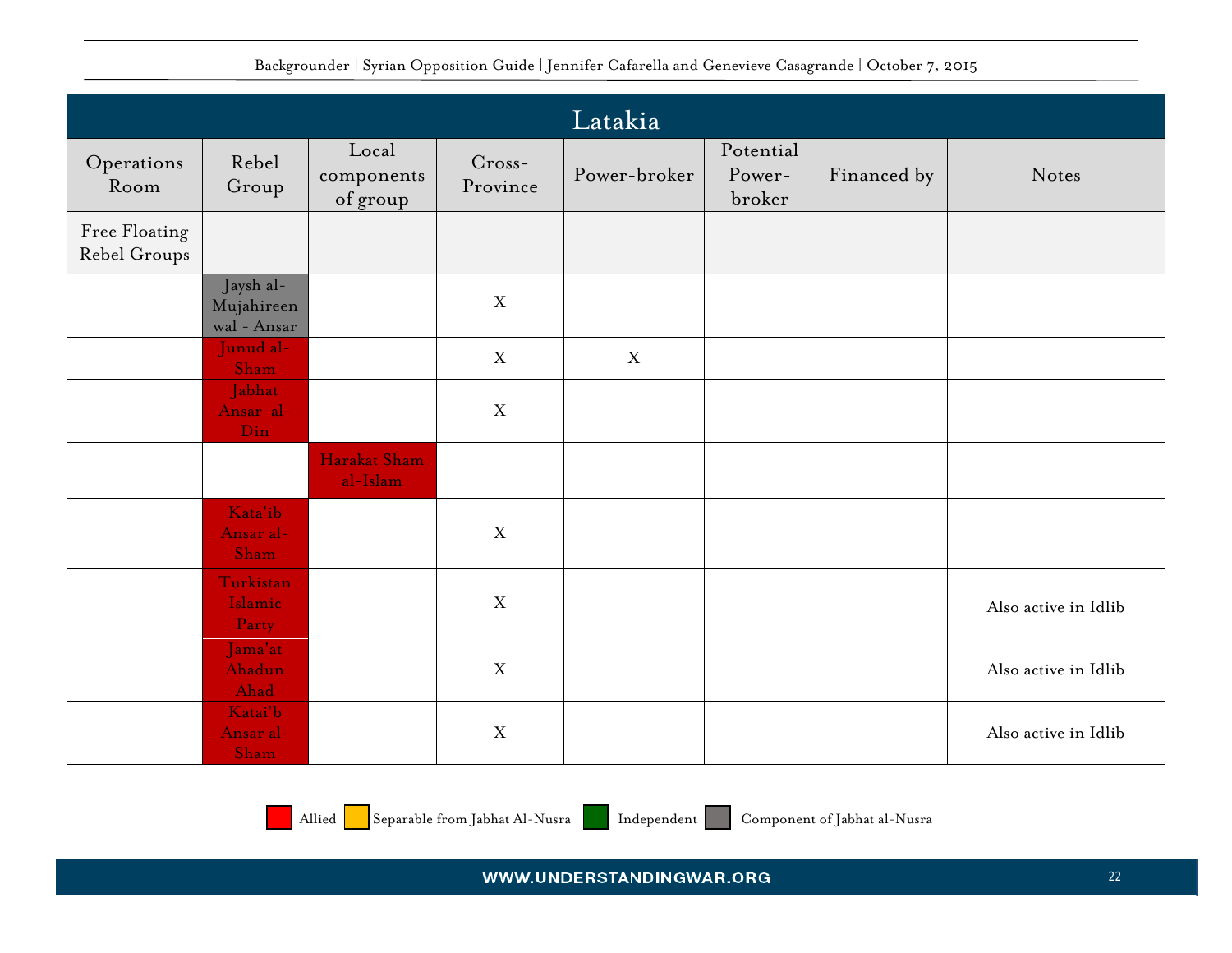<span id="page-22-0"></span>

|                    | Latakia (cont.)                                 |                                 |                           |              |                               |                          |                                  |  |  |  |  |  |
|--------------------|-------------------------------------------------|---------------------------------|---------------------------|--------------|-------------------------------|--------------------------|----------------------------------|--|--|--|--|--|
| Operations<br>Room | Rebel<br>Group                                  | Local<br>components<br>of group | $Cross-$<br>Province      | Power-broker | Potential<br>Power-<br>broker | Financed by              | Notes                            |  |  |  |  |  |
|                    | Jama'at<br>Ansar al-<br>Islam                   |                                 | X                         |              |                               |                          |                                  |  |  |  |  |  |
|                    | Ahrar al-<br>Sham                               |                                 | $\boldsymbol{\mathrm{X}}$ |              |                               | Turkey & Saudi<br>Arabia |                                  |  |  |  |  |  |
|                    | Jund al-<br>Aqsa                                |                                 | X                         |              |                               |                          | Also active in Idlib and<br>Hama |  |  |  |  |  |
|                    | <b>Caucasus</b><br><b>Emirate</b> in<br>al-Sham |                                 | $\mathbf X$               |              |                               |                          | Also active in Aleppo            |  |  |  |  |  |
|                    | Jaysh al-<br>Mujahideen                         |                                 | X                         |              |                               | Northern MOC<br>& Qatar  | Also active in Aleppo            |  |  |  |  |  |
|                    | Jaysh al-<br>Islam                              |                                 | $\mathbf X$               |              |                               | Saudi Arabia             |                                  |  |  |  |  |  |
|                    | Jaysh al-<br>Thuwar                             |                                 | X                         |              | X                             |                          |                                  |  |  |  |  |  |
|                    | First<br>Coastal<br>Division                    |                                 |                           |              |                               | Northern MOC             |                                  |  |  |  |  |  |
|                    | Liwa al-<br>Adiyat                              |                                 | X                         |              |                               | Northern MOC             | Also active in Hama              |  |  |  |  |  |

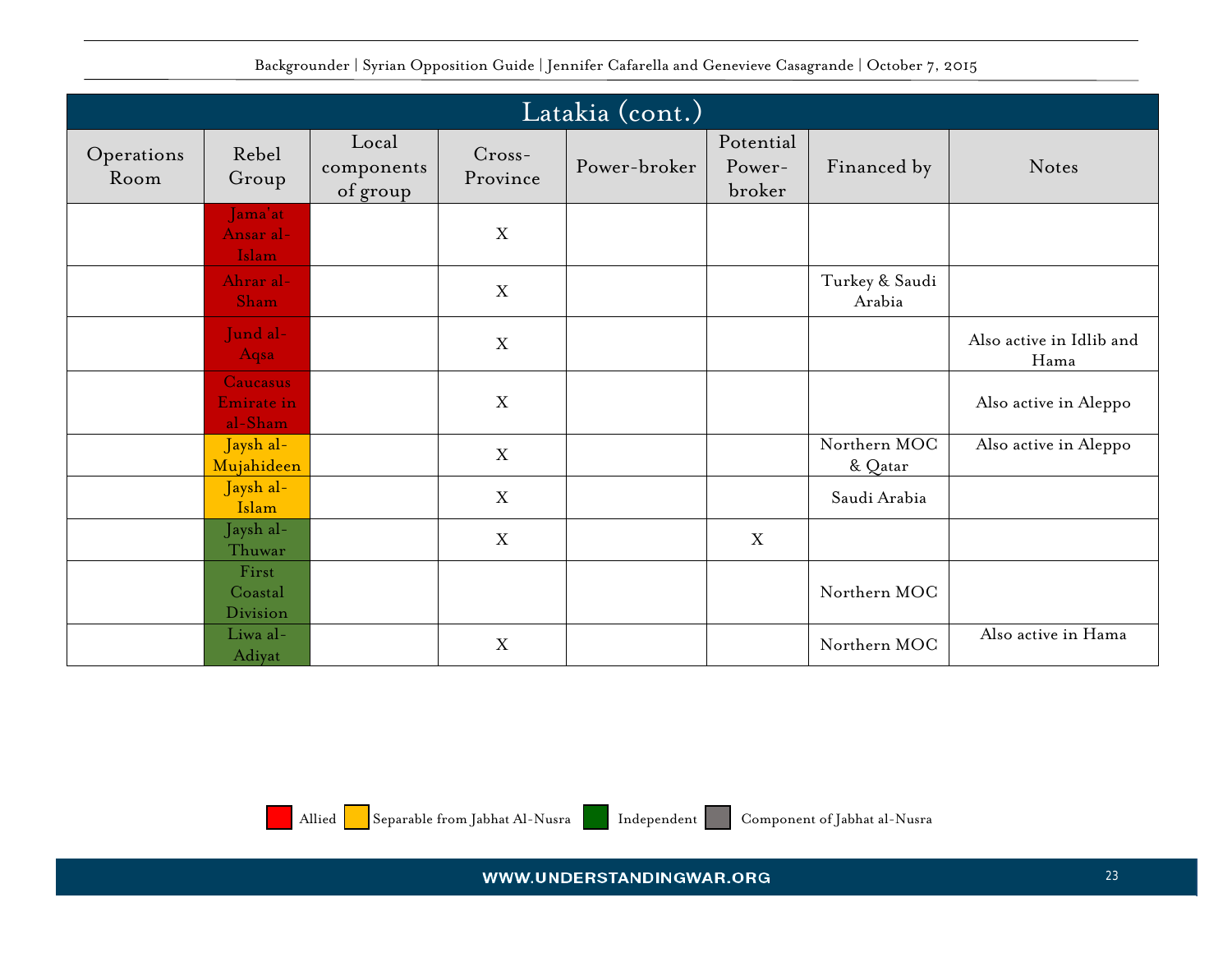<span id="page-23-0"></span>

|                          |                                    |                                 |                      | Hama             |                               |                          |                                    |
|--------------------------|------------------------------------|---------------------------------|----------------------|------------------|-------------------------------|--------------------------|------------------------------------|
| Operations<br>Room       | Rebel<br>Group                     | Local<br>components of<br>group | $Cross-$<br>Province | Power-<br>broker | Potential<br>Power-<br>broker | Financed by              | Notes                              |
| Jaysh al-<br>Nasr        |                                    |                                 |                      |                  | X                             |                          |                                    |
|                          | Suqour al-<br>Ghab                 |                                 |                      |                  | $\boldsymbol{X}$              |                          | Also active in Idlib and<br>Aleppo |
|                          | Liwa al-<br>Adiyat                 |                                 | X                    |                  |                               | Northern MOC             | Also active in Latakia             |
|                          | Jabhat al-<br>Sham                 |                                 |                      |                  |                               | Northern MOC             |                                    |
|                          | Suqour al-<br>Jabal                |                                 |                      |                  | $\boldsymbol{X}$              | Northern MOC             | Also active in Idlib and<br>Aleppo |
|                          | Liwa al-<br>Inqath al-<br>Muqatila |                                 |                      |                  |                               |                          |                                    |
|                          | Al-Izza<br>Gathering               |                                 | X                    |                  |                               | Northern MOC             | Also active in Idlib and<br>Aleppo |
| Jaysh al-<br>Fatah Idlib |                                    |                                 |                      | $\mathbf X$      |                               |                          |                                    |
|                          | Jabhat al-<br>Nusra                |                                 | $\mathbf X$          | X                |                               |                          |                                    |
|                          | Ahrar al-<br>Sham                  |                                 | X                    | X                |                               | Turkey & Saudi<br>Arabia |                                    |

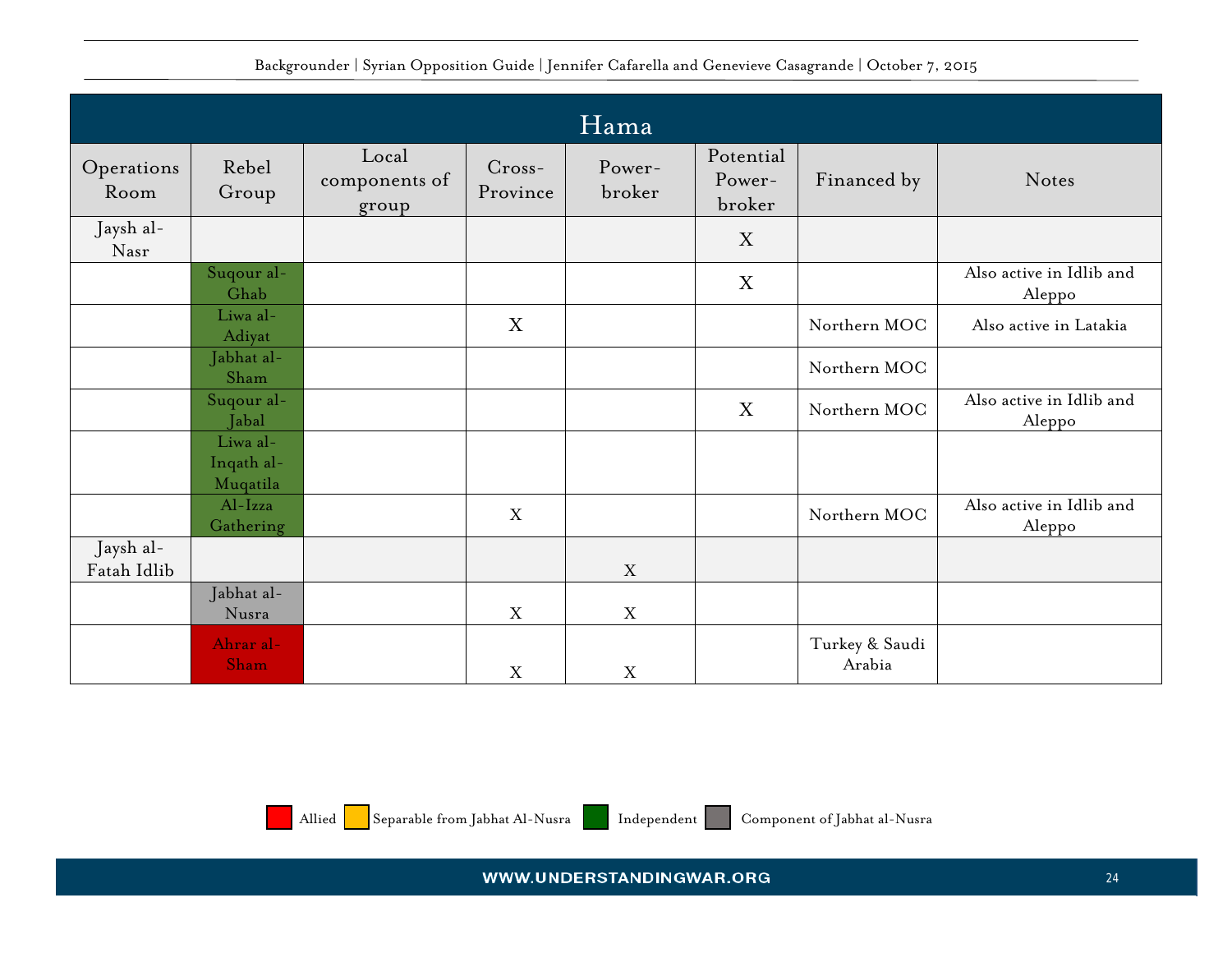<span id="page-24-0"></span>

|                               | Hama (cont.)                  |                              |                      |              |                               |                |                                                                                        |  |  |  |  |  |
|-------------------------------|-------------------------------|------------------------------|----------------------|--------------|-------------------------------|----------------|----------------------------------------------------------------------------------------|--|--|--|--|--|
| Operations<br>Room            | Rebel<br>Group                | Local components<br>of group | $Cross-$<br>Province | Power-broker | Potential<br>Power-<br>broker | Financed by    | Notes                                                                                  |  |  |  |  |  |
|                               |                               | Suqour al-Sham               |                      |              |                               |                | Fully merged<br>with Ahrar al-<br>Sham. May no<br>longer operate as<br>distinct entity |  |  |  |  |  |
|                               | Jund al-Aqsa                  |                              | X                    |              |                               |                | Also active in<br>Idlib and Latakia                                                    |  |  |  |  |  |
|                               | Jaysh al-<br>Sunna            |                              | $\mathbf X$          |              |                               |                | Also active in<br>Aleppo and Idlib                                                     |  |  |  |  |  |
|                               | Ajnad al-<br>Sham             |                              | $\mathbf X$          |              |                               |                | Also active in<br>Idlib and<br>Damascus,<br>Dera'a, and<br>Quneitra                    |  |  |  |  |  |
|                               | <b>Sham Legion</b>            |                              | $\mathbf X$          |              |                               | Turkey & Qatar |                                                                                        |  |  |  |  |  |
|                               | Liwa al-<br>Haqq              |                              | X                    |              |                               |                | Also active in<br>Idlib and Aleppo                                                     |  |  |  |  |  |
| Free Floating<br>Rebel Groups |                               |                              |                      |              |                               |                |                                                                                        |  |  |  |  |  |
|                               | IIIth<br>Infantry<br>Division |                              |                      |              |                               |                | Also active in<br>Aleppo Conquest                                                      |  |  |  |  |  |
|                               | Jaysh al-<br>Thuwar           |                              | X                    |              | $\mathbf X$                   |                |                                                                                        |  |  |  |  |  |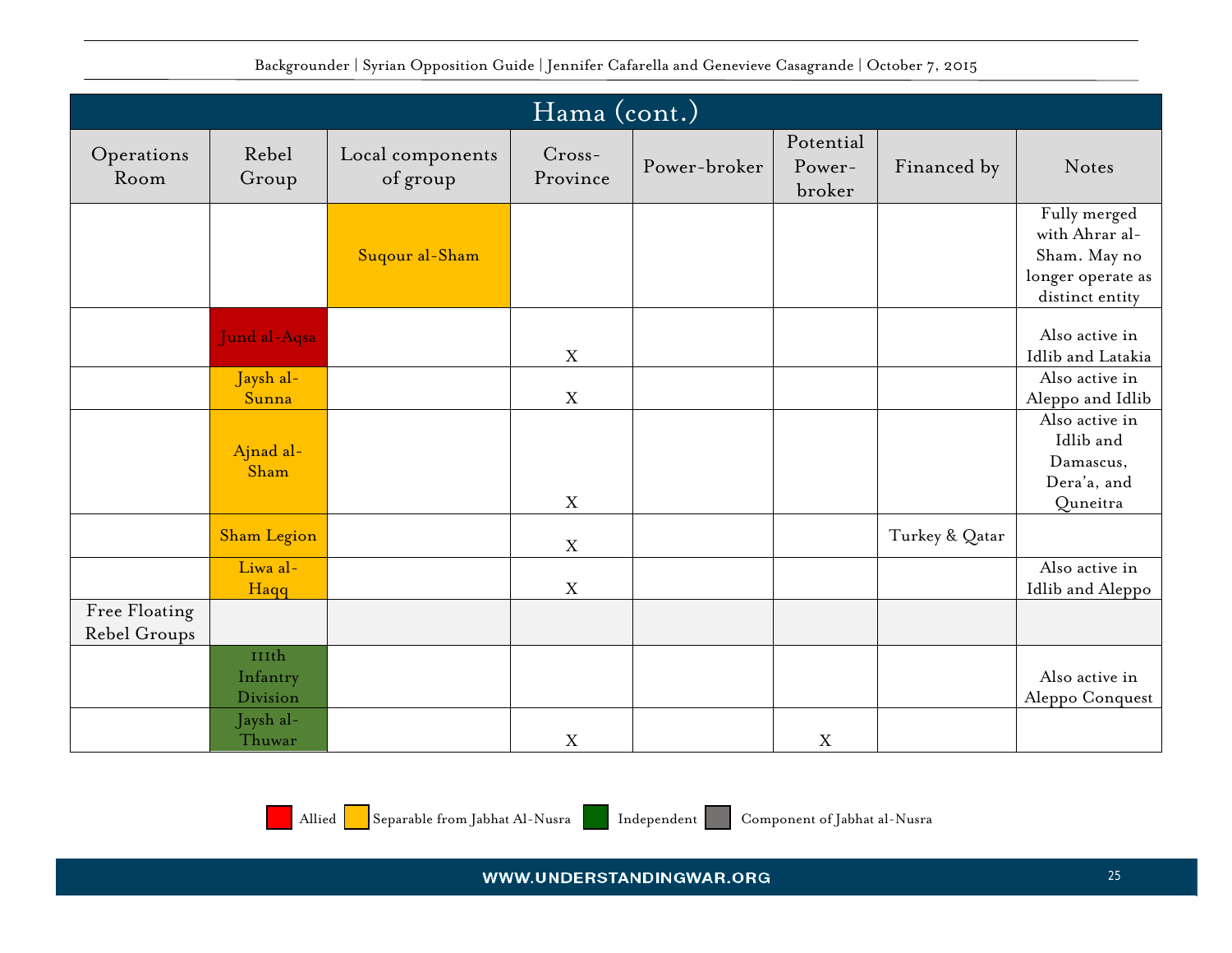<span id="page-25-0"></span>

|                                   |                                     |                                 |                      | Homs             |                               |                          |       |
|-----------------------------------|-------------------------------------|---------------------------------|----------------------|------------------|-------------------------------|--------------------------|-------|
| Operations<br>Room                | Rebel<br>Group                      | Local<br>components of<br>group | $Cross-$<br>Province | Power-<br>broker | Potential<br>Power-<br>broker | Financed by              | Notes |
| Victory of the<br>Oppressed Joint |                                     |                                 |                      |                  |                               |                          |       |
|                                   | Jabhat al-<br>Nusra                 |                                 | X                    | $\boldsymbol{X}$ |                               |                          |       |
|                                   | Ahrar al-<br>Sham                   |                                 | X                    | $\mathbf X$      |                               | Turkey & Saudi<br>Arabia |       |
|                                   |                                     | Liwa al-Haqq<br>(Homs)          |                      |                  |                               |                          |       |
|                                   | Ajnad<br>Homs                       |                                 | X                    |                  |                               |                          |       |
|                                   | Jaysh Ahl<br>al-Sunna<br>wal-Jama'a |                                 |                      |                  |                               |                          |       |
|                                   | Jaysh al-<br>Tawhid                 |                                 |                      |                  |                               | Turkey & Qatar           |       |
|                                   |                                     | Kita'ib Saif al-<br>Islam Khtab |                      |                  |                               |                          |       |
|                                   |                                     | Liwa 313 Jund<br>Badr           |                      |                  |                               |                          |       |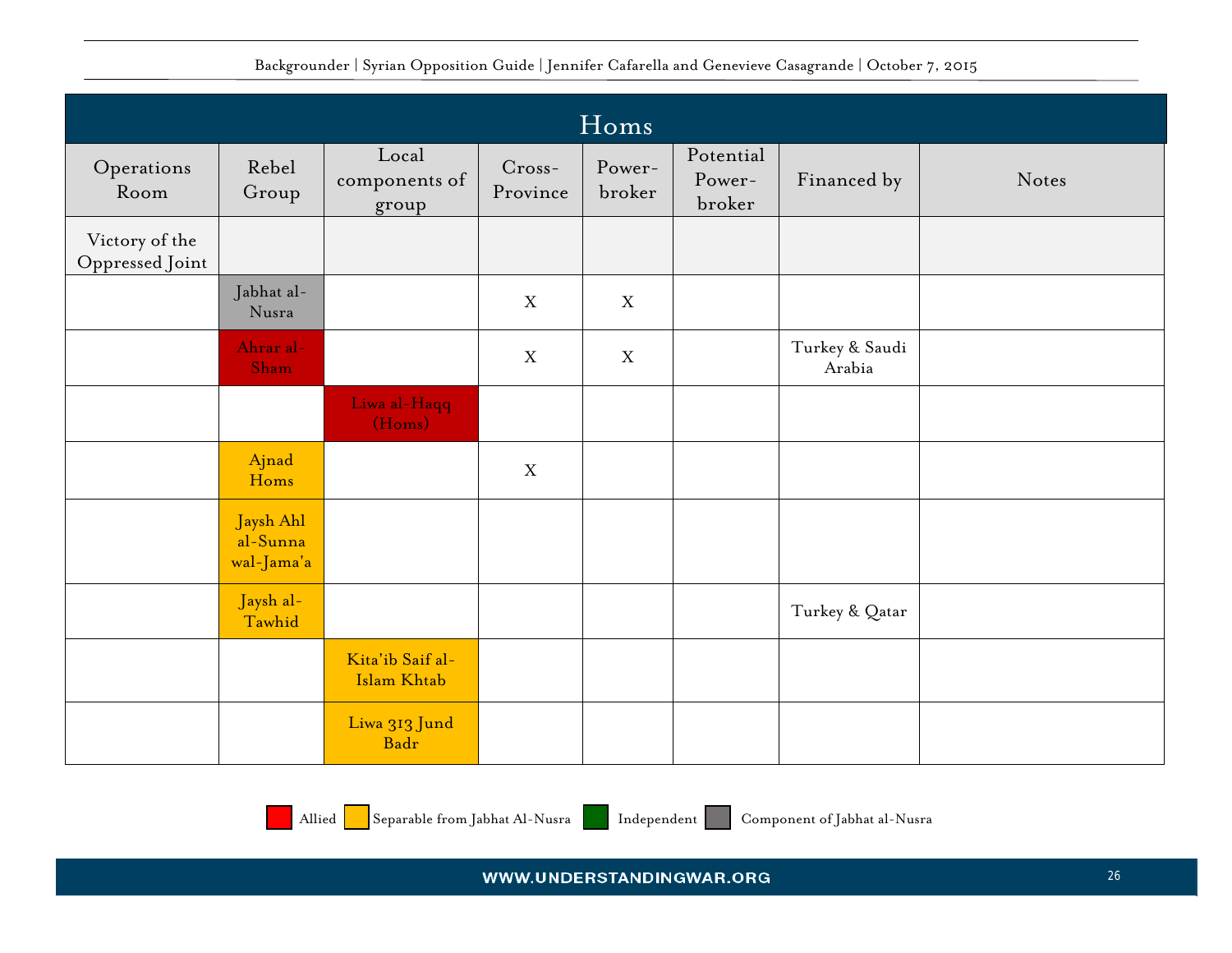<span id="page-26-0"></span>

|                               |                     |                                   |                      | Homs (cont.)               |                               |             |                                                                                      |
|-------------------------------|---------------------|-----------------------------------|----------------------|----------------------------|-------------------------------|-------------|--------------------------------------------------------------------------------------|
| Operations<br>Room            | Rebel<br>Group      | Local<br>components of<br>group   | $Cross-$<br>Province | Powe<br>$r-$<br>broke<br>r | Potential<br>Power-<br>broker | Financed by | Notes                                                                                |
|                               |                     | Liwa Hama al-<br>Aqida            |                      |                            |                               |             | Component group of Ahrar<br>al-Sham                                                  |
|                               |                     | Liwa Suqour<br>Talbisa            |                      |                            |                               |             |                                                                                      |
|                               |                     | Liwa Suyuf al-<br>Haq             |                      |                            |                               |             |                                                                                      |
|                               |                     | Liwa Talbisa                      |                      |                            |                               |             |                                                                                      |
|                               |                     | Liwa Ussoud al-<br>Islam          |                      |                            |                               |             | A leader of the group<br>allegedly joined ISIS.<br>Component group of Sham<br>Legion |
|                               |                     | Tajamu' Ilwiya al-<br>Iman Ballah |                      |                            |                               |             |                                                                                      |
| Free Floating<br>Rebel Groups |                     |                                   |                      |                            |                               |             |                                                                                      |
|                               | Tahrir<br>Homs      |                                   |                      |                            |                               |             | Governs in Rastan alongside<br>Jabhat al-Nusra                                       |
|                               | Jaysh al-<br>Thuwar |                                   |                      |                            |                               |             |                                                                                      |

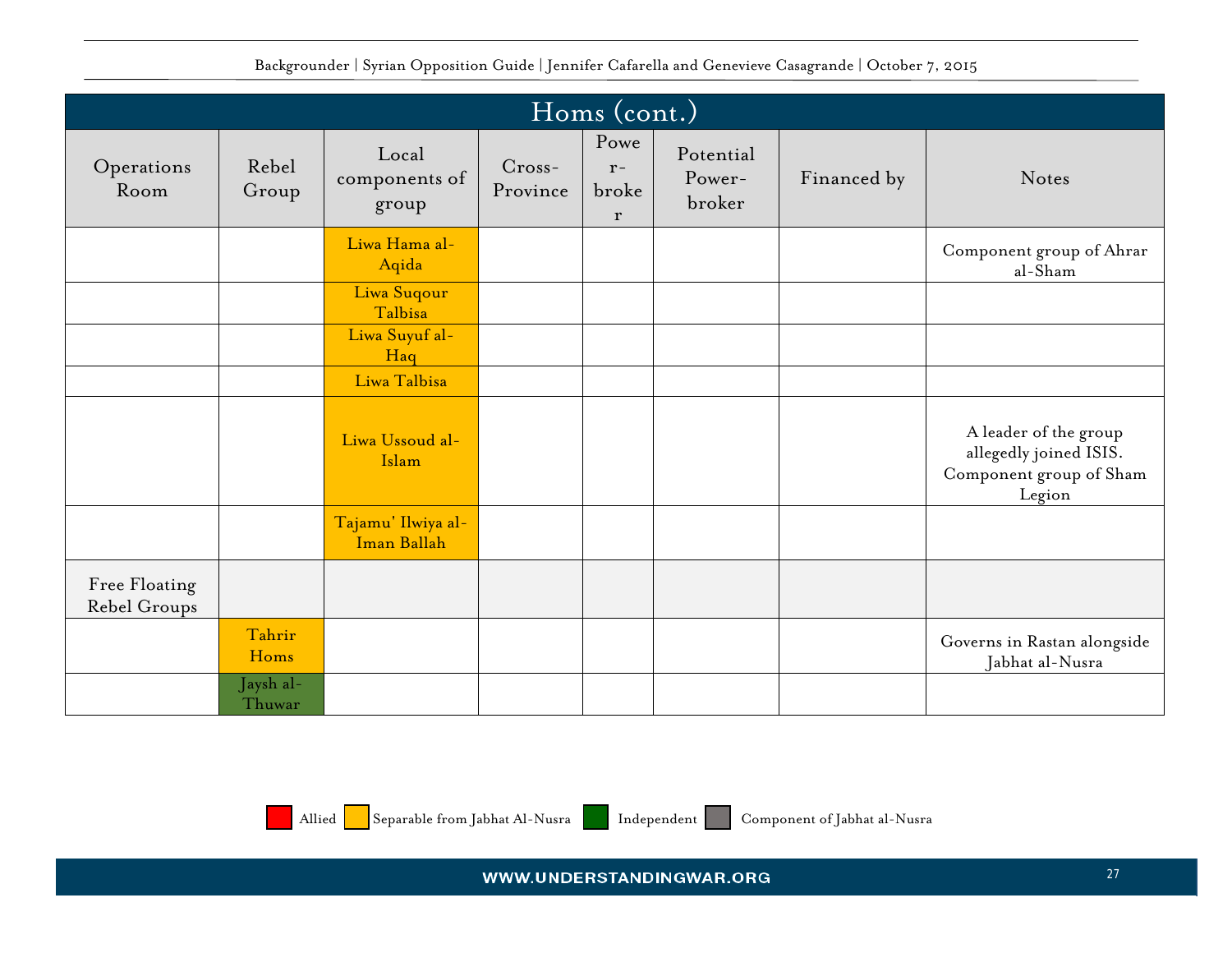<span id="page-27-0"></span>

|                                                     |                     |                                           |                    | Damascus     |                               |                          |                                                     |
|-----------------------------------------------------|---------------------|-------------------------------------------|--------------------|--------------|-------------------------------|--------------------------|-----------------------------------------------------|
| Operations<br>Room                                  | Rebel<br>Group      | Local<br>components<br>of group           | Cross-<br>Province | Power-broker | Potential<br>Power-<br>broker | Financed by              | Notes                                               |
| Eastern<br>Ghouta<br>Unified<br>Military<br>Command |                     |                                           |                    | X            |                               |                          | Only operates in Eastern Ghouta                     |
|                                                     | Ahrar al-<br>Sham   |                                           | X                  |              |                               | Turkey & Saudi<br>Arabia |                                                     |
|                                                     | Jaysh al-<br>Islam  |                                           | X                  | X            |                               |                          |                                                     |
|                                                     | Ajnad al-<br>Sham   |                                           | X                  |              |                               |                          | Also active in Idlib, Hama,<br>Dera'a, and Quneitra |
|                                                     |                     | Liwa Fajr al-<br>Umma                     |                    |              |                               |                          |                                                     |
|                                                     | Rahman<br>Corps     |                                           |                    | X            |                               |                          |                                                     |
|                                                     |                     | al-Habib al-<br>Mustafa<br><b>Brigade</b> |                    |              |                               |                          |                                                     |
| One Flag<br>Alliance                                |                     |                                           |                    |              |                               |                          | Only operates in Western Ghouta                     |
|                                                     | Jabhat al-<br>Nusra |                                           | X                  | X            |                               |                          |                                                     |
|                                                     | Ahrar al-<br>Sham   |                                           | $\mathbf X$        | X            |                               | Turkey & Saudi<br>Arabia |                                                     |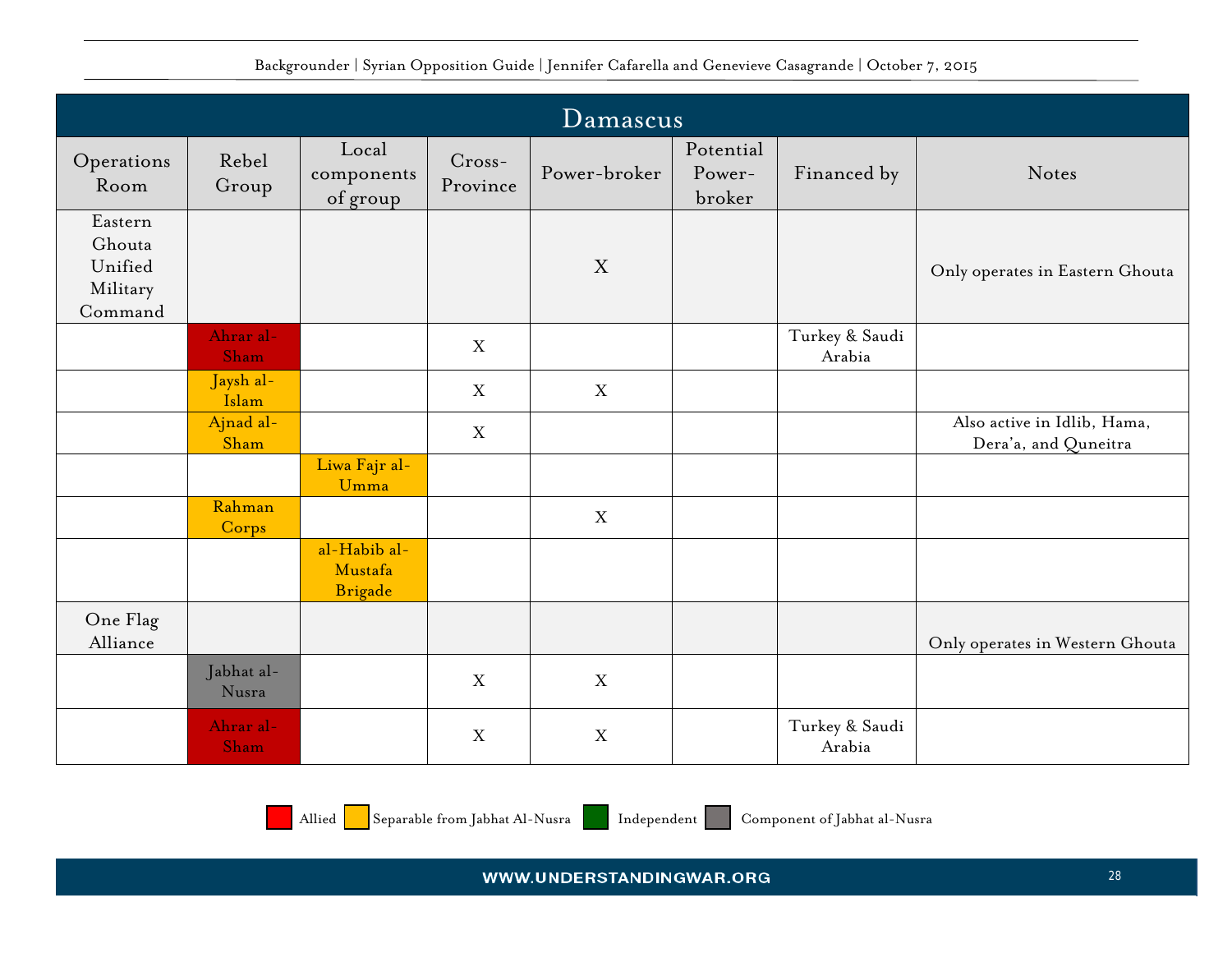|                    | Damascus (cont.)                          |                                 |                    |              |                               |              |                                                        |  |  |  |  |  |
|--------------------|-------------------------------------------|---------------------------------|--------------------|--------------|-------------------------------|--------------|--------------------------------------------------------|--|--|--|--|--|
| Operations<br>Room | Rebel<br>Group                            | Local<br>components<br>of group | Cross-<br>Province | Power-broker | Potential<br>Power-<br>broker | Financed by  | Notes                                                  |  |  |  |  |  |
|                    | Ajnad al-<br>Sham                         |                                 | X                  | $\mathbf X$  |                               |              |                                                        |  |  |  |  |  |
|                    | Ilwiya wa<br>Kita'ib al-<br>Sahaba        |                                 |                    |              |                               |              | Also active in Dera'a and<br>Quneitra                  |  |  |  |  |  |
|                    | Fursan al-<br>Sunna<br><b>Battalion</b>   |                                 |                    |              |                               |              | Also active in Dera'a and<br>Quneitra                  |  |  |  |  |  |
|                    | Jabhat Ansar<br>al-Islam                  |                                 | $\mathbf X$        |              |                               | Southern MOC | Also active in Dera'a. Member<br>of the Southern Front |  |  |  |  |  |
|                    | Kita'ib<br><b>Aknaf Beit</b><br>al-Maqdis |                                 |                    |              |                               |              |                                                        |  |  |  |  |  |
|                    | Liwa al-Izz                               |                                 |                    |              |                               |              |                                                        |  |  |  |  |  |
|                    | Liwa Tawhid<br>al-Asima                   |                                 |                    |              |                               |              |                                                        |  |  |  |  |  |
|                    | Islamic<br>Front                          |                                 | $\boldsymbol{X}$   |              |                               |              |                                                        |  |  |  |  |  |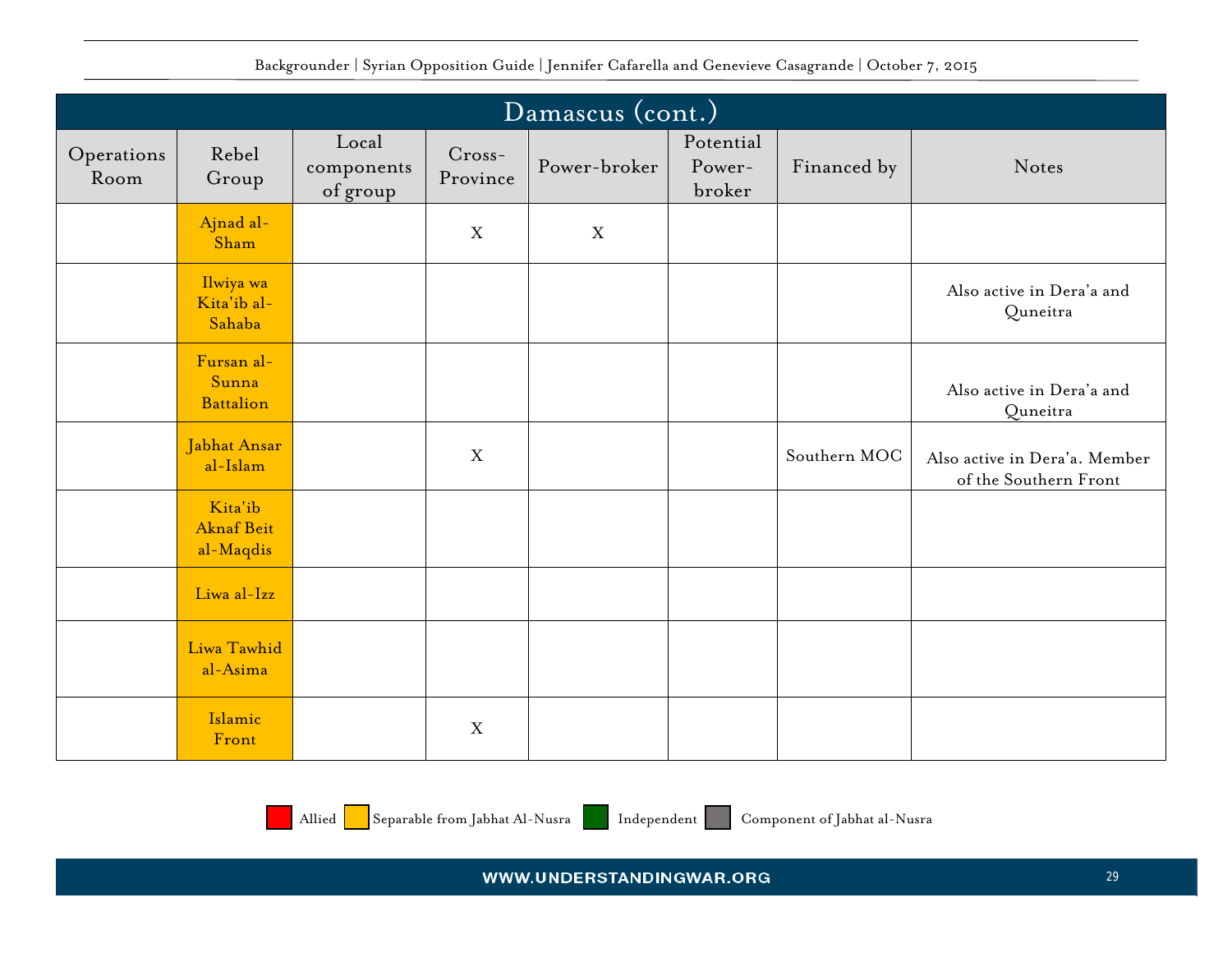|                                | Damascus (cont.)           |                                 |                      |              |                               |                       |                                                                        |  |  |  |  |  |
|--------------------------------|----------------------------|---------------------------------|----------------------|--------------|-------------------------------|-----------------------|------------------------------------------------------------------------|--|--|--|--|--|
| Operations<br>Room             | Rebel<br>Group             | Local<br>components<br>of group | $Cross-$<br>Province | Power-broker | Potential<br>Power-<br>broker | Financed by           | Notes                                                                  |  |  |  |  |  |
| Jaysh al-<br>Fatah<br>Qalamoun |                            |                                 |                      |              |                               |                       |                                                                        |  |  |  |  |  |
|                                | Jabhat al-<br>Nusra        |                                 | $\mathbf X$          |              |                               |                       |                                                                        |  |  |  |  |  |
|                                | Ahrar al-<br>Sham          |                                 | X                    |              |                               | Turkey & Saudi Arabia |                                                                        |  |  |  |  |  |
|                                | Liwa<br>Muatasim<br>Billah |                                 |                      |              |                               |                       |                                                                        |  |  |  |  |  |
|                                | Jaysh al-<br>Qalamoun      |                                 |                      |              |                               |                       | Unverified.                                                            |  |  |  |  |  |
|                                | Marwan<br>Hadid<br>Briagde |                                 |                      |              |                               |                       | Unverified. Appears linked<br>to the Abdullah Azzam<br><b>Brigades</b> |  |  |  |  |  |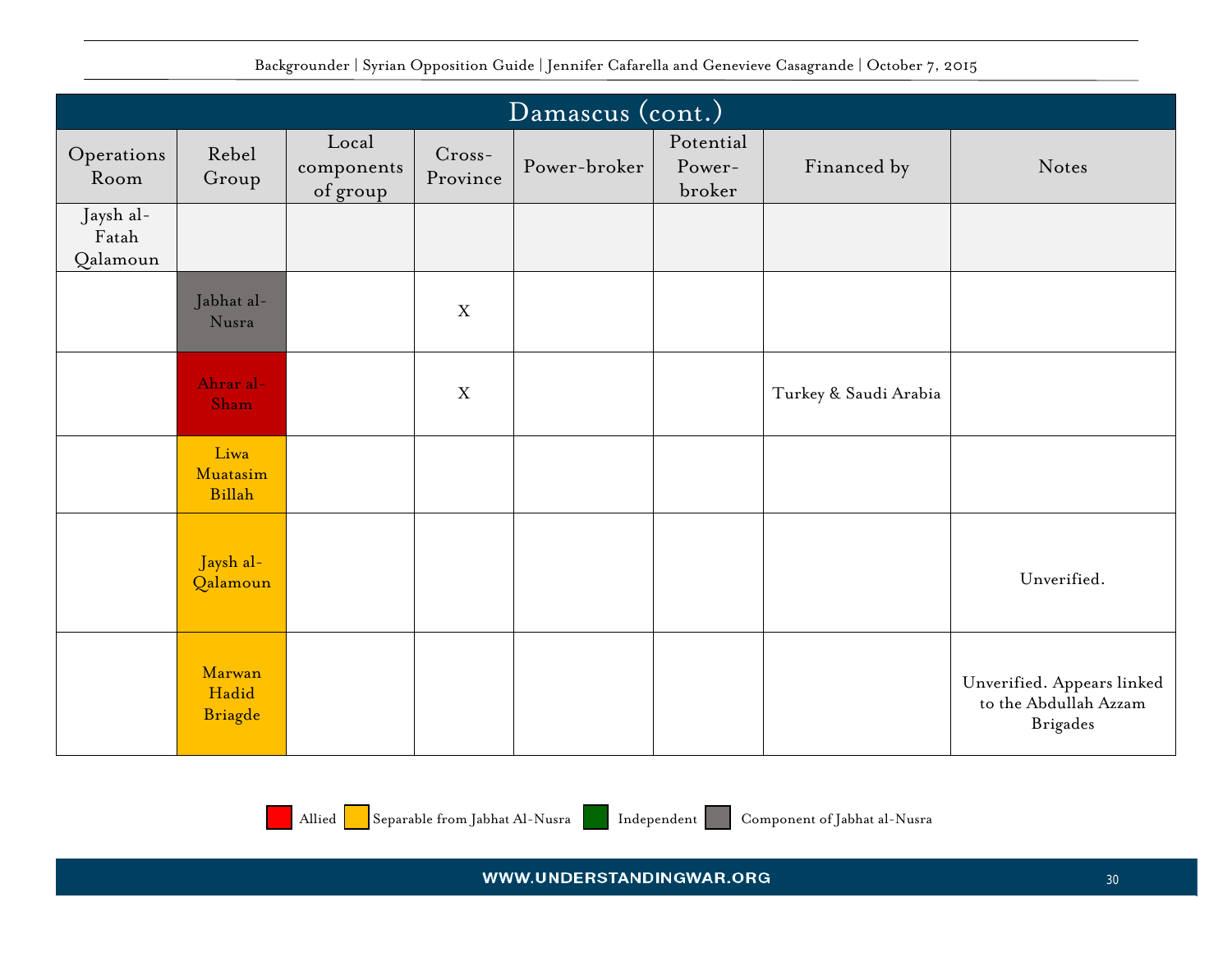|                                     | Damascus (cont.)                           |                                           |                    |              |                               |              |                                                                                                                                         |  |  |  |  |  |
|-------------------------------------|--------------------------------------------|-------------------------------------------|--------------------|--------------|-------------------------------|--------------|-----------------------------------------------------------------------------------------------------------------------------------------|--|--|--|--|--|
| Operations<br>Room                  | Rebel<br>Group                             | Local<br>components<br>of group           | Cross-<br>Province | Power-broker | Potential<br>Power-<br>broker | Financed by  | Notes                                                                                                                                   |  |  |  |  |  |
| Gathering of<br>Western<br>Qalamoun |                                            |                                           |                    |              |                               |              | Unverified. Is a component<br>of the Southern Front. It is<br>unclear if currently active<br>but last posted to Facebook<br>on 7/26/15. |  |  |  |  |  |
|                                     | II Division<br>Special<br>Forces           |                                           |                    |              |                               | Southern MOC | Component of the<br>Southern Front                                                                                                      |  |  |  |  |  |
|                                     | Abu Obaida<br><b>Battalion</b>             |                                           |                    |              |                               |              |                                                                                                                                         |  |  |  |  |  |
|                                     | Ahrar al-<br>Qalamoun<br><b>Battalions</b> |                                           |                    |              |                               |              |                                                                                                                                         |  |  |  |  |  |
|                                     | Rahman<br>Corps                            |                                           |                    |              | $\mathbf X$                   |              |                                                                                                                                         |  |  |  |  |  |
|                                     |                                            | al-Habib al-<br>Mustafa<br><b>Brigade</b> |                    |              |                               |              |                                                                                                                                         |  |  |  |  |  |
|                                     | Al-Sarkha<br><b>Battalions</b>             |                                           |                    |              |                               |              |                                                                                                                                         |  |  |  |  |  |
|                                     | Asoud al-<br>Sunna<br><b>Battalions</b>    |                                           |                    |              |                               | Southern MOC | Component of the<br>Southern Front                                                                                                      |  |  |  |  |  |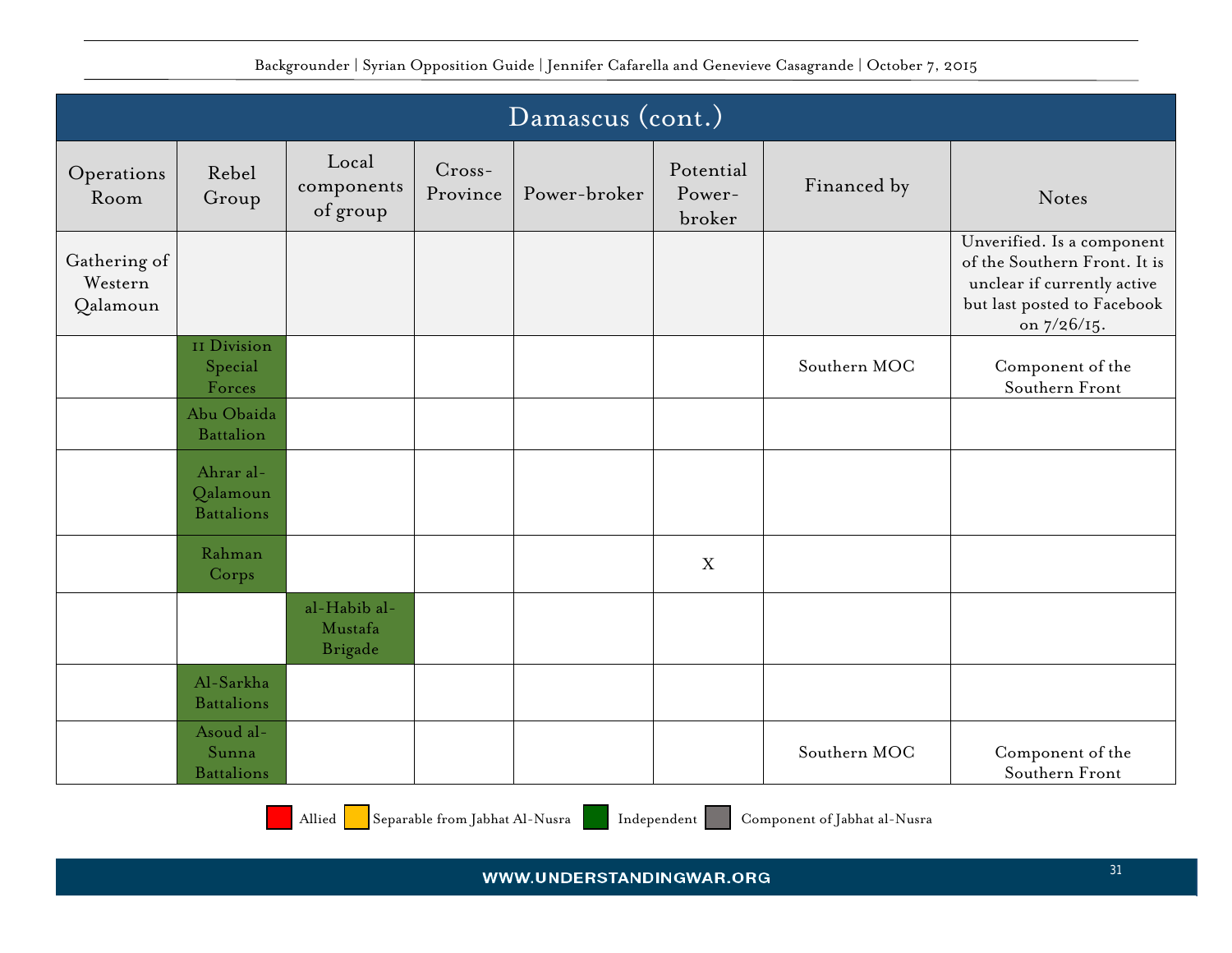|                    | Damascus (cont.)                   |                                 |                      |              |                               |             |       |  |  |  |  |  |
|--------------------|------------------------------------|---------------------------------|----------------------|--------------|-------------------------------|-------------|-------|--|--|--|--|--|
| Operations<br>Room | Rebel<br>Group                     | Local<br>components<br>of group | $Cross-$<br>Province | Power-broker | Potential<br>Power-<br>broker | Financed by | Notes |  |  |  |  |  |
|                    | Battalion<br>215                   |                                 |                      |              |                               |             |       |  |  |  |  |  |
|                    | Friends of<br>the Prophet          |                                 |                      |              |                               |             |       |  |  |  |  |  |
|                    | Mohammad<br><b>Battalion</b>       |                                 |                      |              |                               |             |       |  |  |  |  |  |
|                    | Hamad<br>Brigade                   |                                 |                      |              |                               |             |       |  |  |  |  |  |
|                    | Hawsh Arab<br>Martyrs<br>Gathering |                                 |                      |              |                               |             |       |  |  |  |  |  |
|                    | Katiba al-<br>Mutahabeen<br>Billah |                                 |                      |              |                               |             |       |  |  |  |  |  |
|                    | Kata'ib al-<br>Ansar               |                                 |                      |              |                               |             |       |  |  |  |  |  |



Allied Separable from Jabhat Al-Nusra Independent Component of Jabhat al-Nusra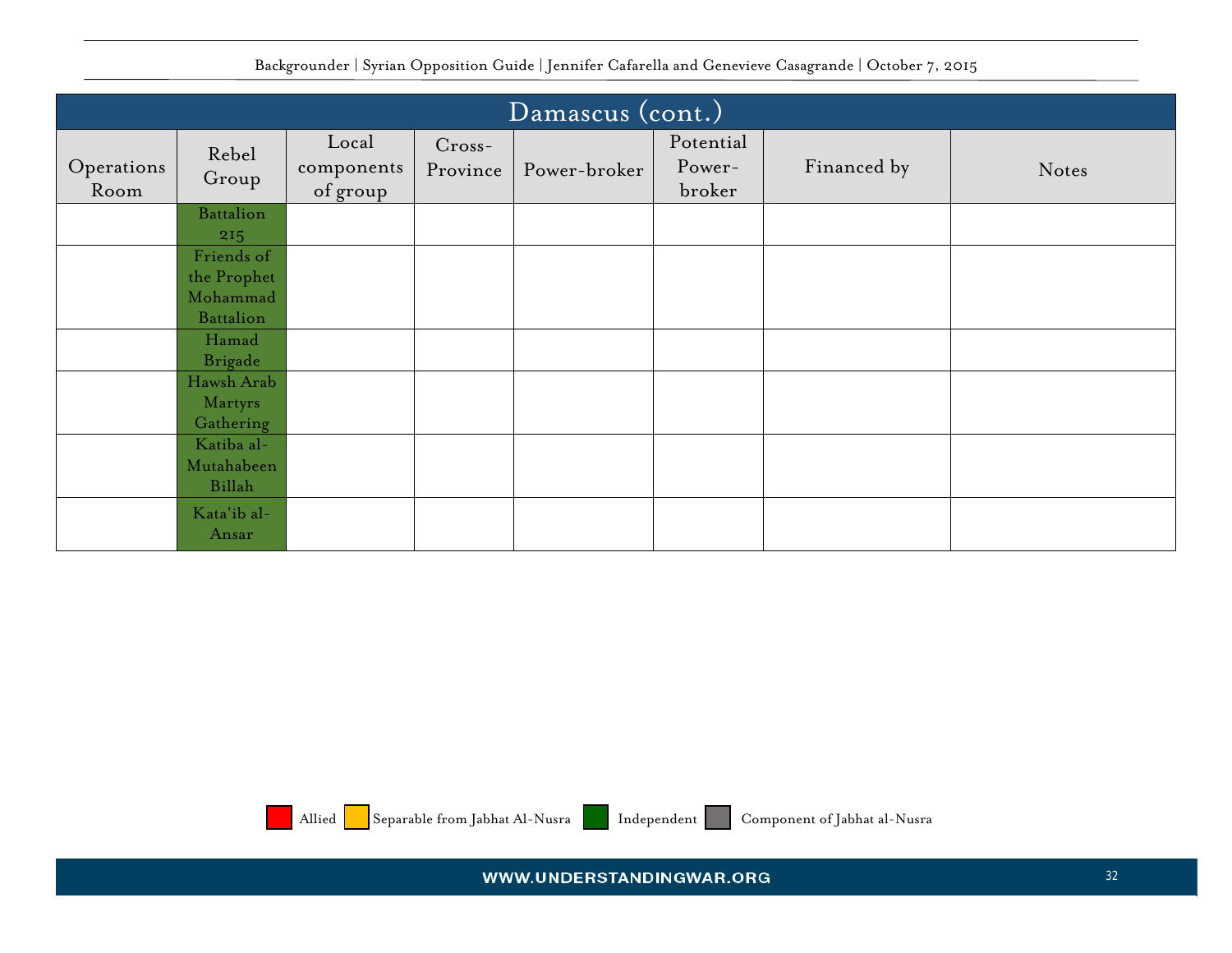|                    | Damascus (cont.)               |                                 |                      |                  |                               |             |                                    |  |  |  |
|--------------------|--------------------------------|---------------------------------|----------------------|------------------|-------------------------------|-------------|------------------------------------|--|--|--|
| Operations<br>Room | Rebel Group                    | Local<br>components of<br>group | $Cross-$<br>Province | Power-<br>broker | Potential<br>Power-<br>broker | Financed by | Notes                              |  |  |  |
|                    | Katiba<br>Shuhada al-<br>Nabek |                                 |                      |                  |                               |             |                                    |  |  |  |
|                    | Liwa Ahrar<br>Hafir            |                                 |                      |                  |                               |             |                                    |  |  |  |
|                    | Liwa Rijal<br>Allah            |                                 |                      |                  |                               |             |                                    |  |  |  |
|                    | Liwa Seif al-<br>Haq           |                                 |                      |                  |                               |             |                                    |  |  |  |
|                    | Liwa Suqour<br>al-Qalamoun     |                                 |                      |                  |                               |             |                                    |  |  |  |
|                    | Liwa Suqour<br>al-Umawayeen    |                                 |                      |                  |                               |             |                                    |  |  |  |
|                    | Liwa Tahrir<br>al-Qalamoun     |                                 |                      |                  |                               |             |                                    |  |  |  |
|                    | Jaysh Tahirir<br>al-Sham       |                                 |                      |                  |                               |             | Component of the<br>Southern Front |  |  |  |
|                    | Liwa Thura al-<br>Sha'ab       |                                 |                      |                  |                               |             |                                    |  |  |  |

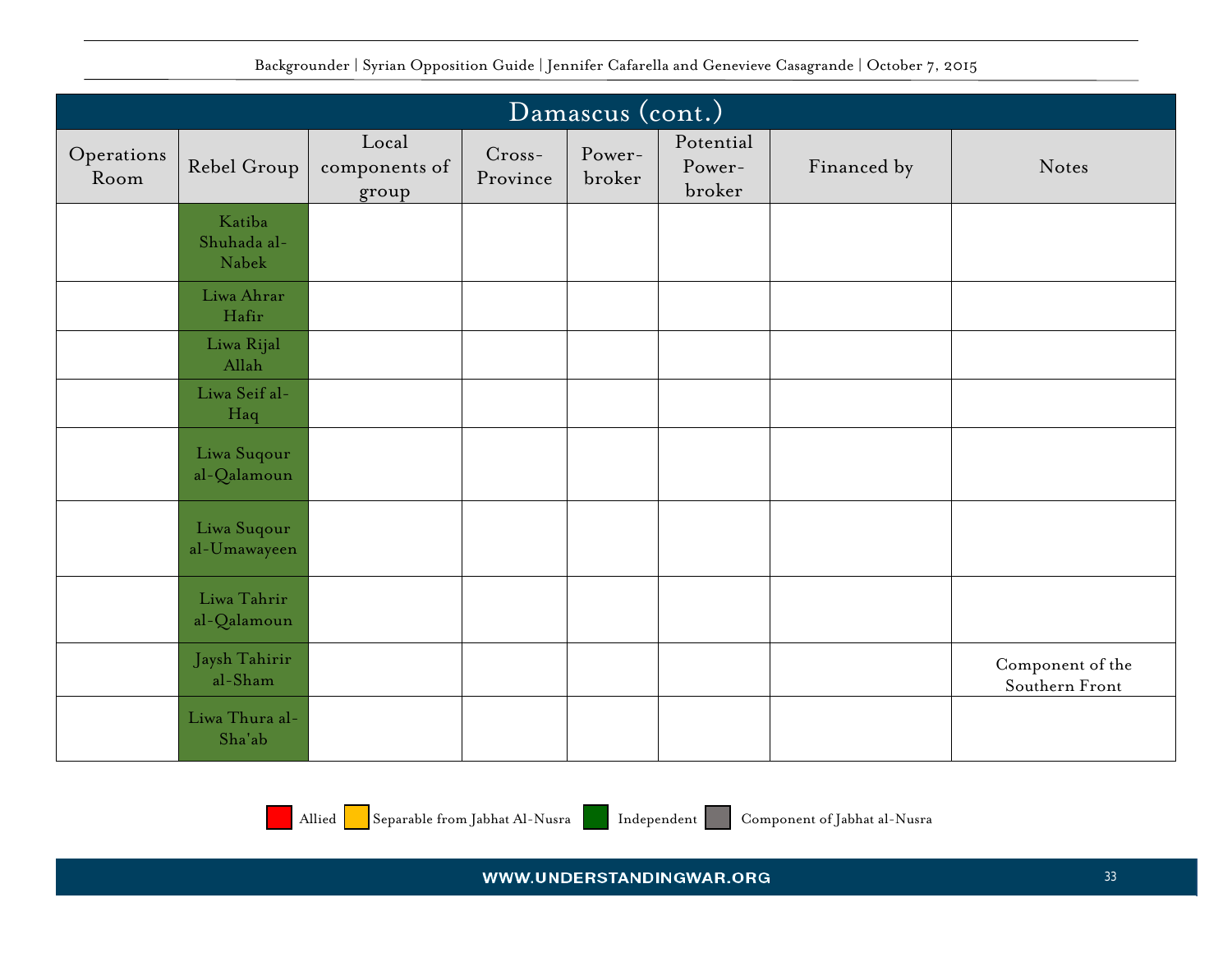|                        |                                   |                                 |                      | Damascus (cont.) |                               |                          |       |
|------------------------|-----------------------------------|---------------------------------|----------------------|------------------|-------------------------------|--------------------------|-------|
| Operations<br>Room     | Rebel Group                       | Local<br>components of<br>group | $Cross-$<br>Province | Power-<br>broker | Potential<br>Power-<br>broker | Financed by              | Notes |
|                        | Men of                            |                                 |                      |                  |                               |                          |       |
|                        | Qalamoun<br><b>Battalion</b>      |                                 |                      |                  |                               |                          |       |
|                        | Saif al-Islam<br><b>Battalion</b> |                                 |                      |                  |                               |                          |       |
|                        | Sheild of                         |                                 |                      |                  |                               |                          |       |
|                        | Qalamoun<br><b>Brigade</b>        |                                 |                      |                  |                               |                          |       |
|                        | Katiba Shaid<br>Mamoud<br>Murad   |                                 |                      |                  |                               |                          |       |
|                        | Katiba<br>Shuhada al-             |                                 |                      |                  |                               |                          |       |
|                        | Sarkha                            |                                 |                      |                  |                               |                          |       |
|                        | Katiba Yousef<br>al-Sadiq         |                                 |                      |                  |                               |                          |       |
| Eastern                |                                   |                                 |                      |                  |                               |                          |       |
| Qalamoun<br>Operations |                                   |                                 |                      | X                |                               |                          |       |
| Room                   |                                   |                                 |                      |                  |                               |                          |       |
|                        | Jabhat al-<br>Nusra               |                                 | $\boldsymbol{X}$     |                  |                               |                          |       |
|                        | Ahrar al-Sham                     |                                 | X                    |                  |                               | Turkey & Saudi<br>Arabia |       |

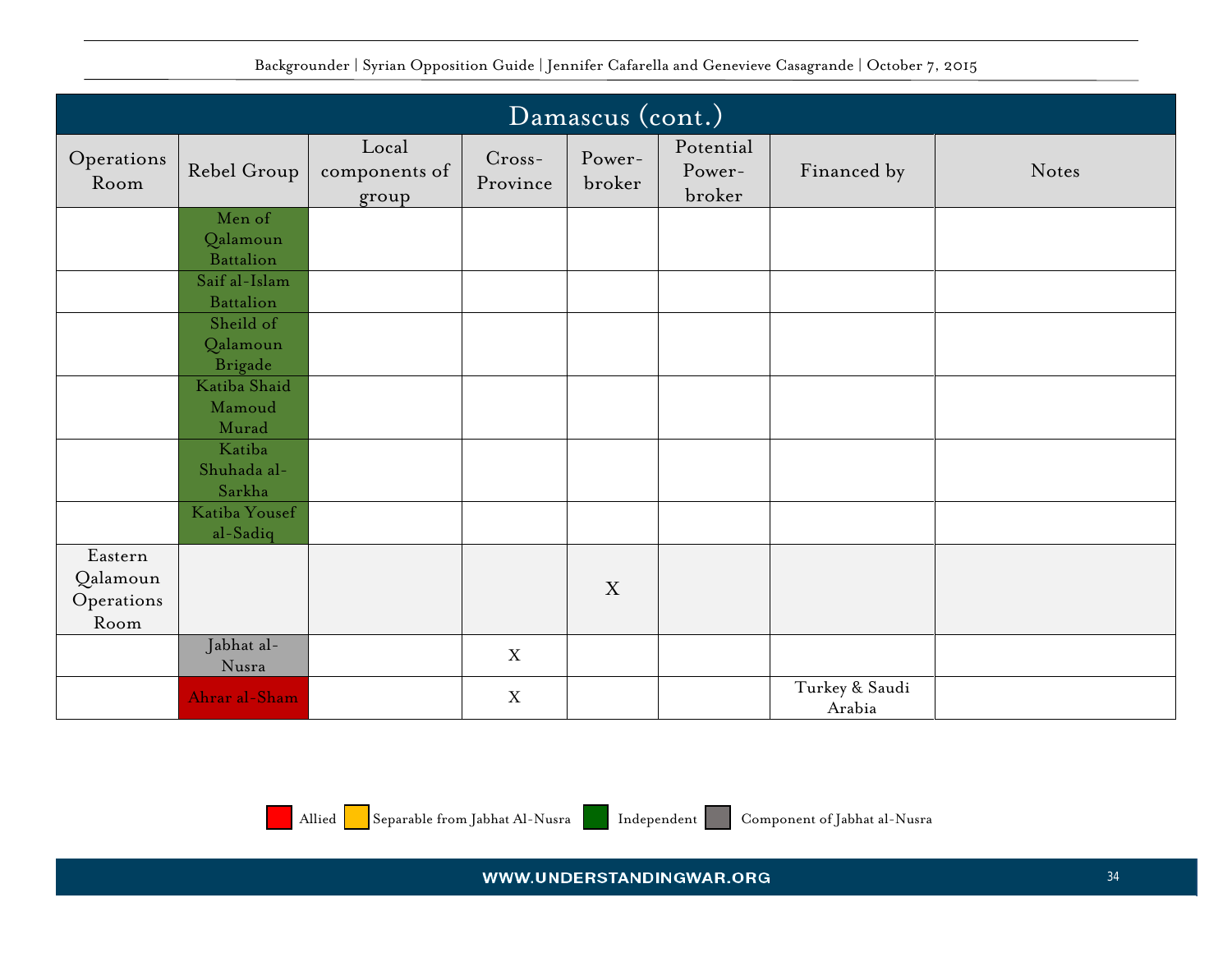<span id="page-34-0"></span>

|                                     | Damascus (cont.)                                              |                                 |                      |                  |                               |                        |                                    |  |  |  |
|-------------------------------------|---------------------------------------------------------------|---------------------------------|----------------------|------------------|-------------------------------|------------------------|------------------------------------|--|--|--|
| Operations<br>Room                  | Rebel Group                                                   | Local<br>components of<br>group | $Cross-$<br>Province | Power-<br>broker | Potential<br>Power-<br>broker | Financed by            | Notes                              |  |  |  |
|                                     | Rahman Corps                                                  |                                 |                      | X                |                               |                        |                                    |  |  |  |
|                                     | Jaysh al-Islam                                                |                                 | X                    | $\mathbf X$      |                               |                        |                                    |  |  |  |
|                                     | Martyr<br>Lieutenant<br><b>Ahmed Abdou</b><br><b>Brigades</b> |                                 |                      |                  | X                             | Southern<br><b>MOC</b> | Component of the Southern<br>Front |  |  |  |
|                                     | Originality<br>and<br>Development<br>Front                    |                                 | X                    |                  |                               |                        | Also active in Aleppo              |  |  |  |
|                                     |                                                               | Jaysh Asoud al-<br>Sharqiya     |                      |                  |                               |                        |                                    |  |  |  |
| Free<br>Floating<br>Rebel<br>Groups |                                                               |                                 |                      |                  |                               |                        |                                    |  |  |  |
|                                     | Furqan<br><b>Brigades</b>                                     |                                 | X                    |                  |                               | Southern<br>$\rm MOC$  | Component of the Southern<br>Front |  |  |  |
|                                     | Damascus<br>Martyrs<br><b>Brigade</b>                         |                                 | X                    |                  |                               |                        | Component of the Southern<br>Front |  |  |  |
|                                     | Jaysh al-Ababil                                               |                                 |                      |                  |                               |                        | Component of the Southern<br>Front |  |  |  |

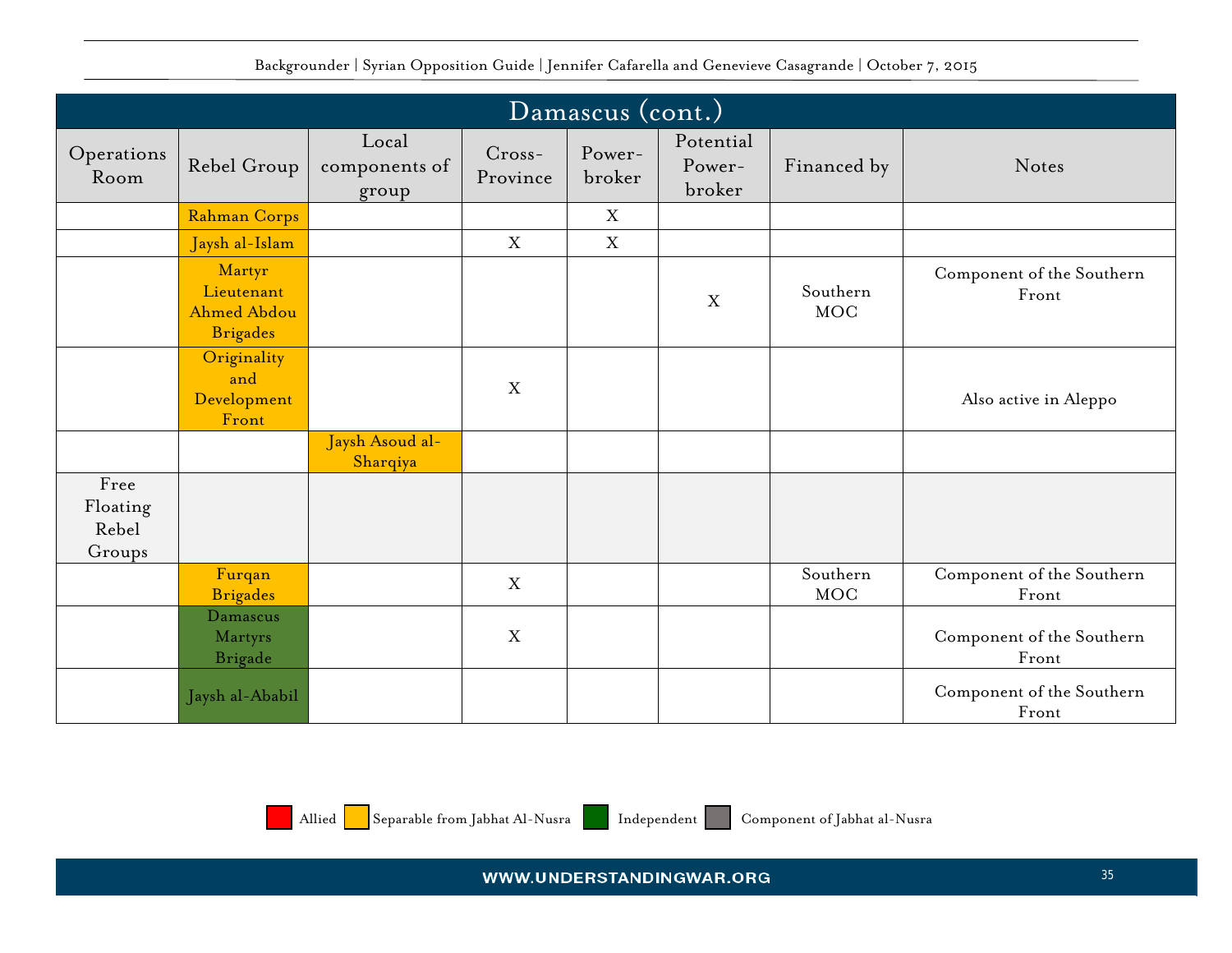<span id="page-35-0"></span>

|                      | Dera'a & Quneitra                            |                                 |                      |                  |                               |                          |                                                                                     |  |  |  |
|----------------------|----------------------------------------------|---------------------------------|----------------------|------------------|-------------------------------|--------------------------|-------------------------------------------------------------------------------------|--|--|--|
| Operations<br>Room   | Rebel<br>Group                               | Local<br>components of<br>group | $Cross-$<br>Province | Power-<br>broker | Potential<br>Power-<br>broker | Financed by              | Notes                                                                               |  |  |  |
| Jaysh al-<br>Harmoun |                                              |                                 |                      |                  |                               |                          | Active in Southwestern<br>Damascus Countryside and<br>Northern Quneitra Countryside |  |  |  |
|                      | Jabhat al-<br>Nusra                          |                                 | $\boldsymbol{X}$     | X                |                               |                          |                                                                                     |  |  |  |
|                      | Ahrar al-<br>Sham                            |                                 | $\mathbf X$          | $\mathbf X$      |                               | Turkey & Saudi<br>Arabia |                                                                                     |  |  |  |
|                      | Fursan al-<br>Sunna<br><b>Battalion</b>      |                                 |                      |                  |                               |                          | Also active in Damascus                                                             |  |  |  |
|                      | Harakat<br>Shuhada<br>al-Sham<br>al-Islamiya |                                 |                      |                  |                               |                          |                                                                                     |  |  |  |
|                      | Liwa al-<br>Sayyid al-<br>Messiyah           |                                 |                      |                  |                               |                          |                                                                                     |  |  |  |
|                      | Liwa Jabal<br>al-Sheikh                      |                                 |                      |                  |                               |                          |                                                                                     |  |  |  |
|                      | Liwa<br>Omar bin<br>al-Khatab                |                                 |                      |                  |                               |                          |                                                                                     |  |  |  |

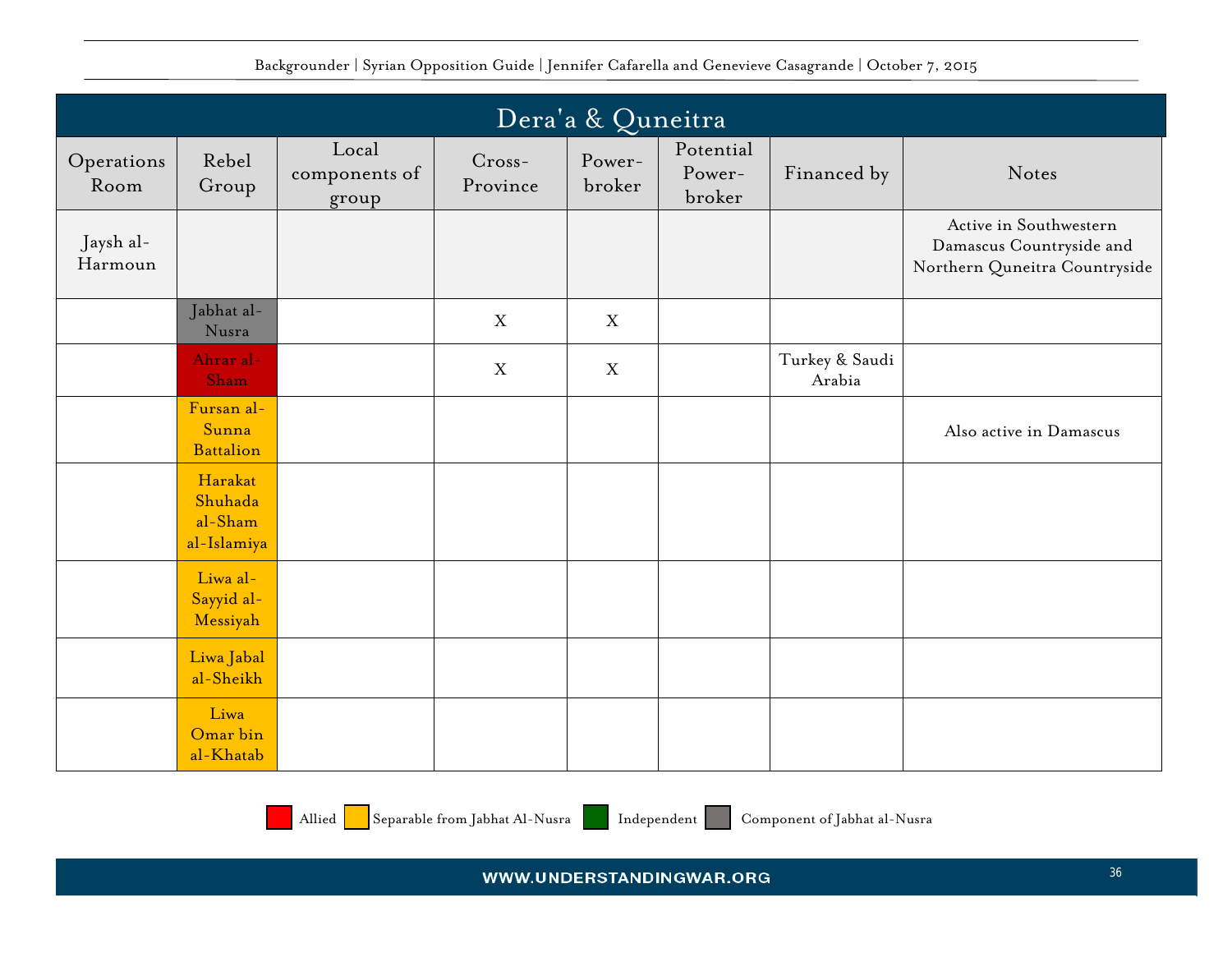|                                          | Dera'a & Quneitra (cont.)              |                                 |                      |                           |                               |                          |                                                           |  |  |  |
|------------------------------------------|----------------------------------------|---------------------------------|----------------------|---------------------------|-------------------------------|--------------------------|-----------------------------------------------------------|--|--|--|
| Operations<br>Room                       | Rebel<br>Group                         | Local<br>components of<br>group | $Cross-$<br>Province | Power-<br>broker          | Potential<br>Power-<br>broker | Financed by              | <b>Notes</b>                                              |  |  |  |
|                                          | Liwa<br>Tawhid al-<br>Asima            |                                 |                      |                           |                               |                          |                                                           |  |  |  |
|                                          | Liwa<br>Osama bin<br>Zaid              |                                 |                      |                           |                               |                          |                                                           |  |  |  |
|                                          | Siyad al-<br>Usoud<br><b>Battalion</b> |                                 |                      |                           |                               |                          |                                                           |  |  |  |
| Jaysh al-<br>Fatah<br>Southern<br>Sector |                                        |                                 |                      |                           |                               |                          |                                                           |  |  |  |
|                                          | Jabhat al-<br>Nusra                    |                                 | X                    | $\boldsymbol{\mathrm{X}}$ |                               |                          |                                                           |  |  |  |
|                                          | Ahrar al-<br>Sham                      |                                 | X                    | X                         |                               | Turkey & Saudi<br>Arabia | Also a signatory to the Fatah al-<br>Sham Operations Room |  |  |  |
|                                          |                                        | Suqour al-Sham                  | $\mathbf X$          |                           |                               |                          | Also a signatory to the Fatah al-<br>Sham Operations Room |  |  |  |



Allied Separable from Jabhat Al-Nusra Independent Component of Jabhat al-Nusra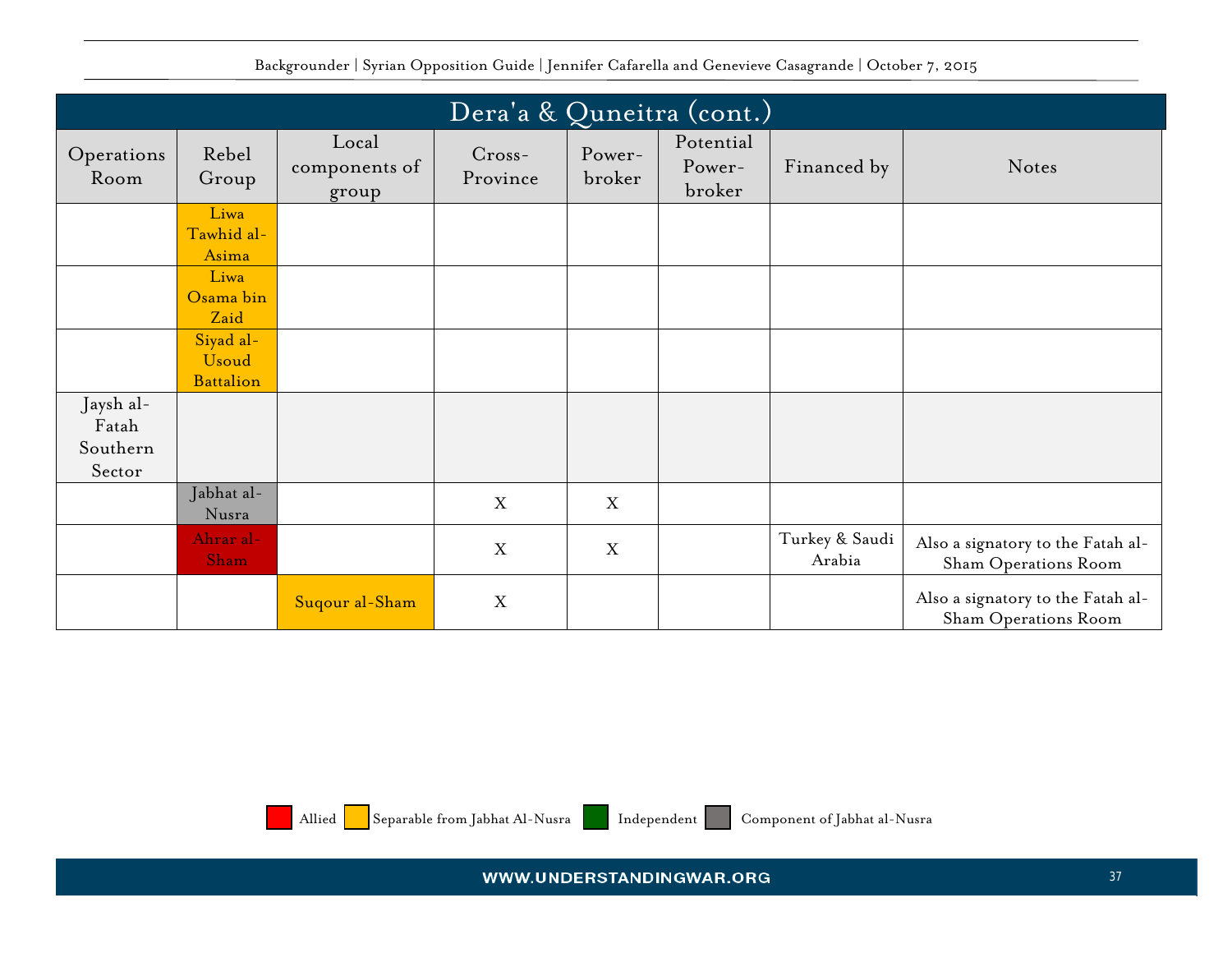|                    |                                               |                                     |                      | Dera'a & Quneitra (cont.) |                               |             |                                                     |
|--------------------|-----------------------------------------------|-------------------------------------|----------------------|---------------------------|-------------------------------|-------------|-----------------------------------------------------|
| Operations<br>Room | Rebel<br>Group                                | Local<br>components of<br>group     | $Cross-$<br>Province | Power-<br>broker          | Potential<br>Power-<br>broker | Financed by | Notes                                               |
|                    | Fatah al-<br>Sham Joint<br>Operations<br>Room |                                     |                      |                           |                               |             |                                                     |
|                    |                                               | Harakat<br>Muthanna al-<br>Islamiya |                      |                           |                               |             |                                                     |
|                    |                                               | Kita'ib Aknaf Beit<br>al-Maqdis     |                      |                           |                               |             |                                                     |
|                    |                                               | Jaysh al-Islam                      | X                    |                           | X                             |             |                                                     |
|                    |                                               | Ajnad al-Sham                       | X                    |                           | X                             |             | Also active in Idlib, Hama,<br>Dera'a, and Quneitra |
|                    |                                               | Abu Obaida<br><b>Battalion</b>      |                      |                           |                               |             |                                                     |
|                    |                                               | Ilwiya wa Kita'ib<br>al-Sahaba      | $\mathbf X$          |                           |                               |             | Also active in Damascus                             |
|                    |                                               | Ansar al-Huda<br>Gathering          |                      |                           |                               |             |                                                     |
|                    |                                               | Jama'at Basha'ir<br>al-Islam        |                      |                           |                               |             |                                                     |
|                    |                                               | Katibat Aswad al-<br>Aqsad          |                      |                           |                               |             | A component of Ahrar al-<br>Sham                    |
|                    |                                               | Liwa al-I'tisam<br>Billah           |                      |                           |                               |             |                                                     |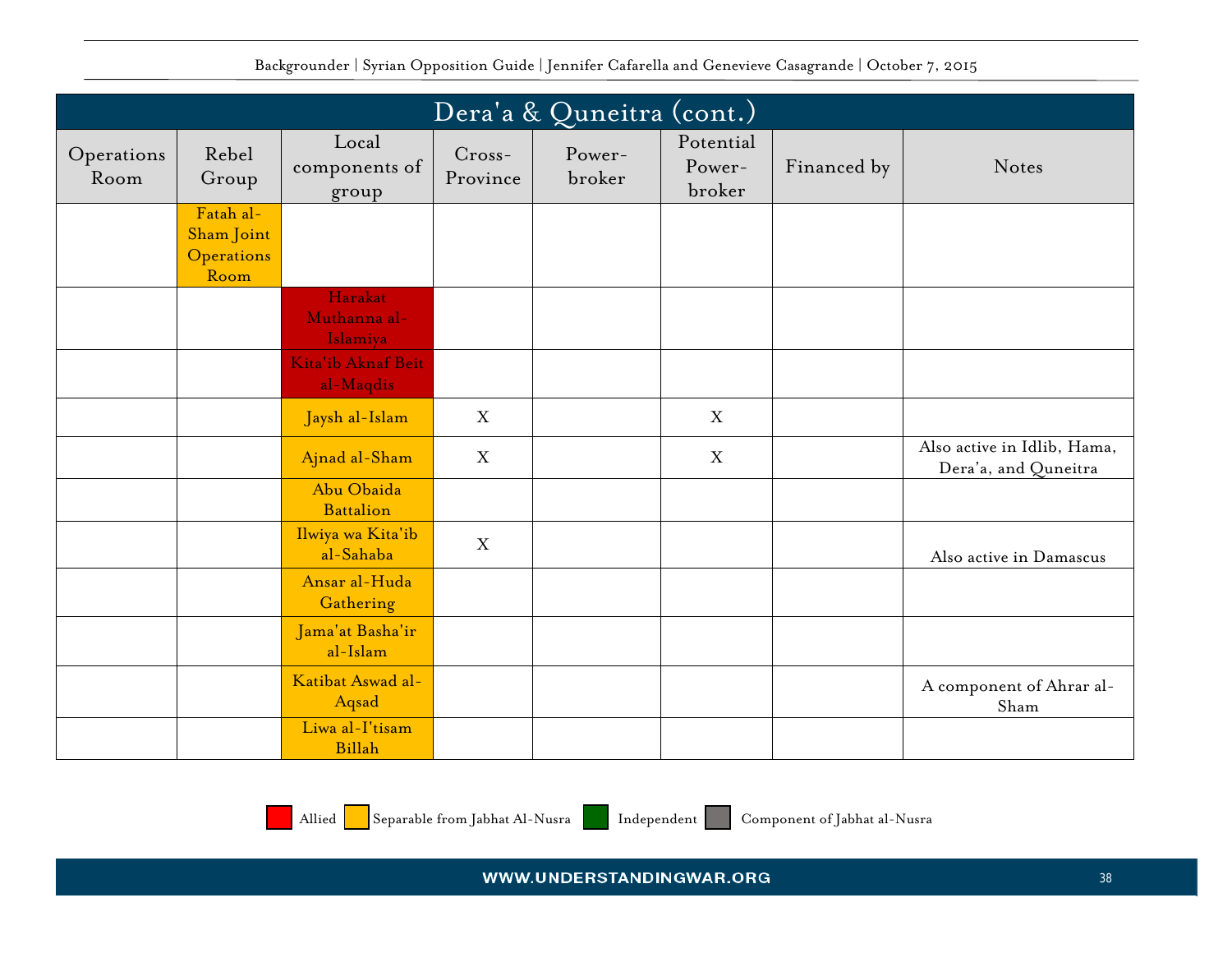|                    |                                  |                                                |                      | Dera'a & Quneitra (cont.) |                               |             |       |
|--------------------|----------------------------------|------------------------------------------------|----------------------|---------------------------|-------------------------------|-------------|-------|
| Operations<br>Room | Rebel<br>Group                   | Local<br>components of<br>group                | $Cross-$<br>Province | Power-<br>broker          | Potential<br>Power-<br>broker | Financed by | Notes |
|                    |                                  | Liwa al-Shahid al-<br>A'qeed Ahmed al-<br>Omar |                      |                           |                               |             |       |
|                    |                                  | Mashrou Benaa<br>Umma                          |                      |                           |                               |             |       |
|                    | Liwa Ahaya<br>al-Jihad           |                                                |                      |                           |                               |             |       |
|                    | Liwa al-<br>Umarayn<br>al-Islami |                                                |                      |                           |                               |             |       |
|                    | Liwa Ansar<br>al-Haqq            |                                                |                      |                           |                               |             |       |
|                    | Liwa Usoud<br>al-Tawhid          |                                                |                      |                           |                               |             |       |
|                    | Tajamu al-<br>Mujahideen<br>Nawa |                                                |                      |                           |                               |             |       |



Allied Separable from Jabhat Al-Nusra Independent Component of Jabhat al-Nusra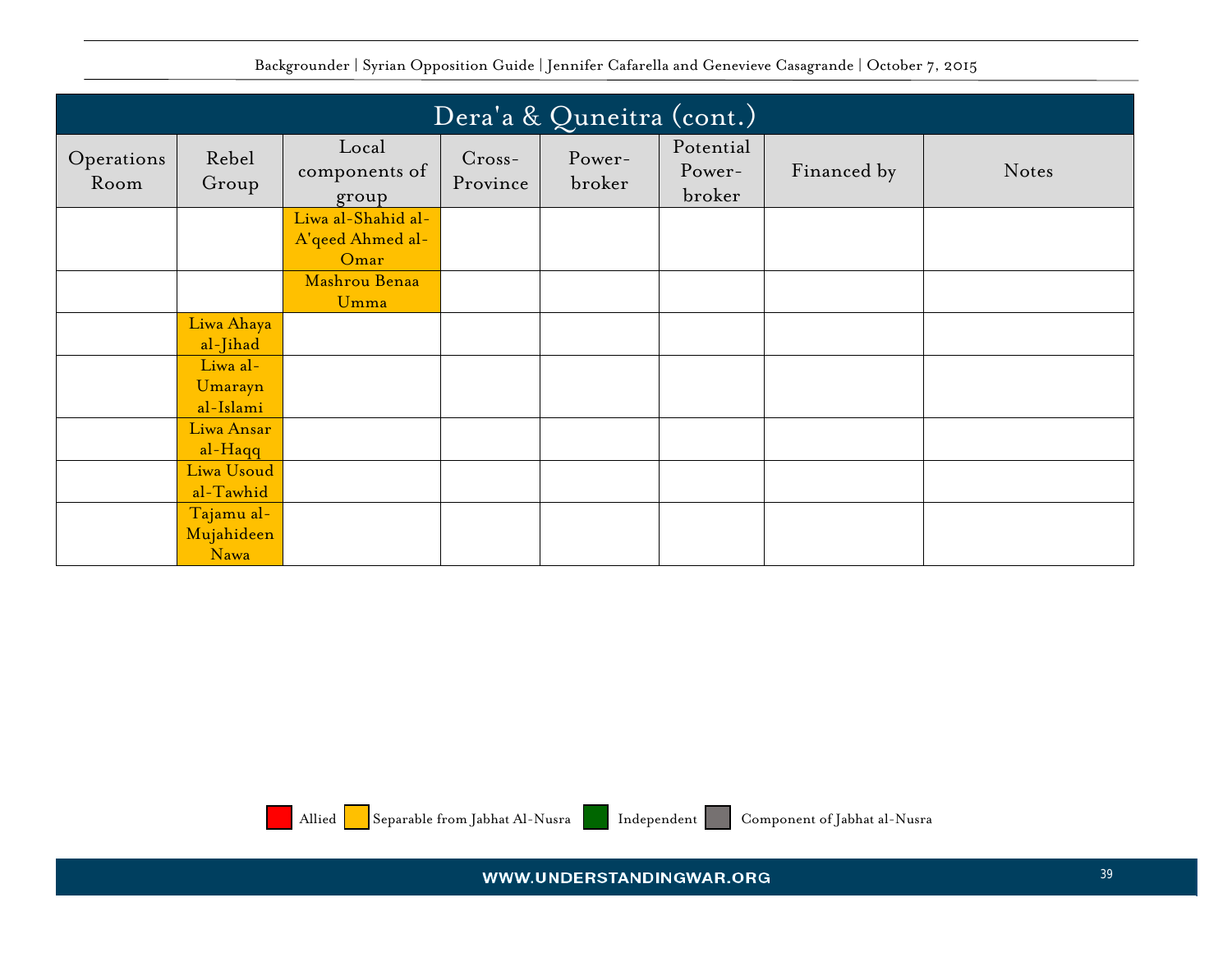|                    |                                      |                                                         |                      |                  | Dera'a & Quneitra (cont.)     |                          |                                                |
|--------------------|--------------------------------------|---------------------------------------------------------|----------------------|------------------|-------------------------------|--------------------------|------------------------------------------------|
| Operations<br>Room | Rebel<br>Group                       | Local<br>components of<br>group                         | $Cross-$<br>Province | Power-<br>broker | Potential<br>Power-<br>broker | Financed by              | Notes                                          |
| Southern<br>Front  |                                      |                                                         |                      | X                |                               |                          |                                                |
|                    | Furqan<br><b>Brigades</b>            |                                                         | X                    |                  |                               | Southern MOC             | Damascus-based. Exact<br>contributions unknown |
|                    | Jabhat<br>Ansar al-<br>Islam         |                                                         | X                    |                  |                               | Southern MOC<br>& Turkey | Also active in Damascus                        |
|                    | First<br>Army                        |                                                         |                      | X                |                               | Southern MOC             |                                                |
|                    |                                      | Hamza Division                                          |                      |                  |                               | Southern MOC             |                                                |
|                    |                                      | <b>First Artillery</b><br>Regiment                      |                      |                  |                               | Southern MOC             |                                                |
|                    |                                      | Syrian<br>Revolutionaries<br>Front - Southern<br>Sector |                      |                  |                               | Southern MOC             |                                                |
|                    | Tahalaf<br>Suqour<br>$al-$<br>Janoub |                                                         |                      |                  | $\mathbf X$                   | Southern MOC             |                                                |
|                    |                                      | March 18 Division                                       |                      |                  |                               | Southern MOC             |                                                |
|                    |                                      | Fallujah Houran<br>Division                             |                      |                  |                               |                          |                                                |

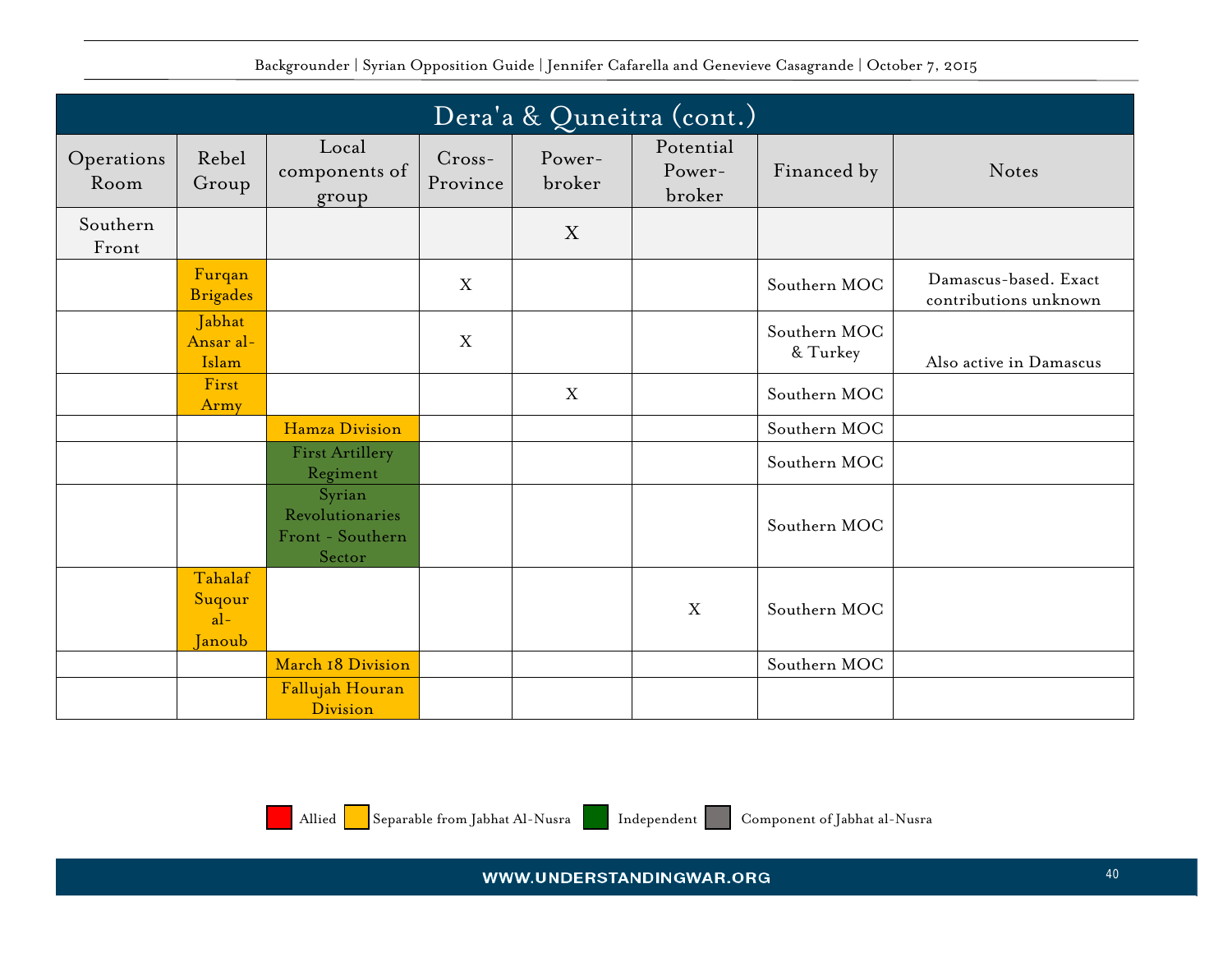|                    |                                         |                                  |                      | Dera'a & Quneitra (cont.) |                               |              |                                                                             |
|--------------------|-----------------------------------------|----------------------------------|----------------------|---------------------------|-------------------------------|--------------|-----------------------------------------------------------------------------|
| Operations<br>Room | Rebel<br>Group                          | Local<br>components<br>of group  | $Cross-$<br>Province | Power-<br>broker          | Potential<br>Power-<br>broker | Financed by  | Notes                                                                       |
|                    |                                         | Jaysh al-<br>Yarmouk             |                      |                           |                               | Southern MOC | Group's leader Bashar Zoubi<br>appears to have been<br>sidelined by the MOC |
|                    |                                         | <b>Firqat Usoud</b><br>al-Sunnah |                      |                           |                               | Southern MOC |                                                                             |
|                    |                                         | Liwa Tawhid<br>al-Janub          |                      |                           |                               |              |                                                                             |
|                    | Usoud al-<br>Harb<br>Operations<br>Room |                                  |                      |                           | X                             | Southern MOC |                                                                             |
|                    |                                         | Liwa Mua'taz<br>Billah           |                      |                           |                               | Southern MOC |                                                                             |
|                    |                                         | Alwiyat al-<br>Omari             |                      |                           |                               | Southern MOC |                                                                             |
|                    |                                         | Liwa Shabab<br>al-Sunna          |                      |                           |                               | Southern MOC |                                                                             |
|                    |                                         | Liwa Tawhid<br>Kita'ib Houran    |                      |                           |                               | Southern MOC |                                                                             |
|                    | First Corps                             |                                  |                      |                           | X                             | Southern MOC |                                                                             |
|                    |                                         | Fajr al-Tawhid<br>Division       |                      |                           |                               | Southern MOC |                                                                             |

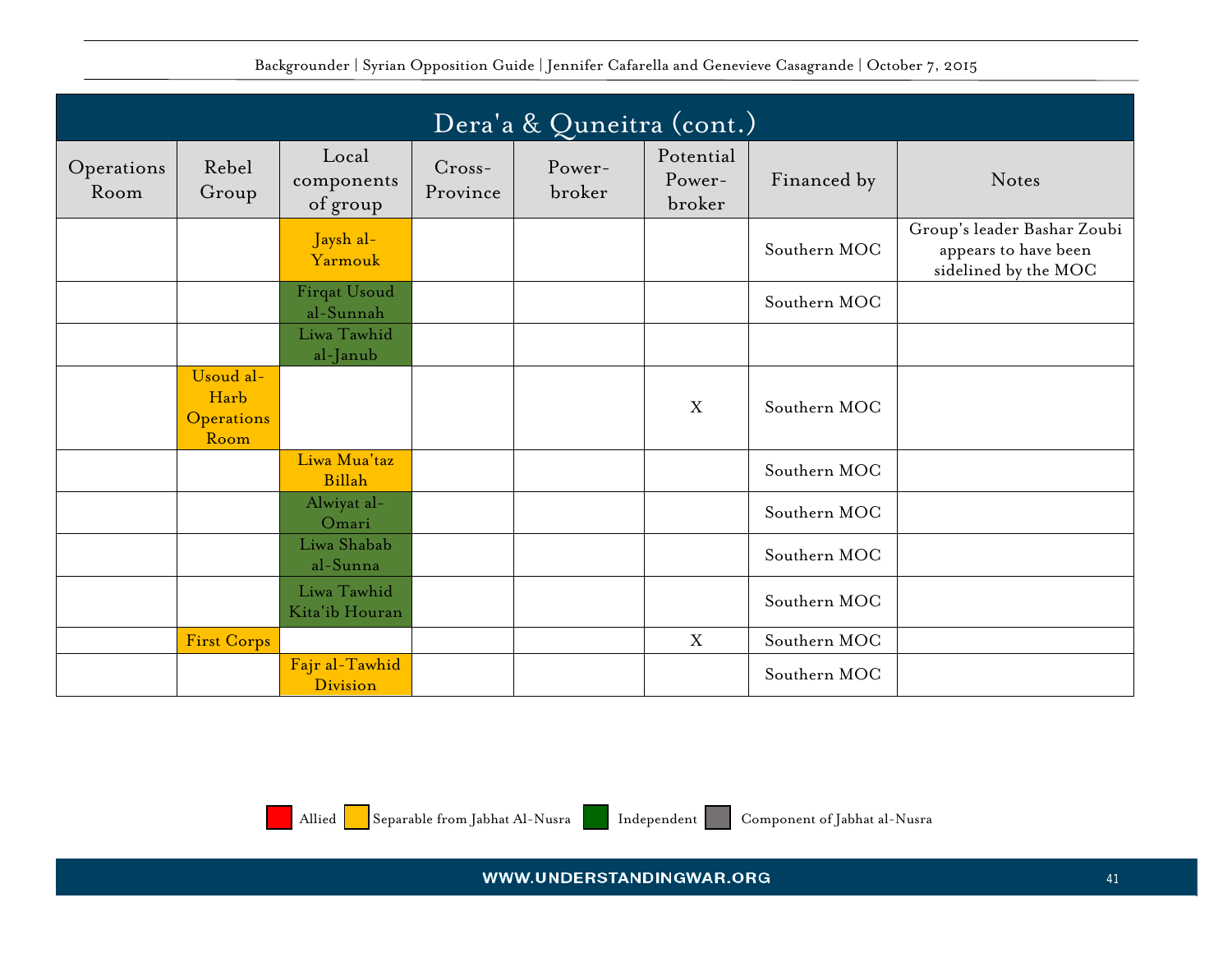| Dera'a & Quneitra (cont.) |                |                                 |                      |                  |                               |              |       |  |
|---------------------------|----------------|---------------------------------|----------------------|------------------|-------------------------------|--------------|-------|--|
| Operations<br>Room        | Rebel<br>Group | Local<br>components<br>of group | $Cross-$<br>Province | Power-<br>broker | Potential<br>Power-<br>broker | Financed by  | Notes |  |
|                           |                | 8th Infantry                    |                      |                  |                               |              |       |  |
|                           |                | <b>Brigade</b>                  |                      |                  |                               |              |       |  |
|                           |                | 19th Infantry<br><b>Brigade</b> |                      |                  |                               |              |       |  |
|                           |                | 21st Infantry                   |                      |                  |                               |              |       |  |
|                           |                | Division                        |                      |                  |                               |              |       |  |
|                           |                | 99th Infantry<br>Division       |                      |                  |                               |              |       |  |
|                           |                | Furqat Nasr                     |                      |                  |                               |              |       |  |
|                           |                | Salah al-Din                    |                      |                  |                               |              |       |  |
|                           |                | Division                        |                      |                  |                               | Southern MOC |       |  |
|                           |                | Liwa al-                        |                      |                  |                               |              |       |  |
|                           |                | Haramayn al-                    |                      |                  |                               |              |       |  |
|                           |                | Shurayfayn<br>Liwa Fursan al-   |                      |                  |                               |              |       |  |
|                           |                | Houriya                         |                      |                  |                               |              |       |  |
|                           |                | Liwa Asafa al-                  |                      |                  |                               |              |       |  |
|                           |                | Jaboub al-Har                   |                      |                  |                               |              |       |  |
|                           |                | Liwa Sajoul                     |                      |                  |                               |              |       |  |
|                           |                | Liwa Jasahr al-<br>Houran       |                      |                  |                               |              |       |  |
|                           |                | 55th Infantry                   |                      |                  |                               |              |       |  |
|                           |                | <b>Brigade</b>                  |                      |                  |                               |              |       |  |
|                           |                | Liwa Saraya al-<br>Karama       |                      |                  |                               |              |       |  |

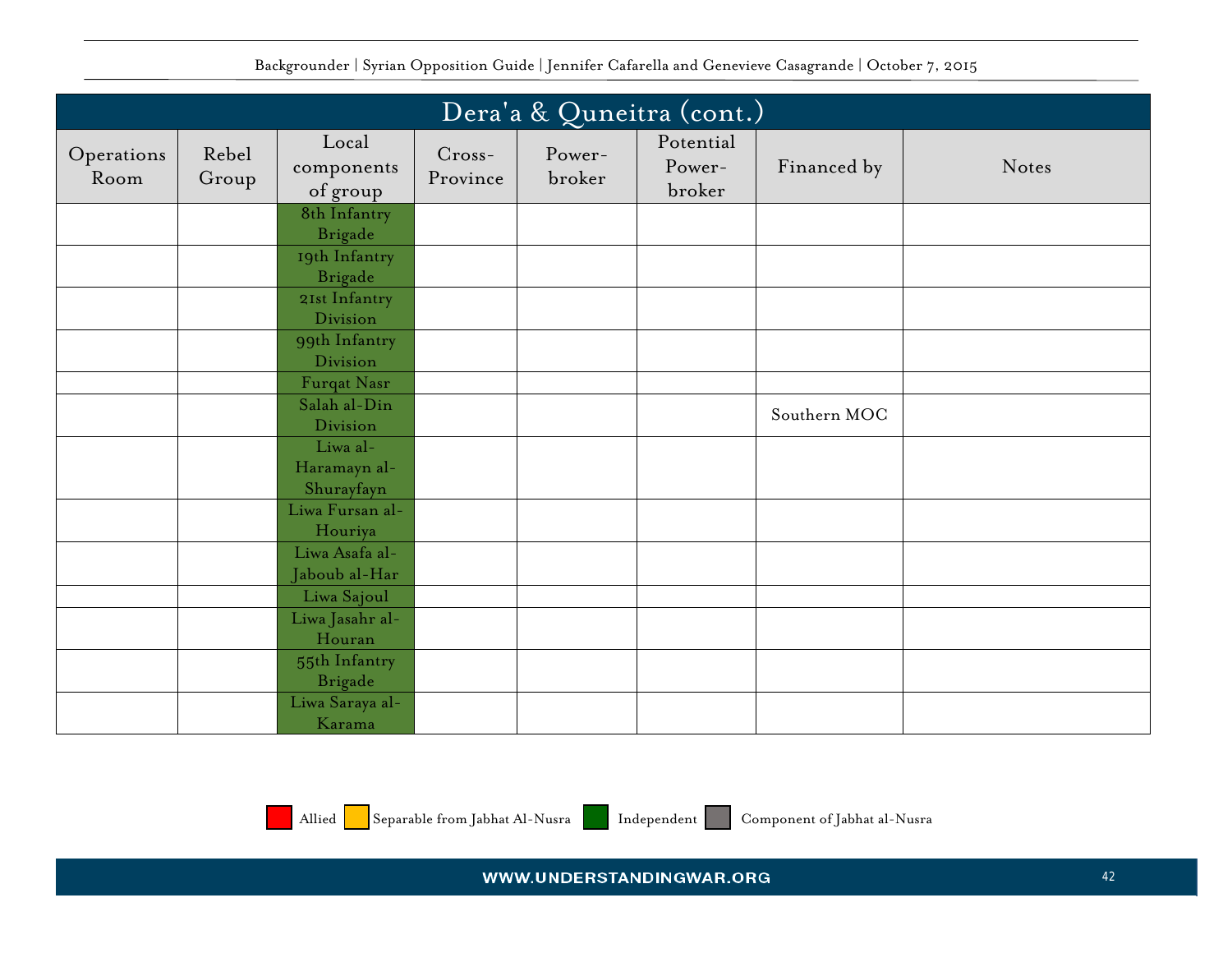| Dera'a & Quneitra (cont.) |                                          |                                 |                      |                  |                               |              |       |  |
|---------------------------|------------------------------------------|---------------------------------|----------------------|------------------|-------------------------------|--------------|-------|--|
| Operations<br>Room        | Rebel<br>Group                           | Local<br>components<br>of group | $Cross-$<br>Province | Power-<br>broker | Potential<br>Power-<br>broker | Financed by  | Notes |  |
|                           |                                          | Liwa Shuhada<br>al-Harra        |                      |                  |                               |              |       |  |
|                           | Seif al-<br>Sham<br><b>Brigades</b>      |                                 |                      |                  | X                             | Southern MOC |       |  |
|                           | 24 <sup>th</sup><br>Infantry<br>Division |                                 |                      |                  |                               |              |       |  |
|                           | Ahrar<br>Nawa<br>Division                |                                 |                      |                  |                               |              |       |  |
|                           | Fajr al-<br>Islam<br>Division            |                                 |                      |                  |                               | Southern MOC |       |  |
|                           | Liwa al-<br>Mughawir<br>al-Awli          |                                 |                      |                  |                               |              |       |  |
|                           | Liwa<br>Jaydour<br>Houran                |                                 |                      |                  |                               |              |       |  |
|                           | Shahid<br>Ra'ed al-<br>Masri             |                                 |                      |                  |                               |              |       |  |
|                           | Jabhat al-<br>Sham al-<br>Muwahida       |                                 |                      |                  |                               | Southern MOC |       |  |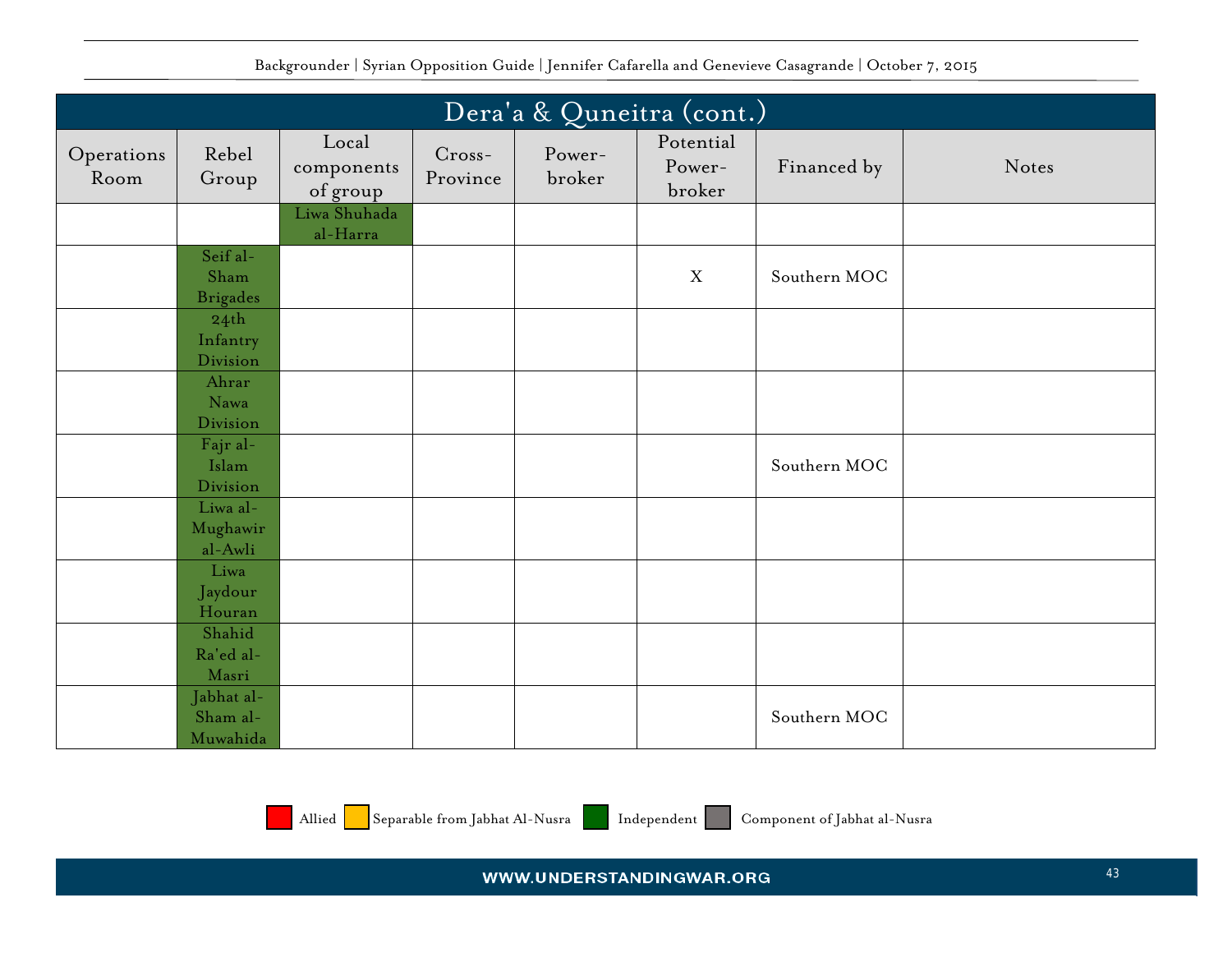|                    |                                       |                                 |                      | Dera'a & Quneitra (cont.) |                               |              |                                    |
|--------------------|---------------------------------------|---------------------------------|----------------------|---------------------------|-------------------------------|--------------|------------------------------------|
| Operations<br>Room | Rebel<br>Group                        | Local<br>components<br>of group | $Cross-$<br>Province | Power-<br>broker          | Potential<br>Power-<br>broker | Financed by  | Notes                              |
|                    | 69th<br>Special<br>Forces<br>Division |                                 |                      |                           |                               | Southern MOC |                                    |
|                    | Damascus<br>Martyrs<br><b>Brigade</b> |                                 | X                    |                           |                               |              | Component of the Southern<br>Front |
|                    | Jaysh al-<br>Ababil                   |                                 |                      |                           |                               |              | Also active in Damascus            |
|                    | Liwa Ahrar<br>Inkhil                  |                                 |                      |                           |                               |              |                                    |
|                    | First<br><b>Brigade</b>               |                                 |                      |                           |                               |              |                                    |
|                    | Liwa<br>Muatassim<br><b>Billah</b>    |                                 |                      |                           |                               |              |                                    |
|                    | Liwa<br>Muhajireen<br>wal-Ansar       |                                 |                      |                           |                               | Southern MOC |                                    |
|                    | Liwa<br>Amoud<br>Houran               |                                 |                      |                           |                               | Southern MOC |                                    |
|                    | Katibat<br>Fadayeen<br>Houran         |                                 |                      |                           |                               |              |                                    |